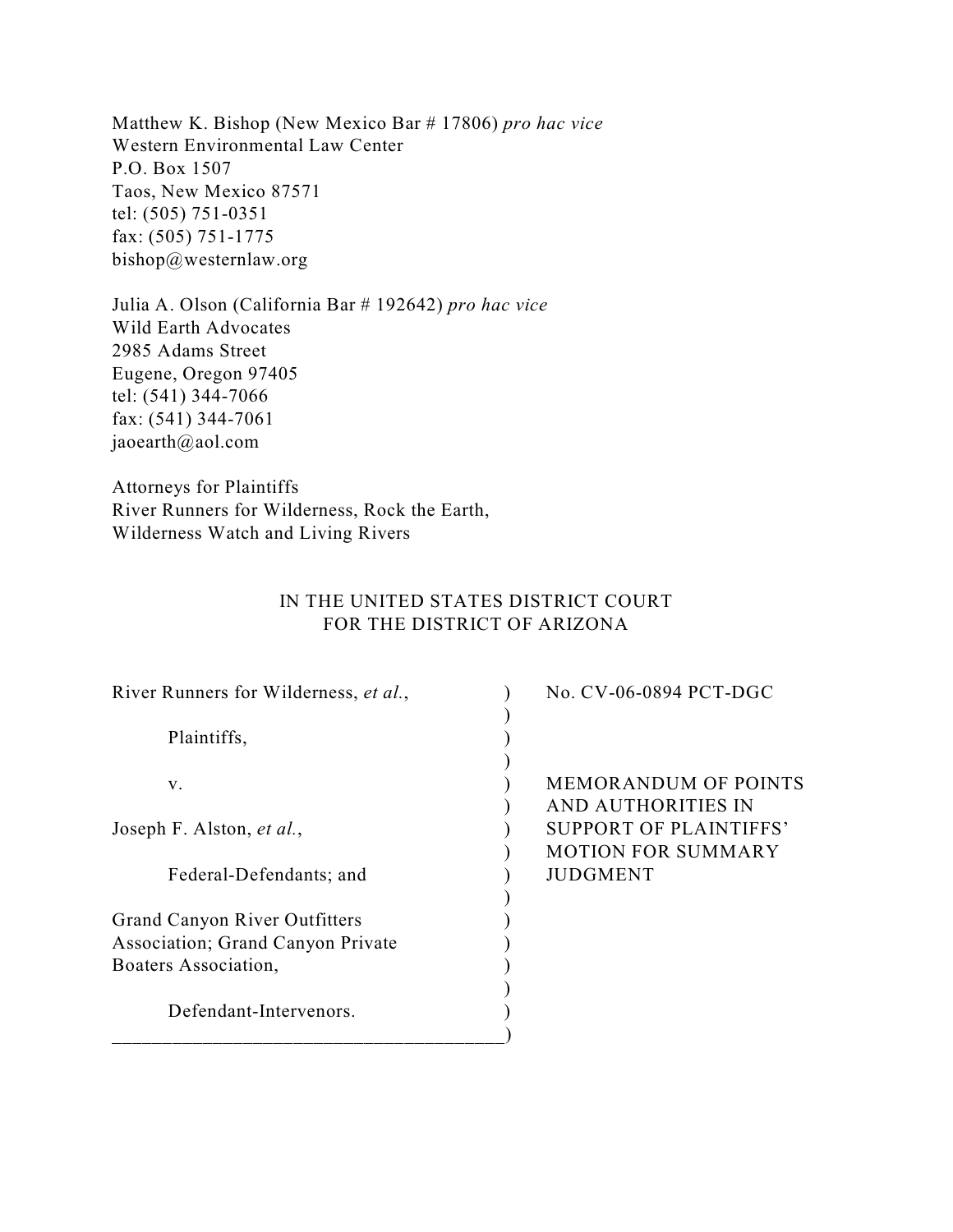#### INTRODUCTION

Plaintiffs River Runners for Wilderness, *et al.*, organizations committed to protecting and preserving Grand Canyon National Park's natural resources and wilderness values, submit this memorandum in support of their motion for summary judgment. At issue in this case is the National Park Service's ("Park Service") decision to authorize certain commercial services and the use of motorboats, helicopter passenger exchanges, and generators in the Grand Canyon's Colorado River corridor – a wild river gorge that flows through the heart of the Grand Canyon and the largest and possibly most diverse wilderness on the Colorado Plateau. See AR 109590 (Record of Decision or "ROD").<sup>1</sup>

As outlined below, and evidenced by the record, in authorizing motorized activities and commercial services, the Park Service has violated its duty to preserve the wilderness character of the Colorado River corridor, and its duties under the National Park Service Concessions Management Improvement Act ("Concessions Act"), 16 U.S.C. §§ 5901 *et seq*., the National Park Service Organic Act ("Organic Act"), 16 U.S.C. §§ 1 *et seq*., and the National Environmental Policy Act ("NEPA"), 42 U.S.C. § 4321 *et seq*.

#### STANDARD OF REVIEW

Plaintiffs challenge under section 706(2)(A) of the Administrative Procedure Act ("APA") the Park Service's ROD adopting the 2006 Colorado River Management Plan

<sup>&</sup>lt;sup>1</sup> Pursuant to Local Rule 56.1(e), in this memorandum, Plaintiffs cite to specific paragraph numbers in the attached statement of undisputed material facts. Plaintiffs' statement of undisputed material facts includes specific citations to documents included in the administrative record ("AR") and supplemental administrative record ("SAR").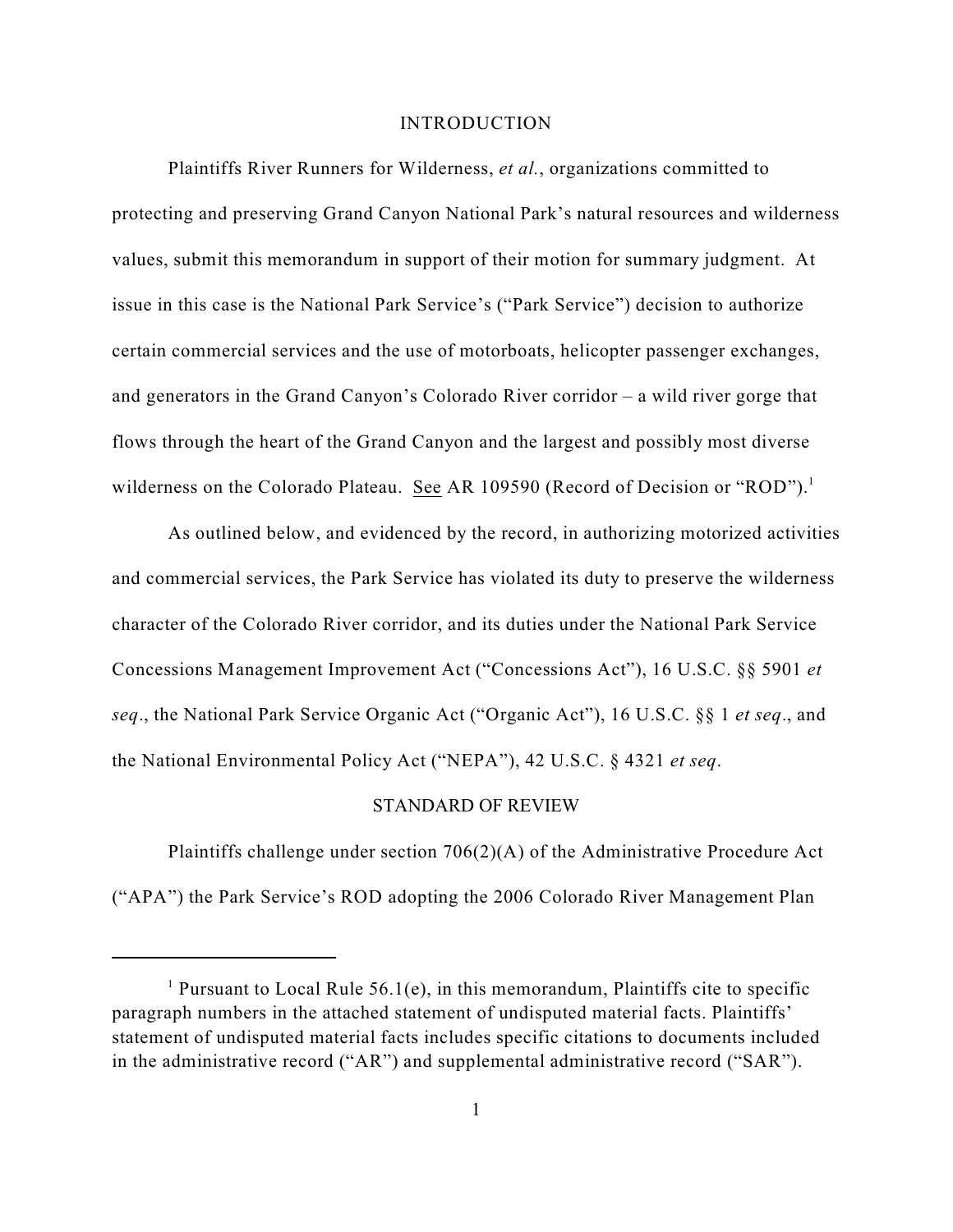("CRMP") and Final Environmental Impact Statement ("FEIS"). The Court may review Plaintiffs' claims under the APA and "may direct that summary judgment be granted to either party based upon . . . review of the administrative record." 5 U.S.C. § 702(a); Great Basin Mine Watch v. Hankins,  $456$  F.3d  $955$ ,  $961$  ( $9<sup>th</sup>$  Cir. 2006). The APA provides that the Court "shall hold unlawful and set aside agency action, findings, and conclusions found to be arbitrary and capricious, an abuse of discretion, or otherwise not in accordance with law." 5 U.S.C. § 706(2)(A); Center for Biological Diversity v. Norton, 254 F.3d 833, 837-38 ( $9<sup>th</sup>$  Cir. 2001). Judicial review must be "searching and careful." Ocean Advocates v. U.S Army Corp. of Engineers, 402 F.3d 846, 858 (9<sup>th</sup> Cir. 2005). The Court must "not rubber-stamp" agency decisions but "ensure that [the] agency has taken the requisite 'hard look' at the environmental consequences of its proposed action, carefully reviewing the record to ascertain whether the agency decision is 'founded on a reasoned evaluation of the relevant factors.'" Wetlands Action Network v. U.S. Army Corp. of Engineers, 22 F. 3d 1105, 1114  $(9<sup>th</sup> Cir. 2000)$  (citations omitted).

#### ARGUMENT

# I. THE PARK SERVICE VIOLATED ITS DUTY TO MANAGE THE COLORADO RIVER CORRIDOR AS WILDERNESS

## A. The Park Service Has a Duty to Preserve the Colorado River Corridor's Wilderness Character

Pursuant to  $\S 3$  (c) of the Wilderness Act, 16 U.S.C.  $\S 1132$  (c), and  $\S 228i$  of the Grand Canyon National Park Enlargement Act ("Grand Canyon Protection Act"), 16 U.S.C. § 228i-1, the Park Service prepared a wilderness recommendation and proposal to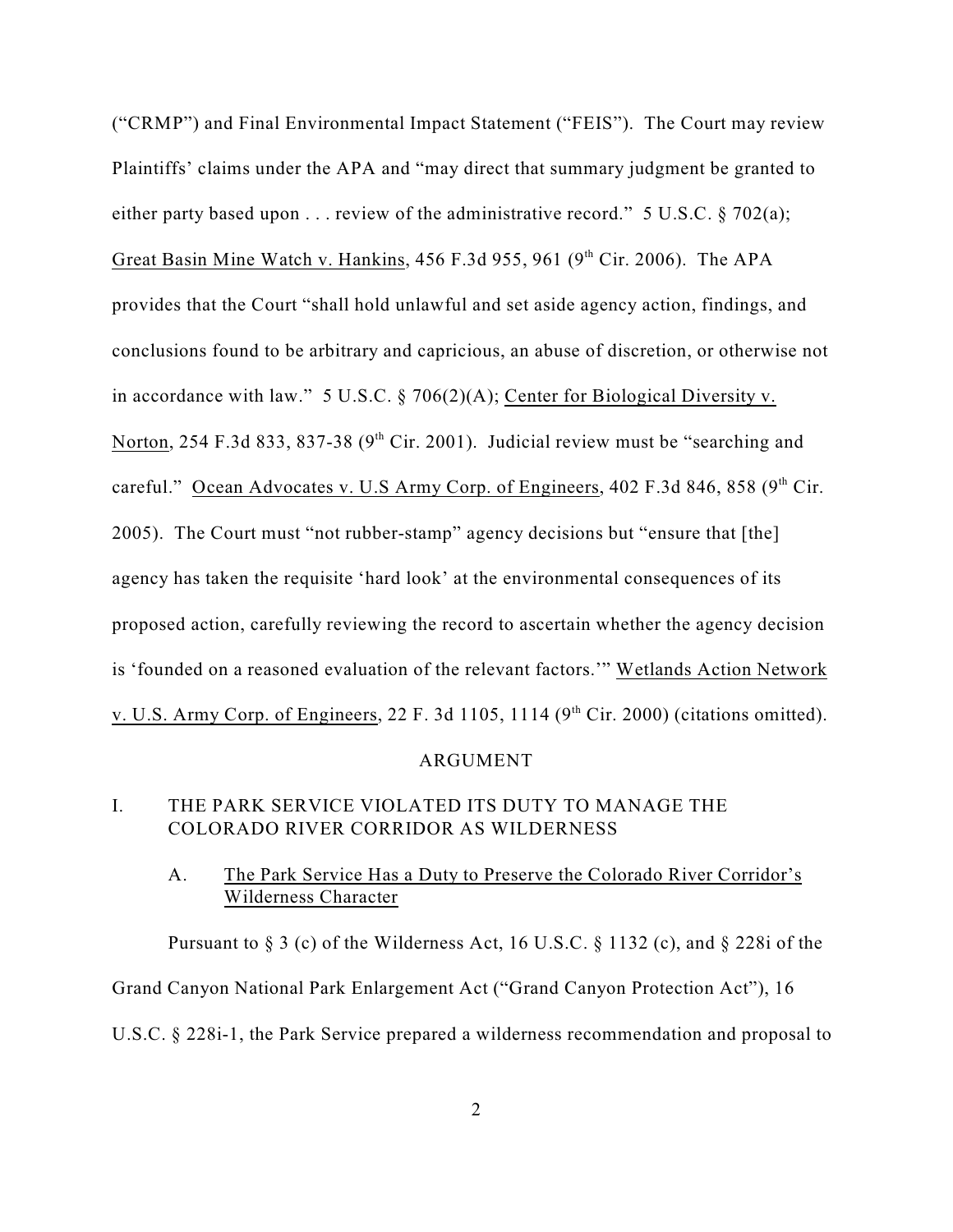Congress to designate 980,088 acres within the Grand Canyon for "preservation as wilderness." See SAR 005799 (Grand Canyon Protection Act); AR 104820 (FEIS). This proposal included an additional 131,814 acres of the Grand Canyon as "potential wilderness," including the entire 226 mile stretch of the Colorado River, from Lees Ferry to Diamond Creek (the upper gorge) and an additional 51 miles from Diamond Creek to Lake Mead (hereinafter "Colorado River corridor"). AR 104823; SAR 005770 (Wilderness Recommendation); SAR 008307 (1993 Update). The proposal is still pending.

By definition, potential wilderness are areas within the National Park system that possess wilderness characteristics, i.e., are essentially untrammeled by man, natural, undeveloped, and provide outstanding opportunities for solitude or a primitive and unconfined type of recreation, but do not "qualify for immediate designation due to temporary, non-conforming, or incompatible [uses]." 2001 NPS Management Policies ("MP") at 6.2.2.1. Potential wilderness areas, therefore, are slated for "future designation as wilderness [once] the non-conforming use has been removed or eliminated." Id.; see also Wilderness Watch v. Mainella,  $375$  F. 3d 1085, 1088 n. 2 ( $11<sup>th</sup>$  Cir. 2004) (discussing potential wilderness areas and Park Service policy). Here, the Colorado River corridor was "identified as a potential wilderness due to the existing motorized raft use." AR 104820. In the Park Service's own words, motorized boat use is "inconsistent with the wilderness criteria of providing outstanding opportunities for solitude and for a primitive

3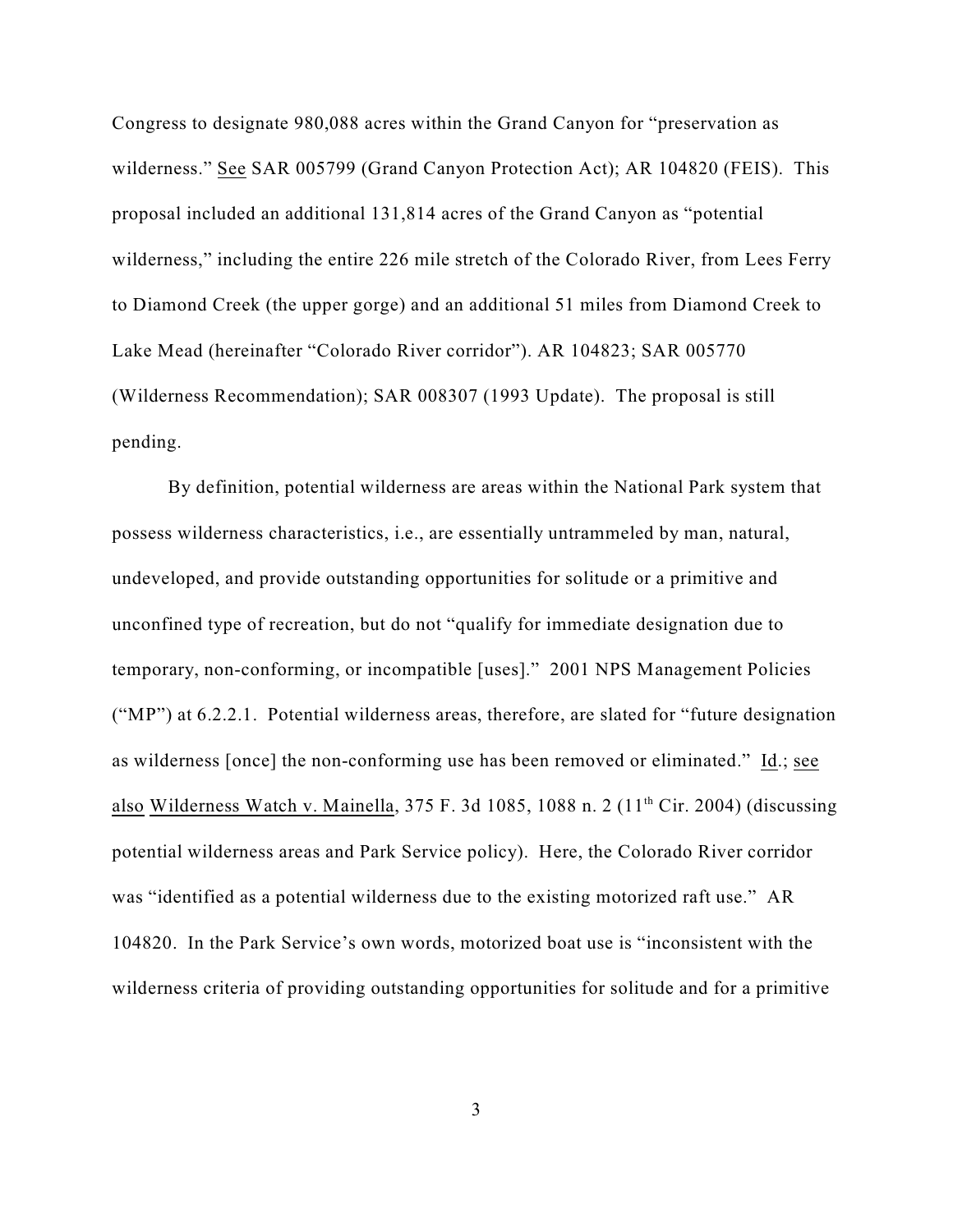and unconfined type of recreation." SAR 005804. Accordingly, "the river corridor would become wilderness upon phase-out of the use of motors." AR 104820.

Having classified the Colorado River corridor as "potential wilderness," the Park Service's 1976 Master Plan, 1995 General Management Plan ("GMP") and Management Policies ("MP") all mandate that the agency manage the Colorado River corridor for its wilderness character.<sup>2</sup>

The Park Service cannot ignore the Master Plan and the GMP's prescriptions because they dictate all development and management of the Grand Canyon, including the Colorado River corridor. See e.g., Sierra Club v. Dombeck, 161 F. Supp.2d 1052, 1071 (D. Ariz. 2001) (land exchange, that failed to achieve the goals of the 1995 GMP for the Grand Canyon, was arbitrary and capricious). The 1976 Master Plan outlines the overall objectives and proposals for managing the Grand Canyon and states that the "goals for management of the Colorado River in the Grand Canyon will be to *perpetuate the wilderness river-running experience*, and to attempt to mitigate the influences of man's manipulation of the river." SAR 002367 (emphasis added). To meet this goal, the

 $2$  The term "wilderness character" is defined in the FEIS. See AR 104822. Wilderness areas are undeveloped lands that retain their "primeval character [and] influence without permanent improvements or human habitation . . .[g]enerally appear to have been affected primarily by the forces of nature, with the imprint of man's work substantially unnoticeable" and provide "outstanding *opportunities for solitude or a primitive and unconfined type of recreation*." AR 104822-23 (emphasis added). Preserving "wilderness character" includes two components: (1) protecting the wilderness resources (i.e., water, land, solitude, wildlife, natural setting and sound); and (2) providing an opportunity for a primitive wilderness experience. See Wilderness Watch, 375 F. 3d at 1093.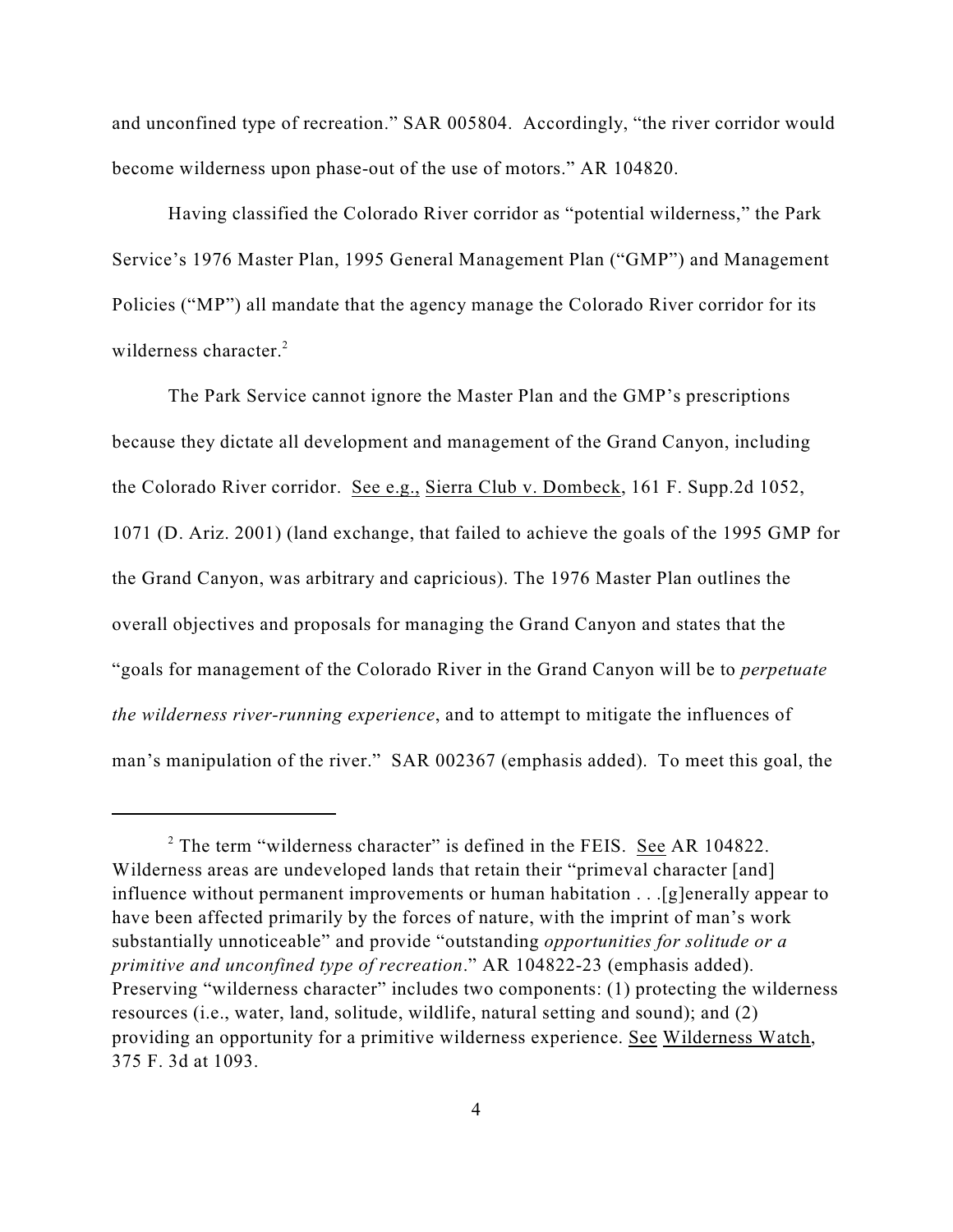Master Plan states that "mechanized access below the rims [of the Grand Canyon]" will be limited. SAR 002352.<sup>3</sup> Likewise, pursuant to the 1995 GMP, the Park Service must "protect the natural quiet and solitude" of the Grand Canyon and "manage areas meeting the criteria for wilderness designation as wilderness." SAR 010138. Relevant here, the GMP "treats all proposed wilderness areas as wilderness" and states that the Park will be managed in accordance with the Park Service's "1993 wilderness proposal." SAR 010147, 010188. With respect to the Colorado River corridor, the GMP directs the Park Service to "protect and preserve the resource in a wild and primitive condition" and ensure that all management plans for the Colorado River be "consistent with NPS wilderness policy requirements." SAR 010138; 010188. Similar mandates to preserve the Colorado River's wilderness character are found in Park Service Directives. 4

The Park Service's Management Policies likewise mandate that the Colorado River be managed as wilderness. See SAR 016073; \*MP 6.3.1. As the Park Service

 $^3$  A year after adopting the Master Plan, the Park Service decided to "ban motor" use" in the Colorado River corridor to achieve the Master Plan's goals. See SAR 003026; SAR 005244 (calling for the phase out of motorized boats). This decision was based on consideration of "relevant National Park policies, wilderness proposals, the park master plan, interpretation, noise, and research, as well as other considerations . . ." SAR 001444.

 $\frac{4}{1}$  In Special Directive 95-2, the Director of the Park Service states that all potential wilderness areas "will be managed under the provisions of the Wilderness Act and NPS policies to maintain wilderness characteristics and values until Congress decides on the potential for inclusion in the National Wilderness Preservation System." SAR 009150; see also SAR 013520, 13523, 13524 (other directives to protect wilderness resources and eliminate non-conforming uses); see also Wilderness Watch, 375 F.3d at 1088 n.2 (discussing Reference Manual 41 which was adopted by Director's Order 41).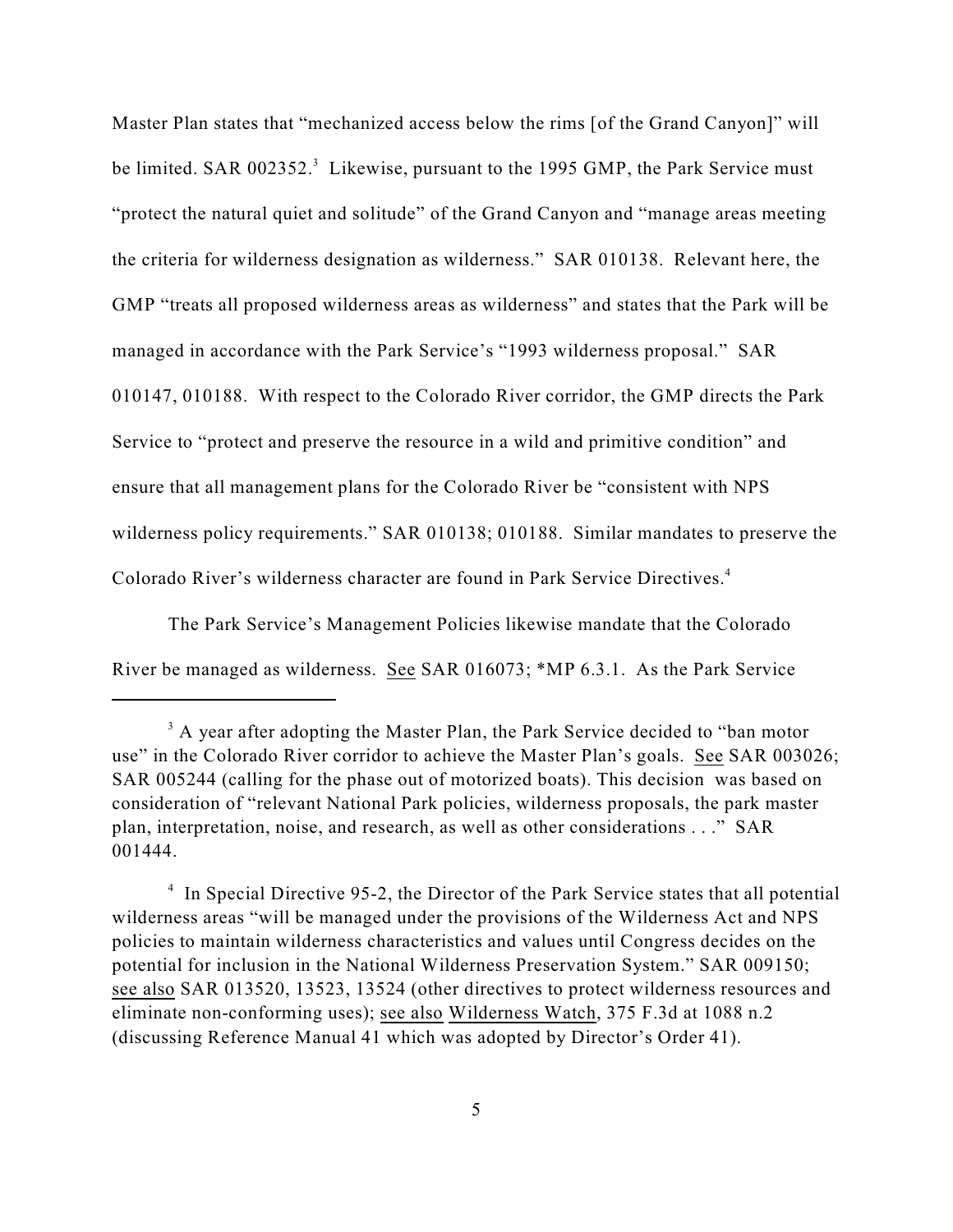itself has determined, its Management Policies are binding and mandatory. See SAR 016078; Sierra Club v. Lujan, 716 F.Supp. 1289, 1293 (D. Ariz. 1989). In the FEIS, the Park Service assures the public that the Colorado River corridor will be "managed as potential wilderness in accordance with the NPS Management Policies." AR 104821. This means that the Park Service must manage the Colorado River corridor "for the preservation of physical wilderness resources . . .[and] ensure that the wilderness character is likewise preserved." SAR 016136. Thus, the Park Service may allow recreational uses in the Colorado River corridor only that enable the area to retain its "primeval character . . . and provide outstanding opportunities for solitude or primitive and unconfined types of recreation." SAR 016141. Recreational "uses that do not meet the purposes and definitions of wilderness should be prohibited." Id. Specifically, the use of "motorized equipment or any form of mechanical transport *will be prohibited* in wilderness except as provided for in specific legislation." SAR 016142 (emphasis added). Moreover, in planning for the use of potential wilderness areas, the Park Service is required to "seek to remove from potential wilderness the temporary, non-conforming conditions that preclude wilderness designation." SAR 016137; see also Wilderness Watch, 375 F. 3d at 1088, n.2; AR 104821 (FEIS) (same); SAR 013524. Last, any commercial services authorized in areas to be managed as wilderness must meet the exception provided in section 4(d)(5) of the Wilderness Act, which requires a necessity determination. MP at 6.4.4\*; 16 U.S.C. § 1133(d)(5).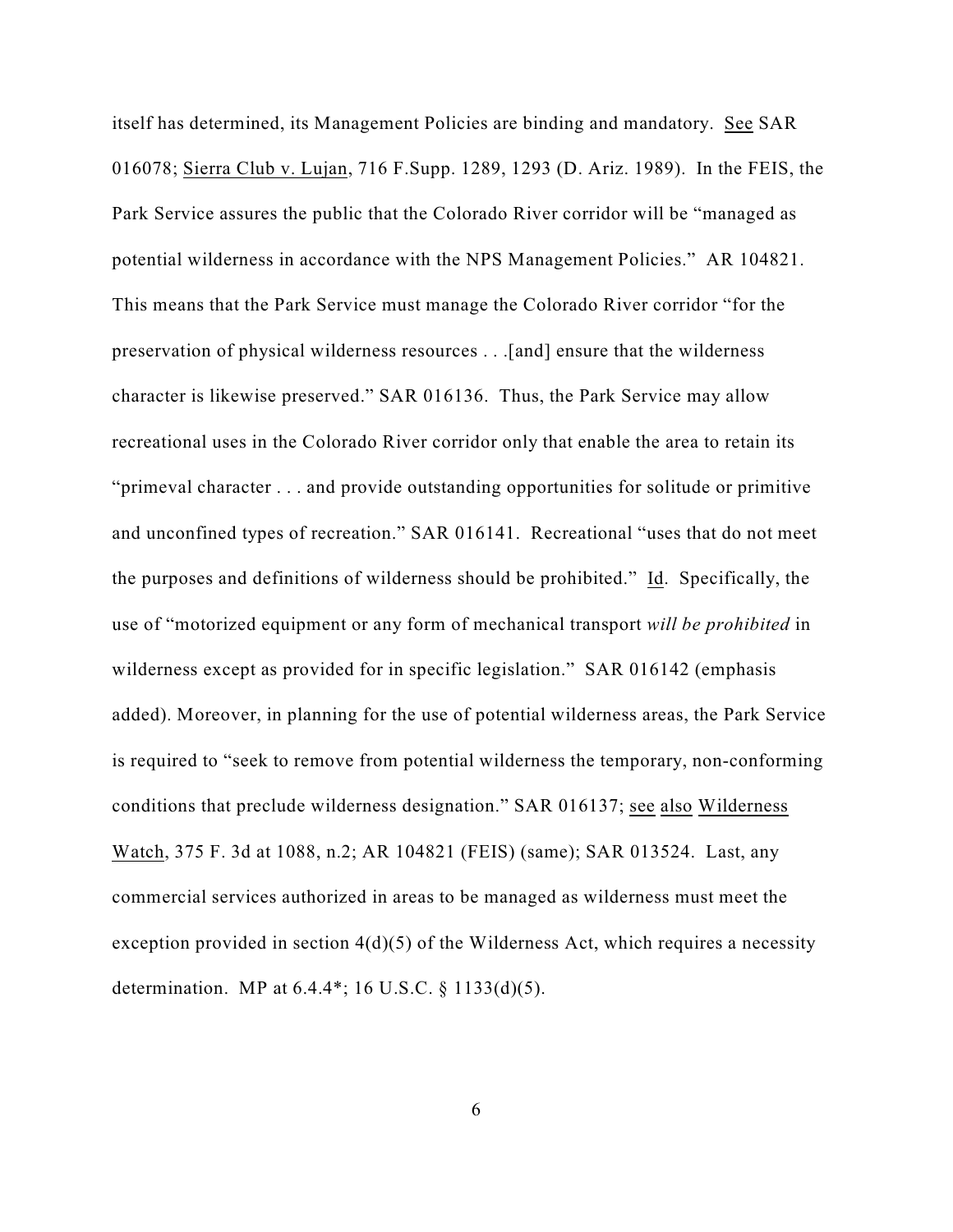### B. The CRMP and ROD Violate the Park Service's Duty to Preserve the Colorado River Corridor's Wilderness Character

Despite the explicit duty to preserve the Colorado River corridor's wilderness character – including the duty to prohibit motorized equipment and mechanized transport – in this case, the Park Service decided to do just the opposite. On February 17, 2006 the agency signed the ROD for the CRMP and authorized continued use of motorboats, helicopter passenger exchanges and generators in the potential wilderness area of the Colorado River corridor. See AR 109592 -109597. Without question, these motorized activities, individually and in the aggregate, are "non-conforming uses" that have impacted, and will continue to impact, the corridor's wilderness character.<sup>5</sup>

In fact, the Park Service concedes in the FEIS that "motorized raft use" is a "temporary, non-conforming or incompatible use." AR 104820. The "Colorado River was identified as potential wilderness due to the existing motorized raft use." Id.; see also SAR 005804 (1980 Wilderness Recommendation). As explained by the Superintendent, "the non-conforming use identified in the 1980 Wilderness Recommendation was motorboat use that was to be phased out by 1985." SAR 008133. It would be phased out

 $<sup>5</sup>$  Plaintiffs do not suggest that there is something wrong with appreciating natural</sup> beauty from a motorboat, helicopter, or motor vehicle. Indeed, "there are many . . .categories of public land administered by the federal government [that] appropriately offer this opportunity." Wilderness Watch, 375 F. 3d at 1094. In fact, "[m]otorized whitewater river trips are currently available on other sections of the Colorado River system, as well as on other western whitewater rivers." SAR 004619 (listing other rivers). This type of motorized use, rather, is simply not the "type of 'use and enjoyment" promoted or allowed by the Park Service's plans, wilderness policies or the Wilderness Act. See id.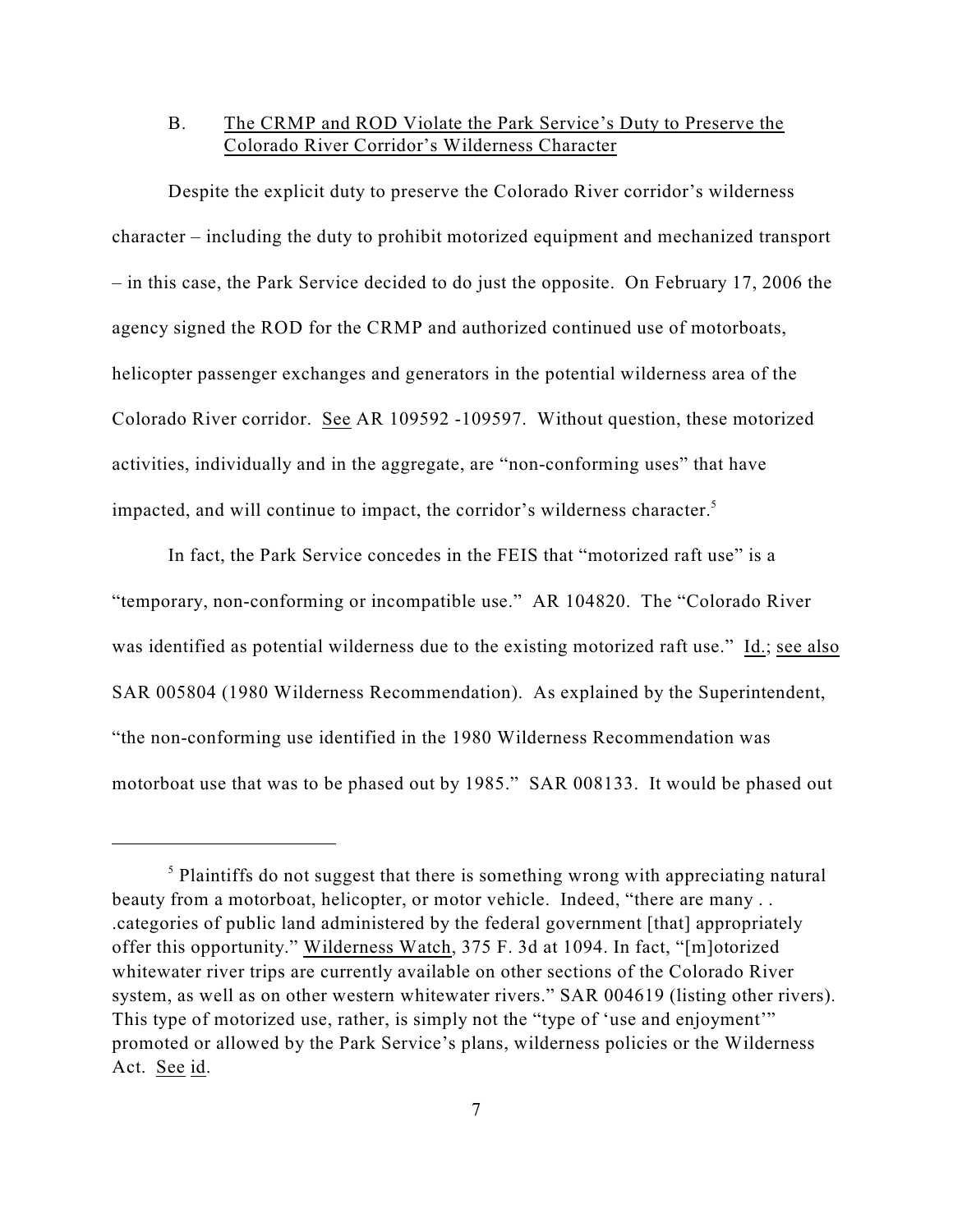because "motorized boat use [ ]is inconsistent with the wilderness criteria of providing outstanding opportunities for solitude and for a primitive and unconfined type of recreation." SAR 008155; see also SAR 008307. In addition, since 1980, "additional non-conforming uses that contradict the intent of wilderness management policy have either developed or increased." SAR 008133. These "non-conforming uses consist of ... increases in motorized traffic, increases in helicopter exchanges, non-emergency administrative use of motorboats, and exacerbation of crowding and congestion through user day pools." SAR 008155.

By the Park Service's admission, therefore, these motorized uses of the Colorado River corridor are non-conforming uses that are contrary to preserving its wilderness character. By definition, "non-conforming uses" are uses that do not comport with wilderness. Non-conforming uses are "contrary to the definitions of wilderness included within the Wilderness Act." SAR 014841. Indeed, these motorized uses have a profound impact on the River's wilderness character. Such uses impact both its wilderness resources and the opportunity for people to have a wilderness experience. See AR 104823. In fact, the administrative record in this case is replete with evidence that motorized uses have had, and continue to have, a significant impact on the corridor's wilderness character. In the Park Service's own words:

The use of *motors pollutes the river with gasoline and oil, the air with smoke, and assaults the senses with sound* and should be eliminated as soon as possible from the river environment. Their elimination will also qualify the river to be officially included in the wilderness areas of Grand Canyon National Park.

SAR 000917 (emphasis added).

8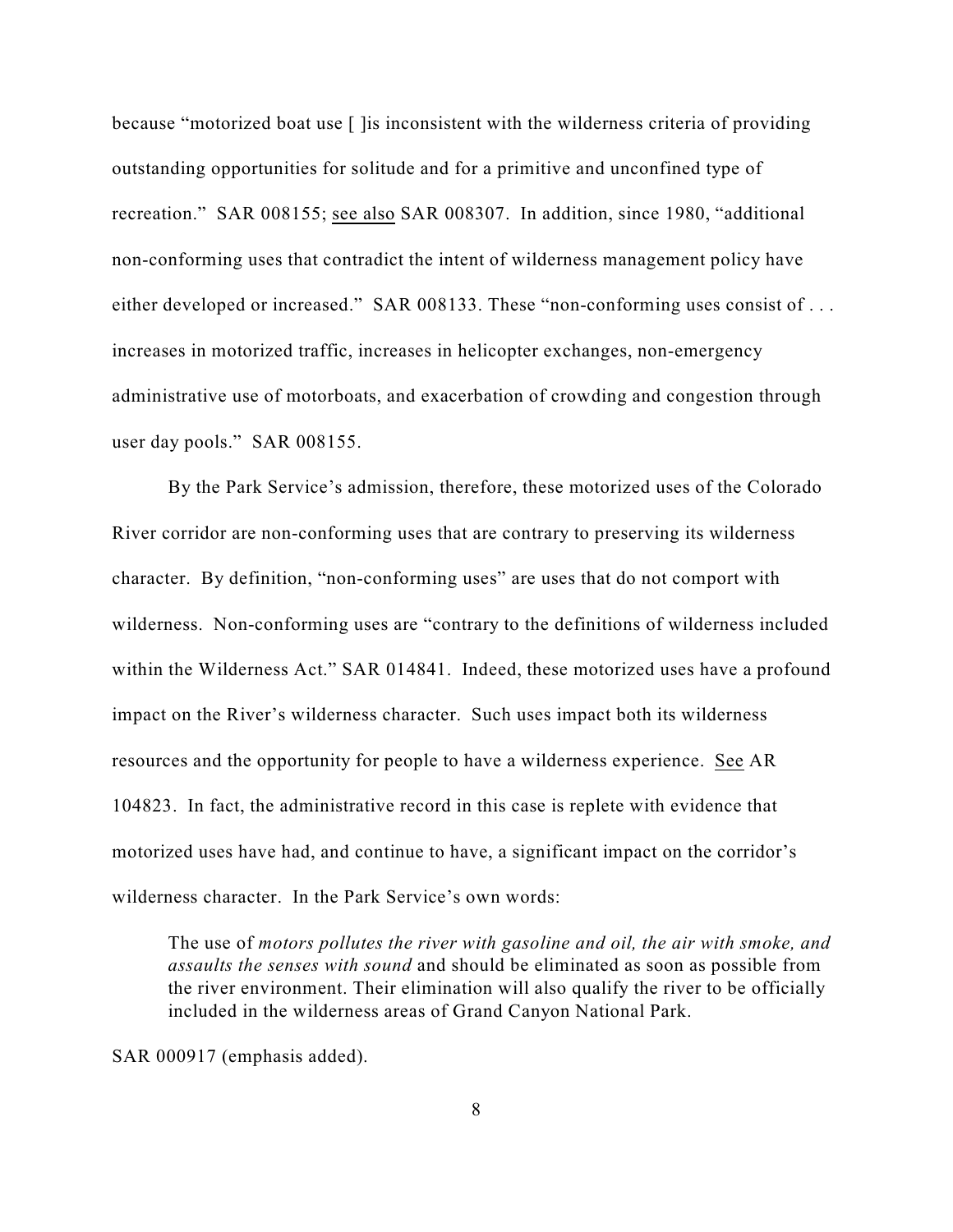In 1973, the Park Service proposed phasing out all motorized use of the Colorado River "by the end of the 1976 season" to protect the wilderness resource. SAR 001033. However, because this decision sparked controversy from concessioners, the agency decided to research and study the impacts of motorized use before making a final decision. See SAR 001033. This effort resulted in approximately *twenty-nine* "ecological and social studies" on the carrying capacity of the Colorado River corridor and the use of motorized boats. See SAR 001787 (listing all studies); SAR 003715 (synthesis of all studies); cf. FEIS at 14 (referencing "twenty-eight" studies).

Notably, these studies reveal that oar and motor trips are "equally safe" and that the impacts to the Colorado River corridor's wilderness character from motorized uses are significant. See SAR 004587 (safety); SAR 004573 to 004590 (impacts). In terms of impacts to water quality, for instance, the Park Service notes that "[p]ollutants added to the river as a result of motorized travel include approximately 5,750 pounds of petroleum residue annually, as well as gasoline from leaking tanks and oil spills." SAR 004598; see also FEIS at 284 ("Motorboat use introduces contaminants such as hydrocarbons and burned and unburned fuel and motor oil" to the Colorado River corridor). Noise from motorboats, helicopter passenger exchanges, and generators also invade the natural sounds of the Colorado River corridor. See e.g., SAR 001157 (study on the sound-level of motor noise in the Grand Canyon); 001449 (motor analysis); 004049 (motor and oars study); 002644 (same); 003715 (synthesis of research).

9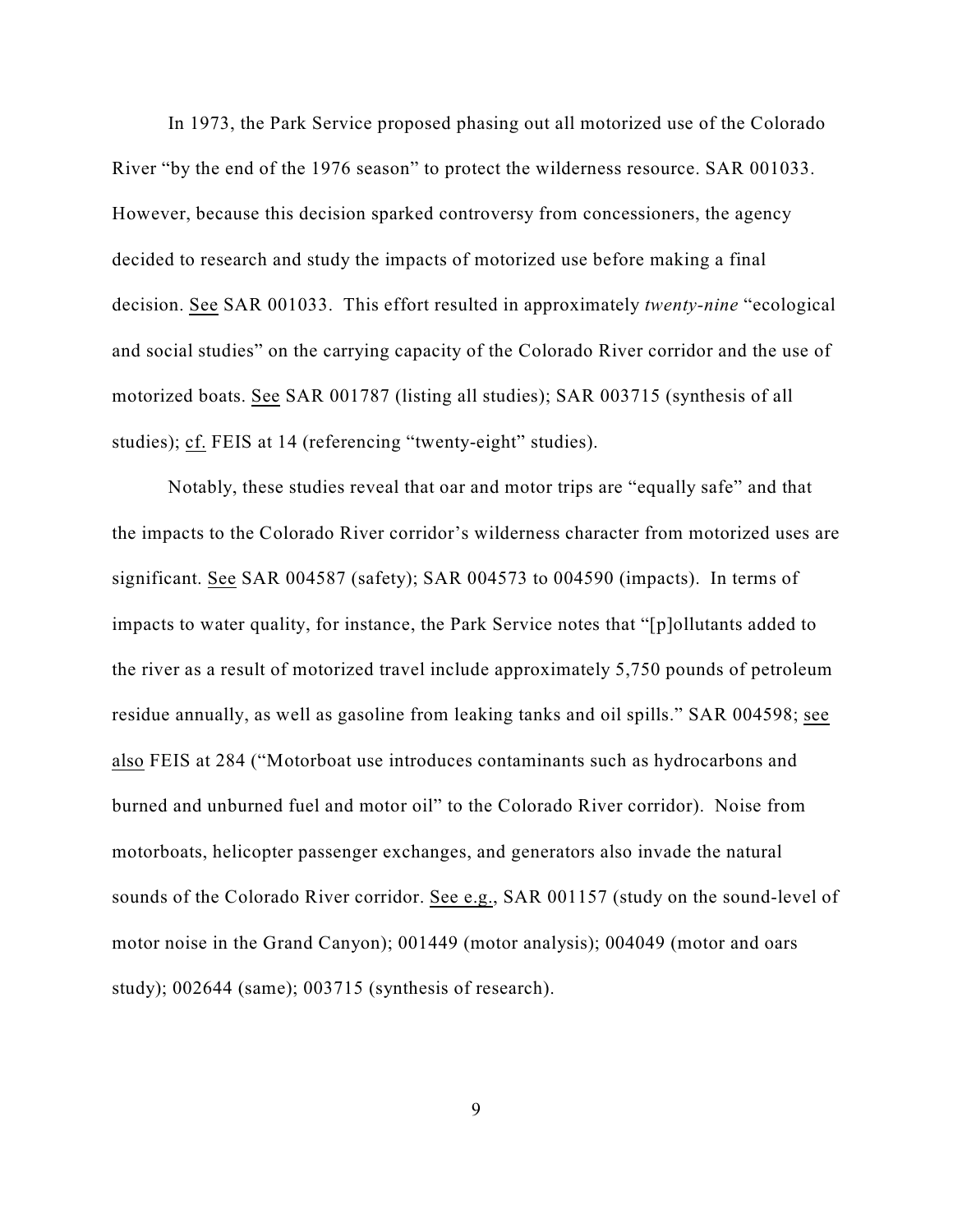In terms of impacts to the wilderness experience, extensive research and studies reveal that overall "non-motorized trips are more pleasing to the visitor." SAR 004607. "[O]ar travel is seen as more consistent with a natural or wilderness experience. Passengers who had experience with both motor and oar trips preferred the oar trip. They enjoyed the slower pace, could relax; they become more aware of natural sounds in the canyon; they were able to observe more closely the unique features along the river and more easily ask questions of their guide." Id; see also SAR 004602.

Accordingly, in 1979, the Park Service again sought to improve visitor's "wilderness experience" and decided to eliminate motorized boat use. See SAR 004610. In the Park Service's own words, "[s]tudies over the past several years show that the use of motorboats . . .is incompatible with overall visitor enjoyment and resource management objectives." SAR 002814; see also SAR 005244 (the use "of motorized watercraft . . .will be phased out over a 5 year period. This will achieve the objective . . . to make available the high quality wilderness river-running experience.").

The Park Service's 1979 decision to phase out motorboats was ultimately thwarted by a one-year rider attached to an appropriations bill (see SAR 005901). Nonetheless, the agency remained concerned about the "incremental erosion of [the Colorado River corridor's] wilderness resource," the "resulting . . . degradation of wilderness values along the Colorado River in the Grand Canyon," and its own failure to fulfill its "responsibility of wilderness protection." SAR 008033 (Park Service memo). In 1993, for instance, the agency noted that "the current levels of motorized boat use probably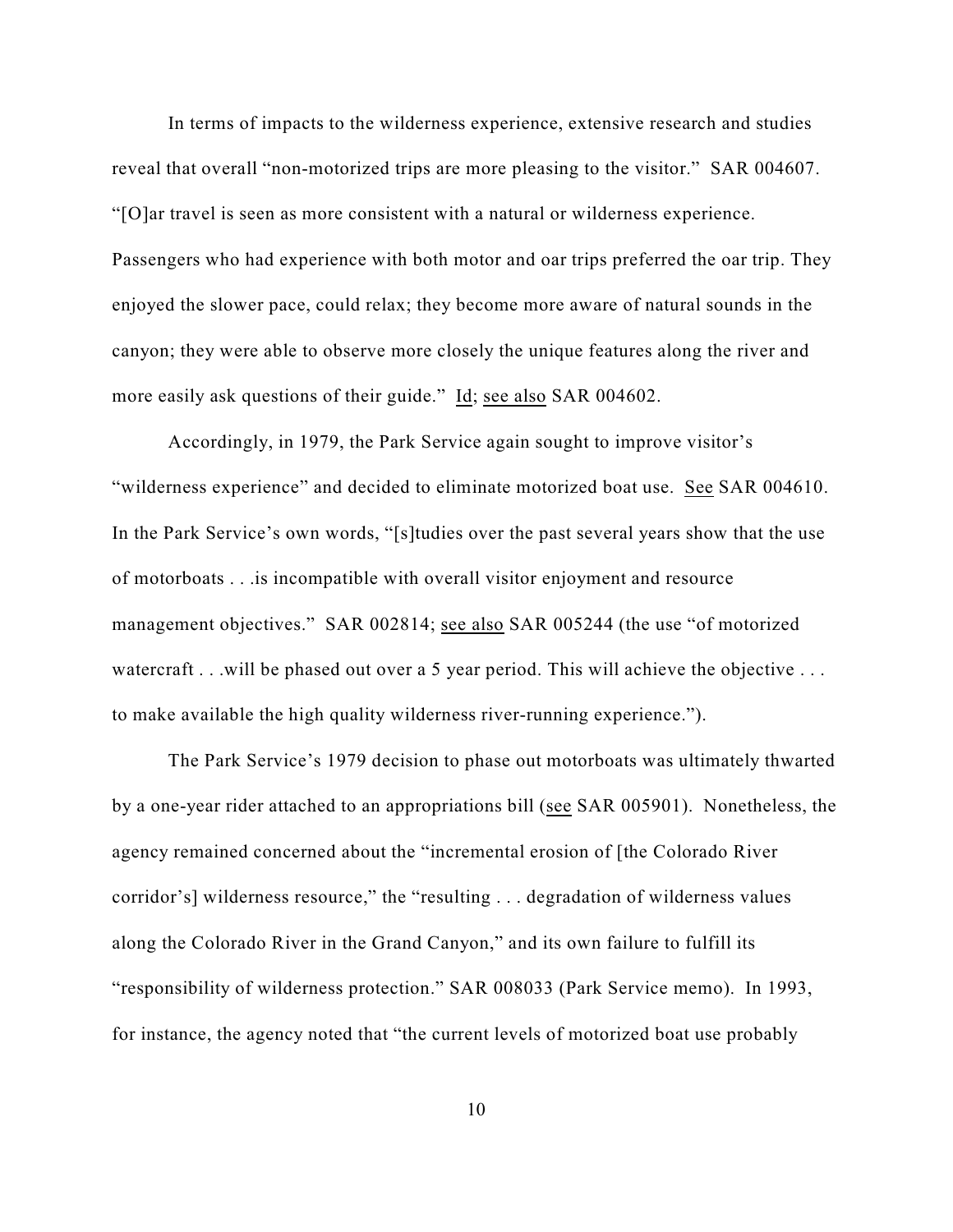*contradict the intent of wilderness designation* [and] . . . is *inconsistent with the wilderness criteria* of providing outstanding opportunities for solitude and for a primitive and unconfined type of recreation." SAR 008307 (emphasis added). Ten years later, the Park Service reiterated this sentiment: "the continued use of [motorized] equipment within [the Colorado River corridor] violate[s] the letter and intent of the Wilderness Act and NPS management policies and director's orders addressing wilderness." AR 000813.

In the most recent FEIS, the Park Service does not discuss in detail its earlier findings and determinations, or the approximately twenty-nine studies on carrying capacity and motorized use of the River. But the agency does acknowledge that noise intrusions to the natural soundscape of the Park are "adverse, localized, and regional" and that, when viewed in combination with other sources of noise intrusions (i.e., aircraft overflights) would be a "*significant adverse effect*" on the Colorado River corridor's natural soundscape. FEIS at 387 (emphasis added). The Park Service also concedes that "impacts to wilderness character . . . will be detectable and measurable during most of the year, but more apparent during the higher mixed-use period, at the frequently visited areas and passenger exchange points along the river corridor." AR 109612. "For visitors seeking outstanding opportunities for solitude or a primitive and unconfined type of experience [i.e., a wilderness experience], the impacts would be adverse and of moderate intensity during the peak use motorized periods." FEIS at 792.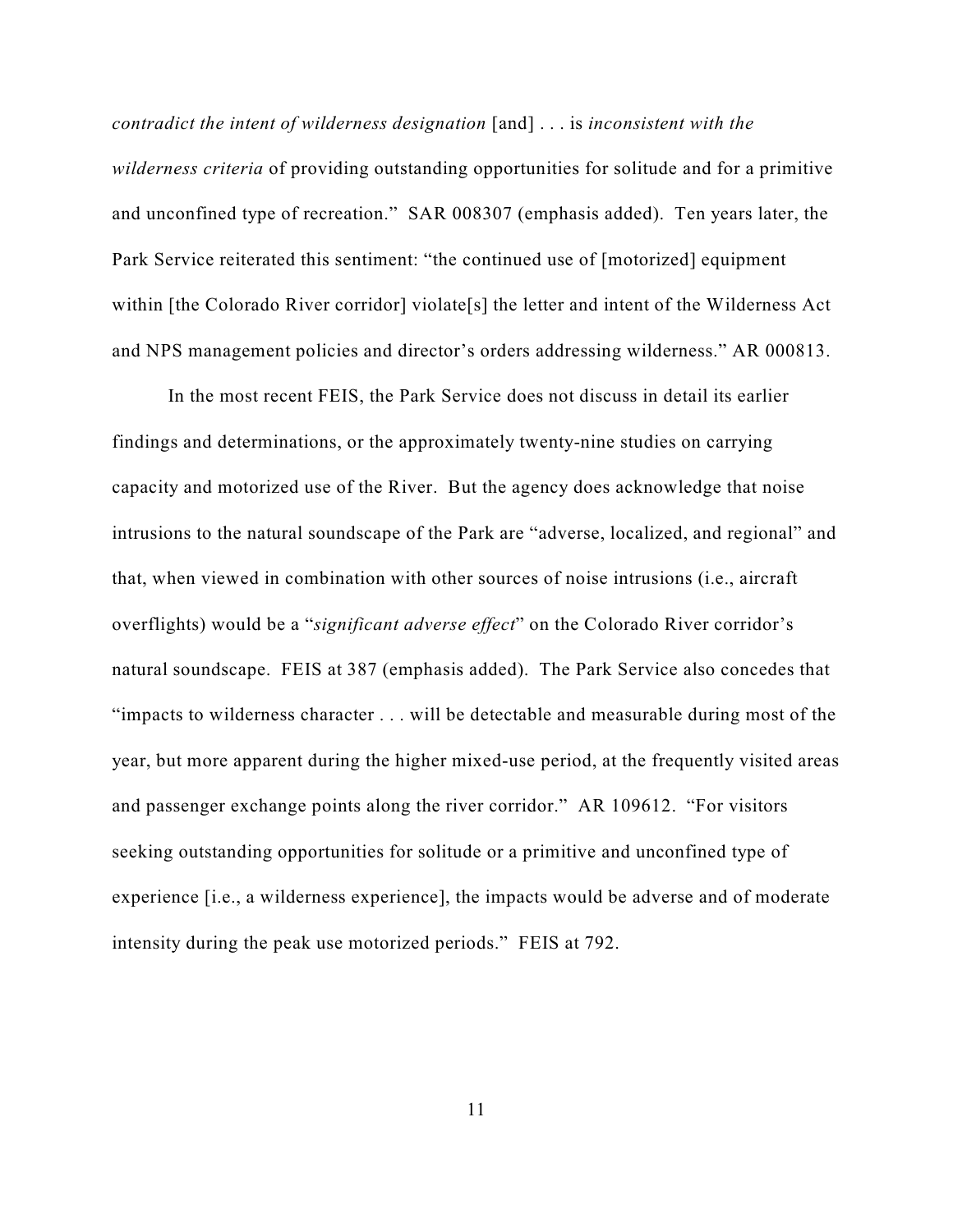# C. The Park Service's Rationale for Authorizing Motorized Activities in the Colorado River Corridor is Arbitrary and Capricious

As outlined above, the Park Service concedes that motorized activities are nonconforming uses that have adverse impacts on the river's wilderness character. In the FEIS and ROD, the Park Service asserts for the first time, however, that such uses do not violate their duty to manage for wilderness because they: (1) are only a "temporary or transient" disturbance of wilderness and (2) are "established uses" pursuant to section  $4(d)(1)$  of the Wilderness Act. See AR \*104822, FEIS at 234-235. The Park Service is incorrect.

### 1. "Temporary or transient" disturbances are not allowed

The Park Service's assertion that motorized use of the river corridor should be allowed because it results in only a "temporary or transient" disturbance of wilderness values is wrong. There is no "temporary or transient" disturbance exception in the Wilderness Act or Park Service policy. On the contrary, section 4 (c) of the Wilderness Act includes a blanket prohibition on the use of all "motorized equipment or motorboats" in wilderness areas, however temporary. 16 U.S.C. § 1133(c); High Sierra Hikers Association v. Blackwell, 390 F.3d at 646 (noting that the Act "generally proscribes" activities, and "allows only [ ] narrow exceptions[s]" to the prohibitions); accord The Wilderness Society, 353 F.3d at 1062; see Wilderness Watch v. Mainella, 375 F. 3d 1085, 1089 (11<sup>th</sup> Cir. 2004) (discussing prohibitions). While there are a few narrow exceptions to this blanket prohibition, no exceptions for temporary or transient uses that disturb wilderness values exist. See 16 U.S.C. § 1133 ("special provisions").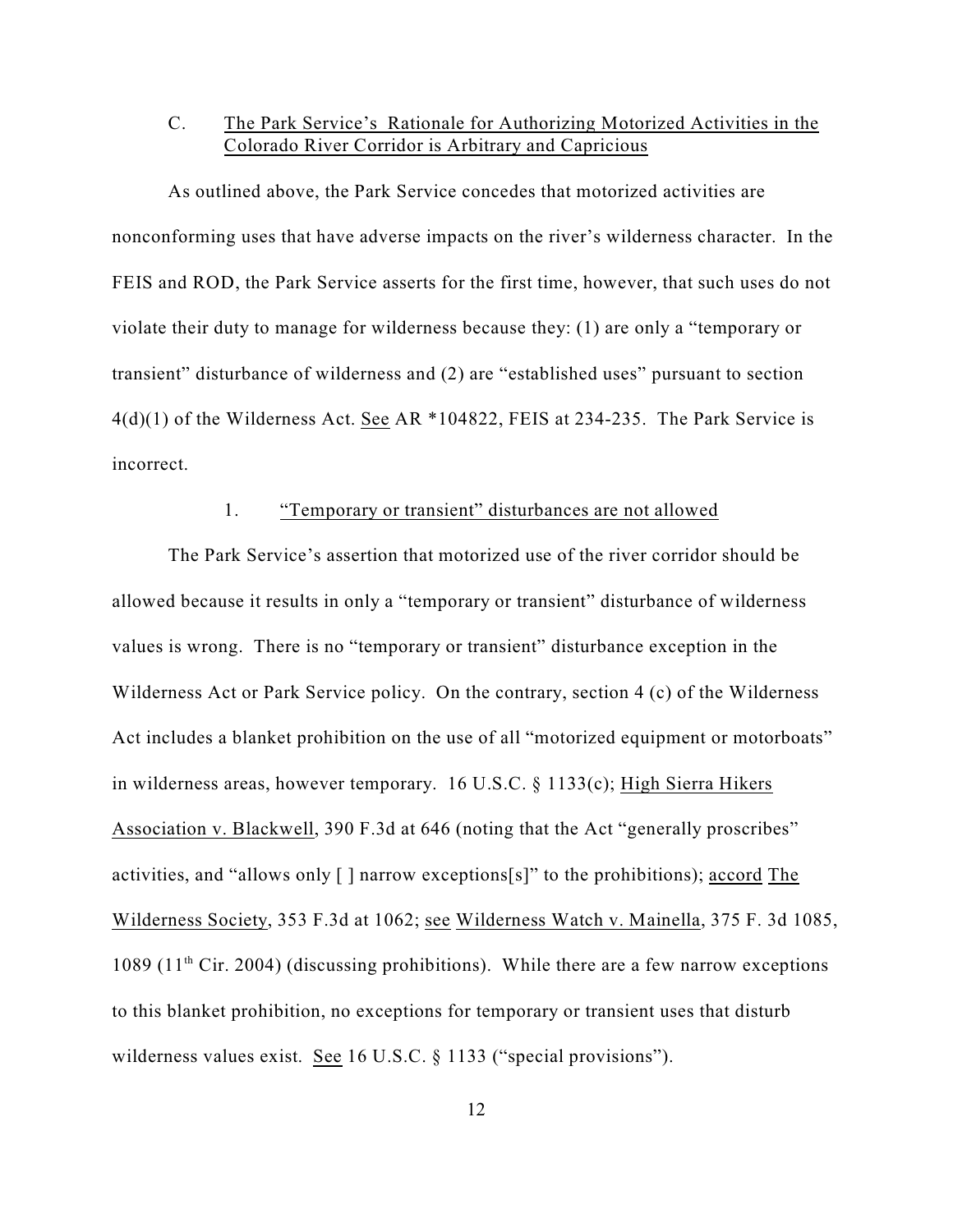Further, there is nothing temporary nor transient about the disturbances caused by motorized boats, which occupy the Colorado River every day during the summer and shoulder seasons. As discussed above, *supra*, p.\*, motorized uses directly conflict with a wilderness experience on the river and as discussed below, *supra*, p.\*, impair the natural soundscape of the river corridor. Thus, for the entire summer and shoulder seasons, motorized boats are a permanent and illegal disturbance to the river's wilderness character.

Moreover, by definition, the non-conforming uses that the Park Service must "seek to remove" from potential wilderness areas include any bona fide "temporary or transient" uses. See SAR 016137. As explained by the Eleventh Circuit, "[p]otential wilderness areas contain certain *temporary conditions* that do not conform to the Wilderness Act." Wilderness Watch, 375 F. 3d at 1088 n.2. As such, these are precisely the types of uses that the Park Service must "seek to remove." Id. (citing Ref. Manual 41); see also SAR 014841 (non-conforming uses are "contrary to the definitions of wilderness [but are] . . . considered of a temporary nature which, once removed, should not preclude" wilderness designation); see SAR 005770 (Colorado River qualifies as potential wilderness *because* transient motorboat use can be phased out); SAR 005804 (same).

Finally, the Park Service's temporary disturbance argument fails to take into account that the agency has an *existing* duty to manage and preserve the river corridor's wilderness values and provide a "primitive wilderness experience" now. Indeed, thousands of people each year have been, and will now continue to be, deprived of a true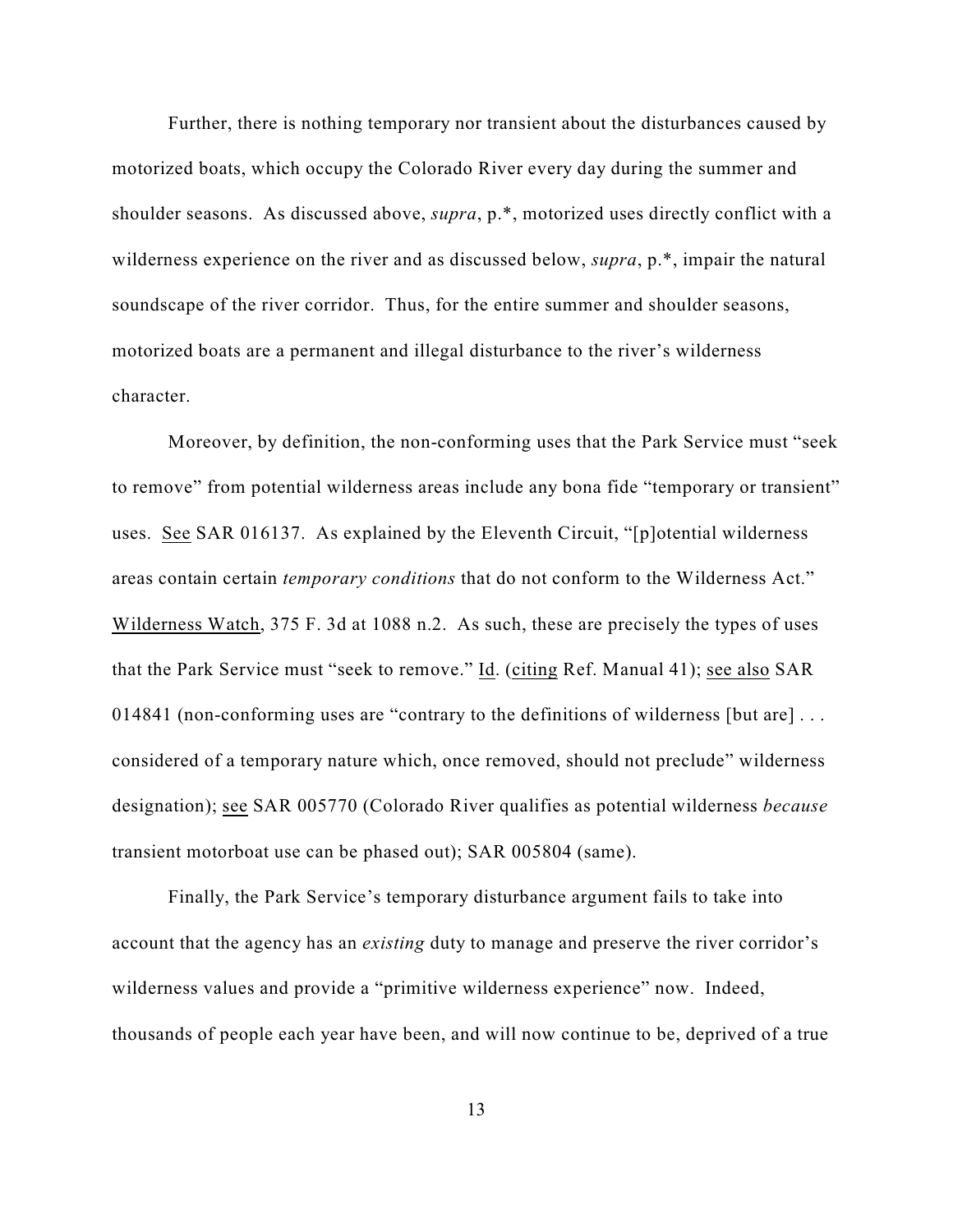wilderness experience because of the Park Service's continued authorization of such nonconforming, motorized uses.

### 2. The "established use" exception does not apply

In the FEIS, the Park Service maintains that the continued use of motorboats will not preclude wilderness designation because it qualifies as an "established use" pursuant to section 4(d)(1) of the Wilderness Act, 16 U.S.C. § 1133(d)(1). See AR 104822. The Park Service misreads the plain language of the Wilderness Act. First, on its face, section 4(d)(1) *applies only* to the Department of Agriculture, not to the Department of Interior. See 16 U.S.C. § 1133 (d)(1) (uses that "have already become established, may be permitted . . . [by] the Secretary of Agriculture); Stupak-Thrall v. U.S., 89 F. 3d 1269, 1282 n.14 ( $6<sup>th</sup>$  Cir. 1996) (section 4(d)(1) permits the Secretary of Agriculture to allow motorboat use where already established). The Park Service apparently agrees, stating in the record that "the pre-existing use exception for the Forest Service *does not apply* to the Dept of Interior units." SAR 008725 (emphasis added); see also SAR 011286 (established use exception "not extended to the Secretary of Interior"); 007300 (same); 011416 (same); AR 00813 (same).

Second, the Park Service cannot illegally authorize non-conforming motorboats and then claim that they are properly excepted from the clear prohibition on the use because they have already become established.

Third, motorized use of the Colorado River corridor is not "established" in the ordinary sense of the word. See The Wilderness Society, 353 F.3d at 1061 (applying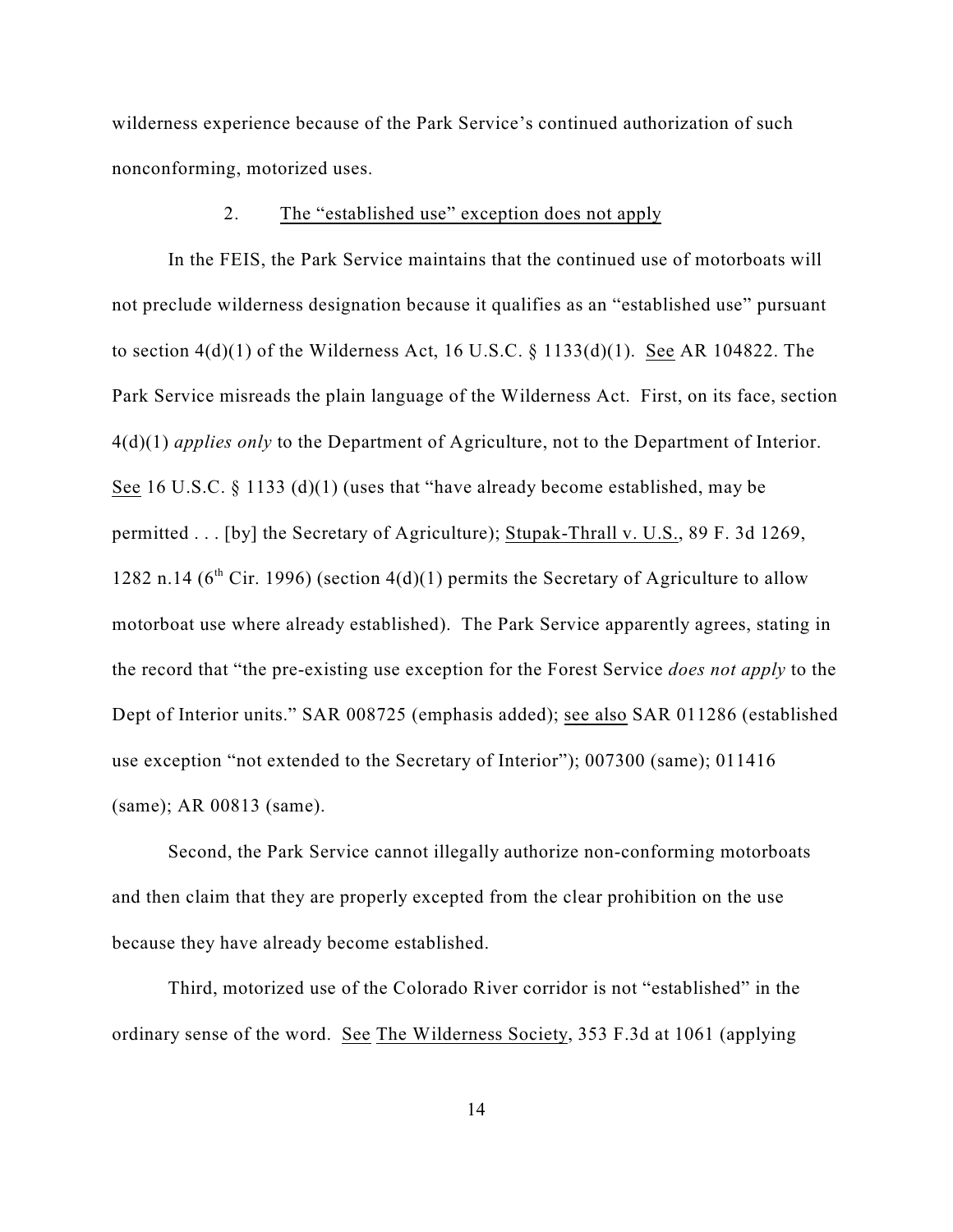common sense meaning to words in statute). Rather, by definition, established uses are those that are "recognized *and accepted* in a particular capacity." NEW OXFORD DICTIONARY at 580 (2001) (emphasis added). Here, while motorized use of the Colorado River corridor has occurred over the last 40 years, it is by no means an established or "accepted" use of the wild river corridor. On the contrary, motorized use of the river has been, and continues to be, a highly controversial issue. Indeed, in *two* previous river planning processes the Park Service decided to phase out motorized boat use. See SAR 000721 (phase out by 1977); SAR 005244 (phase out by 1985). Both of these decisions were never implemented. See SAR 001035 (1973 political interference); SAR 005901 (1981 one-year appropriations rider).

Fourth, even if one assumes, *arguendo*, that the established use exception applies, other agencies may retain discretion over whether to allow pre-existing uses to continue. See 16 U.S.C. § 1133(d)(1) (use "*may* be permitted to continue"). But, here, the Park Service's "extensive public review process [for the Colorado River] and the existing NPS planning documents" *do not* permit such uses to continue. SAR 010275. Instead, the agency's policies state that "[p]ublic use of motorized equipment or any form of mechanical transport *will be prohibited* in wilderness *except as provided for in specific legislation*." SAR 016142 (emphasis added); SAR 007300 (same). While Congress can extend the established use exception to wilderness units within the National Park system (if it decides to do so), absent a statutory exception, the Park Service's plans and policies prevent it from invoking the section  $4(d)(1)$  exception. See id.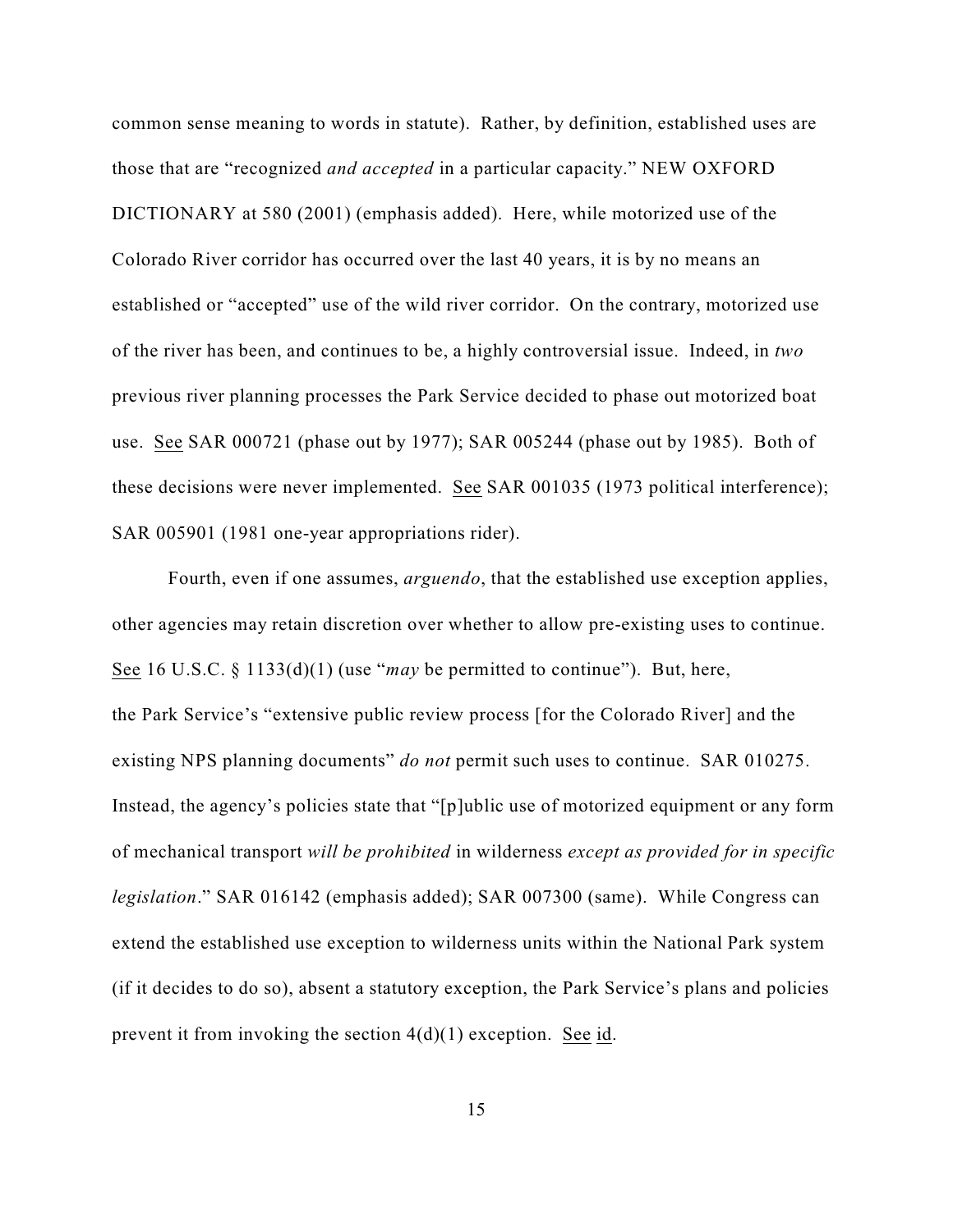Finally, if motorboats are deemed an "established" use pursuant to section  $4(d)(1)$ , a plain reading of the Wilderness Act means that such uses would have to have been established *before* the September 3, 1964 Wilderness Act was enacted. See 16 U.S.C. § 1133 (d)(1) (referring only to uses that "have already become established"); United States v. Gregg, 290 F. Supp. 706, 708 (W.D. Wash. 1968) (use must have been established "before the passage of the Act"); see also SAR 010275 ("strict interpretation of the Wilderness Act supports pre-1965 use, not subsequent motorized levels, as the established use"). In 1964, total river use was "about 550 people." SAR 010275. In 2007, the Park Service estimates that over 24,000 people will use the river. AR 109592.

D. The Park Service Allows Commercial Services on the Colorado River that Are Not Necessary and Proper for Realizing the Recreational or Wilderness Purposes of the Area

The Park Service may allow concessioners to operate in potential wilderness only if they meet the Wilderness Act's exception for commercial services. \*MP 6.4.4. The narrow exception, adopted by the MP and relevant here, provides:

Commercial services may be performed within the wilderness areas designated by this chapter to the extent necessary for activities which are proper for realizing the recreational or other wilderness purposes of the areas.

16 U.S.C. § 1133(d)(5); see MP\* 6.4.4; Blackwell, 390 F.3d at 646. The Park Service has illegally allowed certain commercial uses of the Colorado River without a determination that such uses are necessary for activities which are proper for recreating in wilderness or consistent with managing the area as wilderness. Further, the agency has illegally allowed certain commercial uses of the area that are inconsistent with managing the area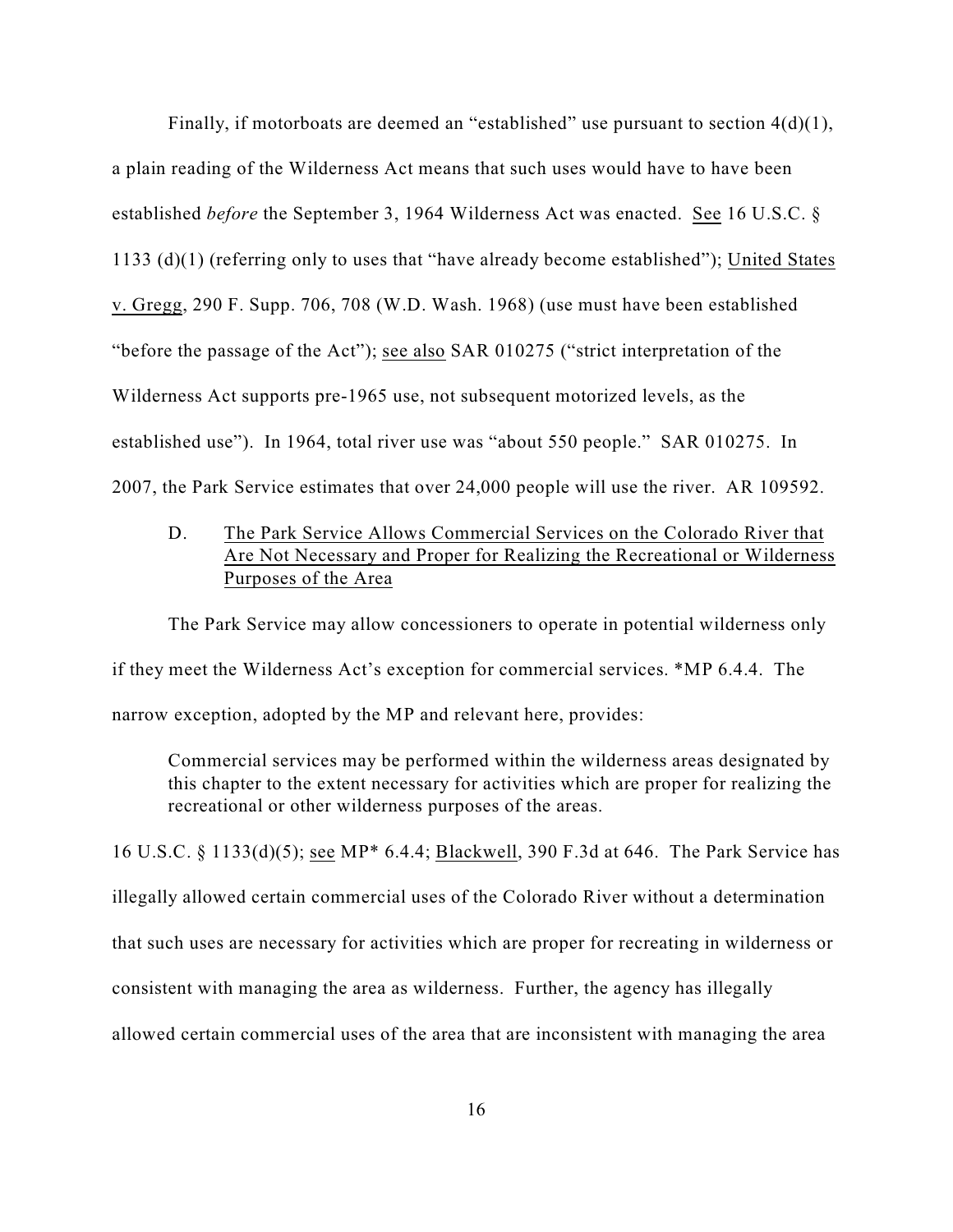as wilderness. Even the levels of appropriate commercial services authorized by the ROD exceed what is necessary and proper to enable the public to recreate on the Colorado River.

## 1. The Park Service Illegally Allows Motorized Commercial Uses Without Finding that they Are Necessary

In Blackwell*,* the Ninth Circuit interpreted section 4(d)(5) to require two things. First, an agency must make a finding of "necessity" before authorizing commercial services in wilderness. 390 F.3d at 647. Second, the "finding of necessity is a specialized one. The [agency] may authorize commercial services only 'to the *extent* necessary.'" Id*.* at 648 (emphasis original) (ruling that the Forest Service violated the Wilderness Act, because it did not establish that the extent of packstock services it authorized was necessary). Here, the Park Service illegally allows commercial motorized uses of the Colorado River without determining that such uses are necessary for activities that are proper for realizing the recreational or other wilderness purposes of the park. As discussed below in an analogous claim under the Concessions Act, infra at \*, the agency has found only generally that "the service provided by commercial concessioners, which enable thousands of people to experience the river in a relatively primitive and unconfined manner and setting (when many of them otherwise would be unable to do so), are necessary to realize the recreational and other wilderness purposes of the park." FEIS Vol. I at 19. But, the Park Service has illegally never found that *motorized* commercial services, which make up roughly 75 percent of the allocated commercial use, are necessary. See FEIS at 60 (75 percent of use).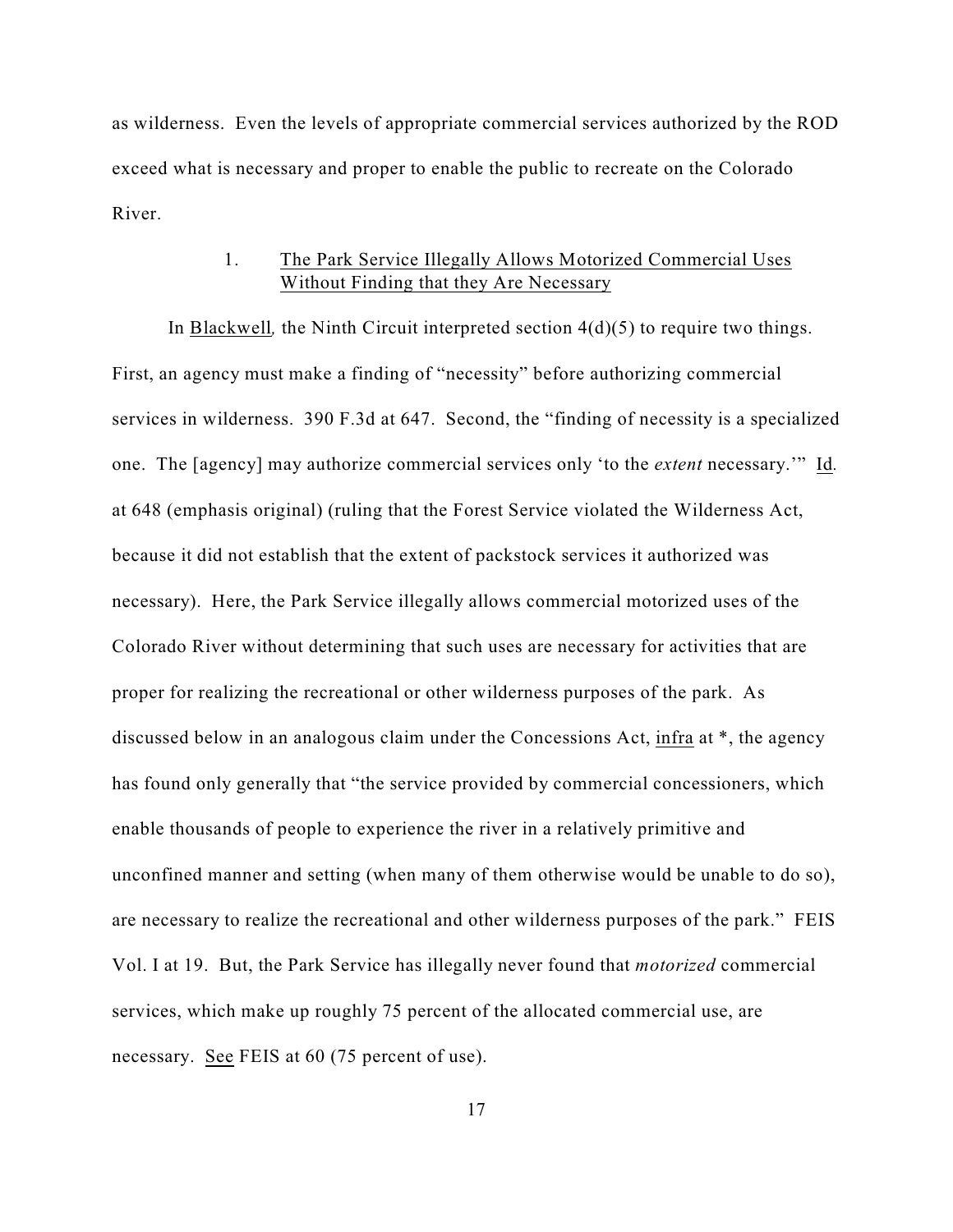2. Motorized Commercial Uses are Not Necessary or Consistent with Managing the Area as Wilderness

The record proves that motorized commercial services are not necessary. During

preparation of the CRMP, GCNP Deputy Wilderness Program Coordinator wrote:

The NPS has no current authority to allow motorized equipment use within the Colorado River Corridor except that which might be "necessary to meet minimum requirements of the administration of the area for the purpose of [the Wilderness Act]." By any measure, the current concession operations using motorized equipment exceeds that which is needed to meet established "minimum requirement" tests. The continued use of this equipment within wilderness violated the letter and inten[t] of the Wilderness Act and NPS management policies and director's orders addressing wilderness.

AR 01 000813. The Park Service has also previously found that commercial motorized uses of the Colorado River are not necessary to realize the recreational or other wilderness purposes of the park. SAR 005804 (motorized boats are unnecessary); SAR 005100 (special needs groups can access the river on oar-powered trips); see also SAR 002647 (study for NPS finding that "eliminating motor . . . trips would not appear to exclude any specific group"); AR 092571 (passengers on self-guided and commercial trips range in age between 10 and 82 years old). Studies show that oar trips (nonmotorized) are as safe or safer than motorized trips. AR 092572 (showing lower risk of fatality on oar-powered rafting trips).

Even where the Park Service, in another instance, found that motorized uses were necessary in wilderness, a court disagreed. In Wilderness Watch v. Mainella, the Eleventh Circuit set aside a Park Service decision to allow members of the public who wished to reach certain wilderness destinations to ride agency motor vehicles. 375 F.3d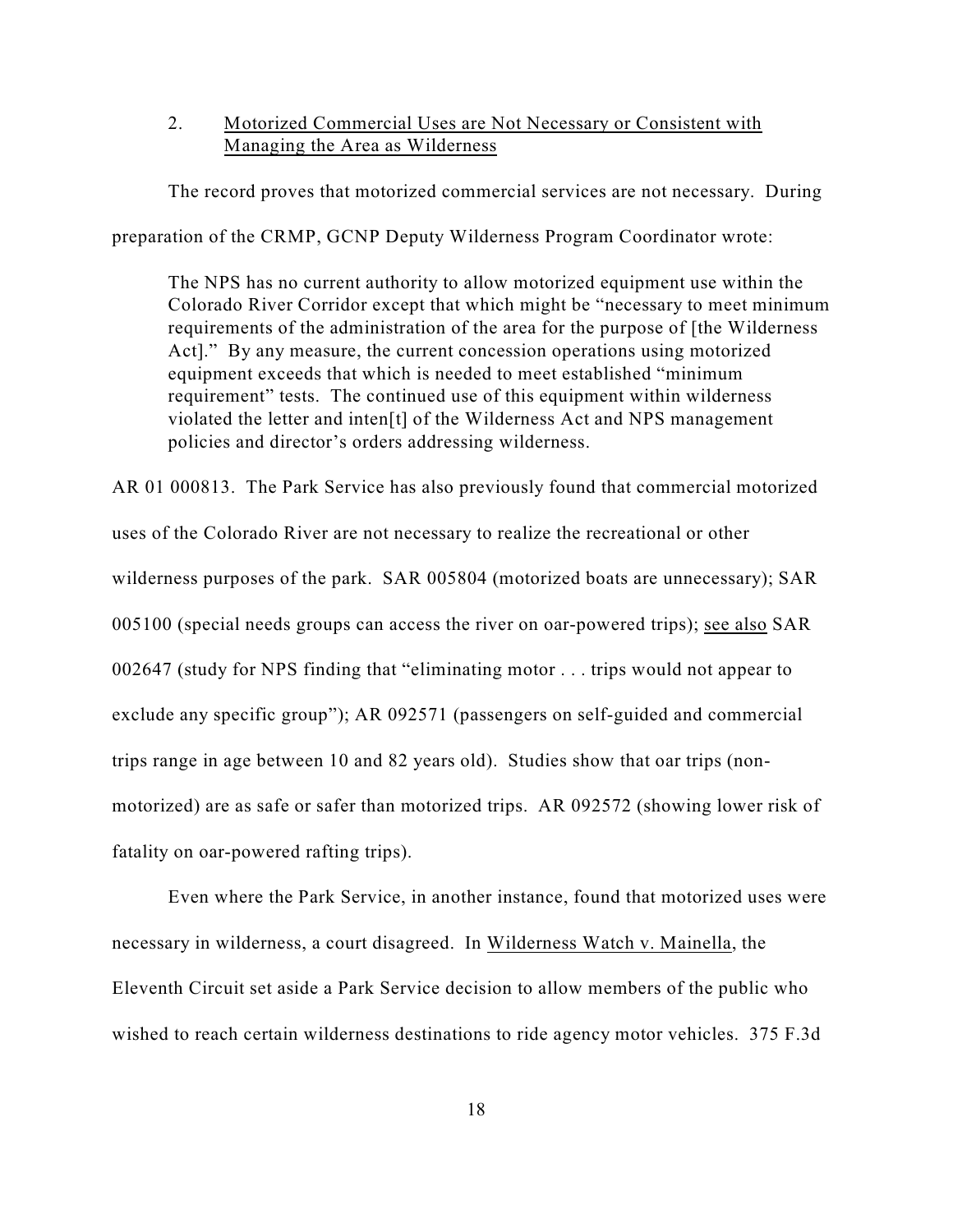at 1092. The agency asserted that it could do so, despite the Act's prohibition on motor vehicles, because the trips were "'necessary to meet minimum requirements for the purpose of [the Wilderness Act].'" Id. The Eleventh Circuit rejected the argument, ruling that the decision to "administer" the wilderness by "using a fifteen-passenger van filled with tourists simply cannot be construed as 'necessary' to meet the 'minimum requirements' for administering the area 'for the purpose of [the Wilderness Act].'" Id*.* The Eleventh Circuit stated that "of course there is nothing wrong with appreciating natural beauty from inside a passenger van, and many other categories of public land administered by the federal government appropriately offer this opportunity. It simply is not the type of 'use and enjoyment' promoted by the Wilderness Act." Id*.* at 1093.

Thus, given these facts and the prohibition against motorized uses in wilderness, the Park Service cannot legally authorize commercial motorized services on the Colorado River.

# 3. The Amount of Overall Commercial Use is Not Necessary to Realize the Recreational or Wilderness Purposes of the River

The Park Service must not only prove that commercial services it authorizes are necessary, but also that it authorizes such services only "'to the *extent* necessary.'" Blackwell*,* 390 F.3d at 648 (emphasis original). This "limitation on the [agency's] discretion to authorize commercial services only to 'the extent necessary' flows directly out of the agency's obligation to protect and preserve wilderness areas." Id*.* The Park Service "must show that the number of permits granted was no more than was necessary to achieve the goals of the Act." Id. at 647.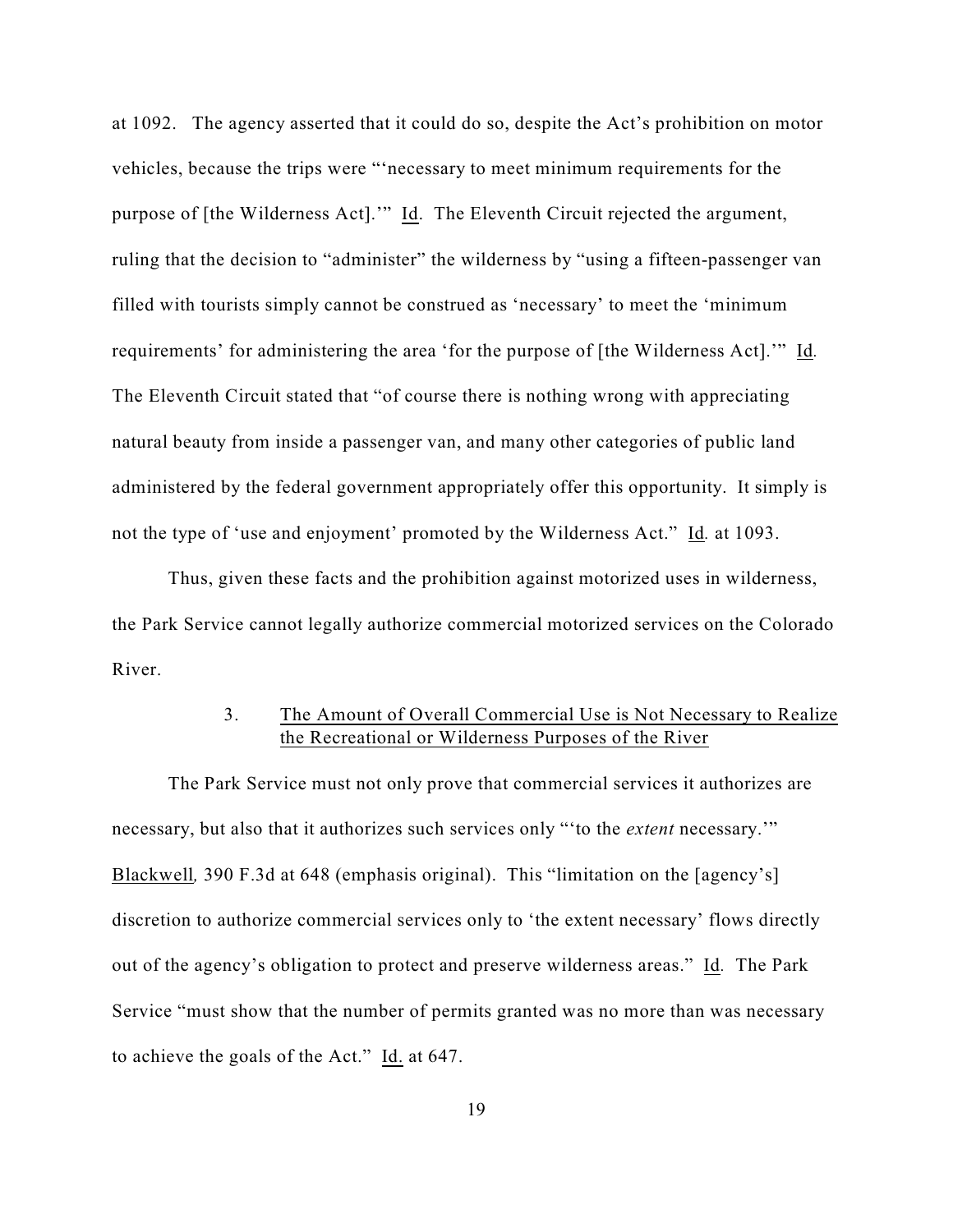Because neither the MP nor the Wilderness Act define "necessary," the first step in interpreting the word is to determine its common sense meaning. The Wilderness Society, 353 F.3d at 1061. "Necessary" means "indispensable" or "essential." WEBSTERS NINTH NEW COLLEGIATE DICTIONARY 790 (1989). Thus, commercial services may be necessary for certain people who cannot row themselves or do not have able trip leaders who can take them on a non-commercial trip down the Colorado River. Indeed, the Ninth Circuit noted that certain commercial services "needed to provide access to people who would otherwise not be able to gain access for themselves or their gear, can support a finding of necessity." Blackwell, 390 F.3d at 647. However, in the FEIS, the Park Service never links the amount of commercial services authorized with a finding that the amount is essential.

As described more fully below, the demand for public access to the Colorado River greatly exceeds the supply of available permits, a situation resulting from the need to protect the resource from overuse and degradation. Infra, p.\*. Evidence also demonstrates that the concessioners do not use all of their commercial allocation. Infra, p.\*. Further, because of the historic long waits for the public to gain access to the Colorado River on a noncommercial trip, some people who use the concessioners would prefer to take a noncommercial trip if they were able to obtain permits. See e.g. AR 033403, 027553, 027700, 39452, 40394, 40946 (people hire commercial outfitters because they cannot get a noncommercial permit). Thus, at least some of the commercial allocation is unnecessary.

20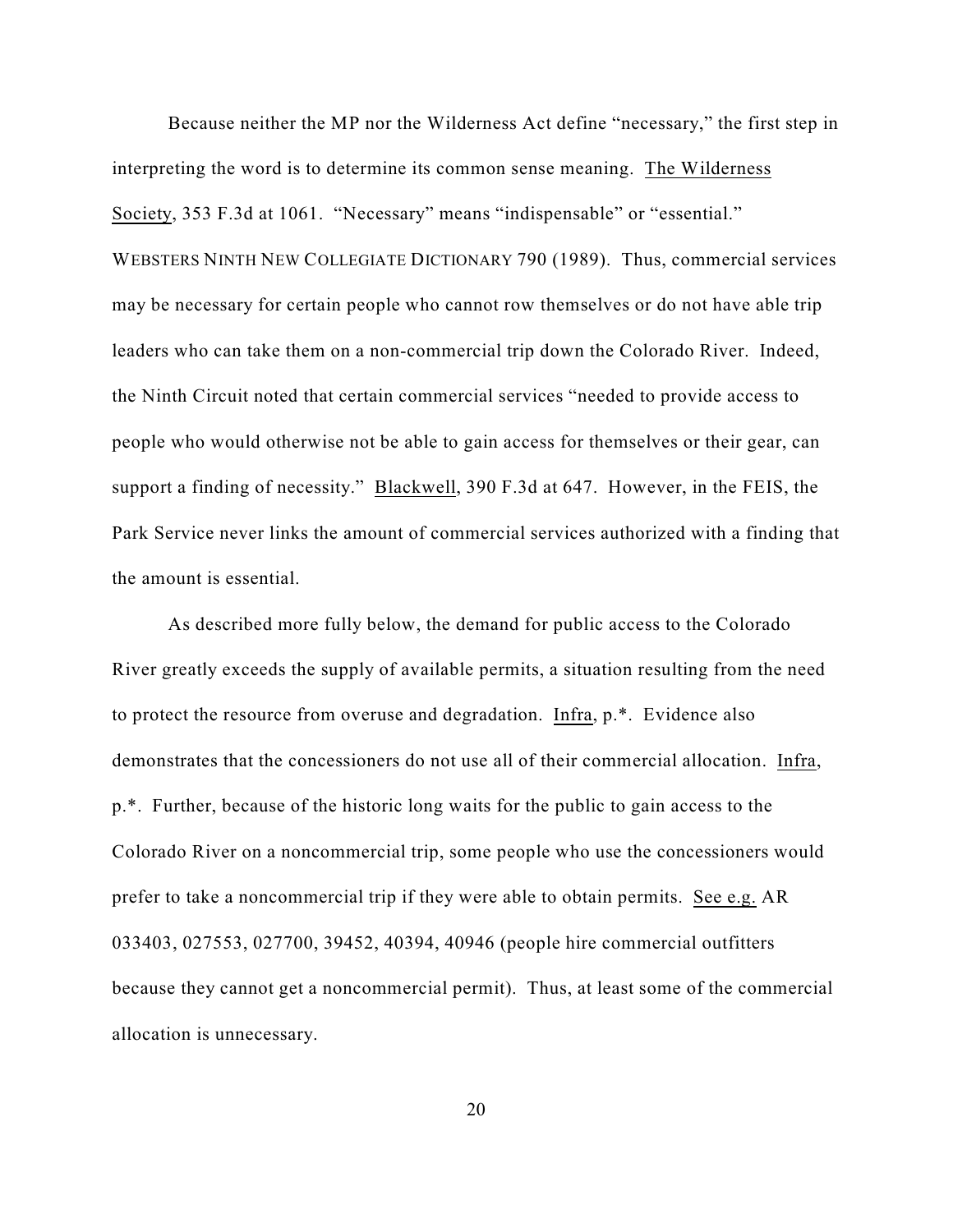Without an analysis of the amount of commercial services that are necessary, which considers the incompatibility of motors in wilderness, protecting the resource, unused allocation by the concessioners, the number of commercial users who would rather take a noncommercial trip and the relative demand for noncommercial trips, there is no "rational validity" to the Park Service's decision to allocate the amount of use in the CRMP to the concessioners. See Blackwell, 390 F.3d at 647-648.

# II. THE PARK SERVICE AUTHORIZES COMMERCIAL SERVICES IN VIOLATION OF THE CONCESSIONS ACT.

The CRMP and ROD violate the Concessions Act by authorizing unnecessary commercial services and services that are inappropriate and inconsistent with preserving the resources and values of the Colorado River. Congress has mandated that in national parks, commercial services "shall be limited to those . . . that are [ ] necessary and appropriate for public use and enjoyment of the unit of the National Park System in which they are located; and [ ] are consistent to the highest practicable degree with the preservation and conservation of the resources and values of the unit." 16 U.S.C. § 5951(b); see also MP at 6.4.4. Thus, the Park Service must limit commercial services on the Colorado River to only those that are necessary, but also to those that preserve the wilderness character of the river. See supra,  $p.*$  (discussing the value of wilderness and requirement of wilderness preservation).

The ROD contends that the CRMP analyzed the types and level of commercial services that are necessary and appropriate for the Colorado River through the Park. ROD at 6. However, the only specific discussion of the necessity or propriety of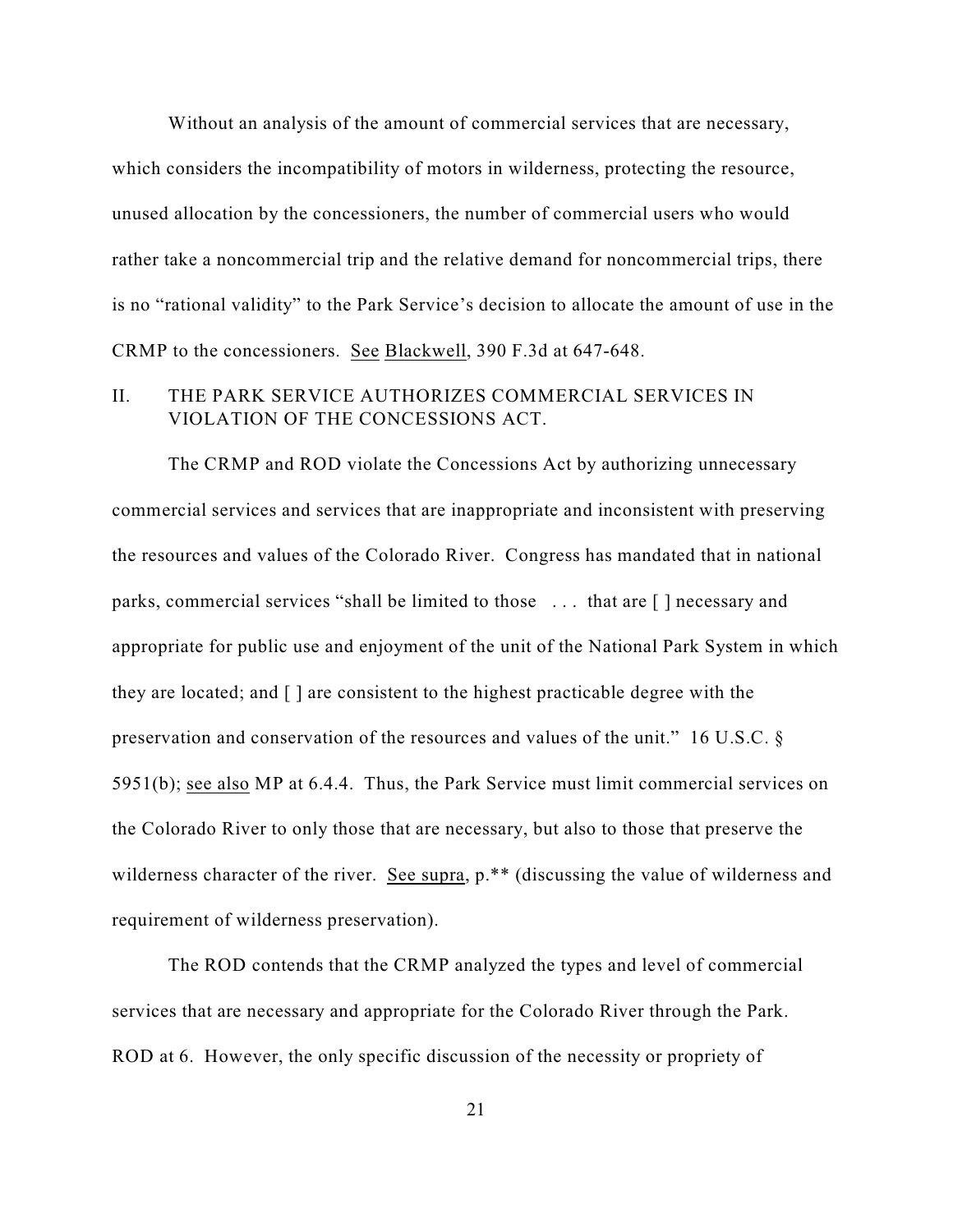commercial services is found on three pages of the CRMP. There, the CRMP states that "since visitors who wish to raft on the Colorado River through the Grand Canyon possess neither the equipment nor the skill to successfully navigate the rapids and other hazards of the river, the [Park Service] has determined that it is necessary and appropriate for the public use and enjoyment of the park to provide for experienced and professional river guides who can provide such skills and equipment." FEIS Vol. 1 at 19. The Park Service also "determined that the service provided by commercial concessioners, which enable thousands of people to experience the river in a relatively primitive and unconfined manner and setting (when many of them otherwise would be unable to do so), are necessary to realize the recreational and other wilderness purposes of the park." FEIS Vol. I at 19; see also App L, p.3 (minimum tools analysis).

Notably, the Park Service never found that commercial *motorized* use of the Colorado River corridor is necessary or appropriate for the public to realize the recreational and other wilderness purposes of the river. Without a finding of necessity, it may not authorize this unnecessary commercial service. *See* 16 U.S.C. § 5951(b). Moreover, even if the Park Service's general statement of need for professional guides could suffice for a finding of necessity for motorized services, the evidence shows that commercial motorized use of the Colorado River corridor is not necessary and appropriate for the public to realize the recreational and other wilderness purposes of the river. The public can recreate and enjoy the wilderness character of the area by taking a non-motorized commercial trip or a non-motorized non-commercial trip down the river.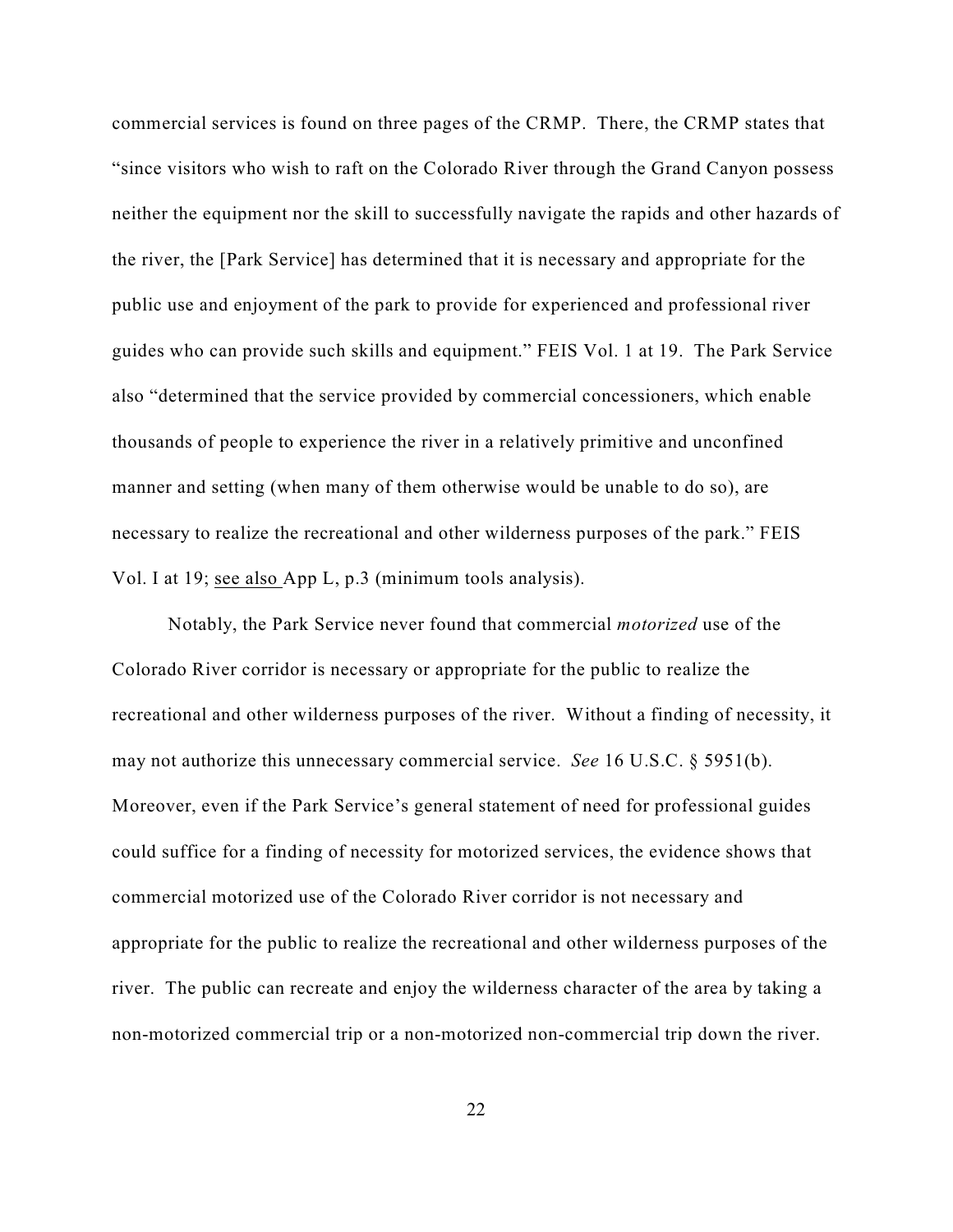As early as 1976, the Park Service found that "motorized boat use is not necessary for the use and enjoyment of this area but is a convenience which enables the trip to be made in less time and permits the use of large boats, accommodating larger groups. This use is inconsistent with the wilderness criteria of providing outstanding opportunities for solitude and for a primitive and unconfined type of recreation."<sup>6</sup> SAR 005804. Park studies have demonstrated that most people prefer smaller groups on the river and when commercial passengers took an experimental combination "motor-oar" trip, "92% reported that oar trips better enabled them to 'experience the Grand Canyon environment.'" App. G-16. Even for special needs groups, the Park Service has found, since at least the late 1970s, that "[o]ar-powered rafts [ ] provide safe trips for aged, handicapped, and young people." SAR 5100. Indeed, the agency found that eliminating motor trips "would not appear to exclude any specific group." SAR 002647. Nor would it sharply reduce use. See SAR 011164.

The Park Service also failed to identify in the ROD or CRMP any specific amount of commercial services that meet its finding of "necessary and appropriate" commercial services. The ROD authorizes set amounts of commercial use independent of any finding regarding the necessity of the amount of use. Without stating a quantity of appropriate and necessary commercial services on the river, the Park Service violates Congress' mandate that commercial services "shall be *limited* to those . . . that are [ ] necessary

 $6$  Even for administrative resource trips, Park Service experts have said that "[t]here is no reason to use motors, other tha[n] to placate the motor heads." SAR 011163.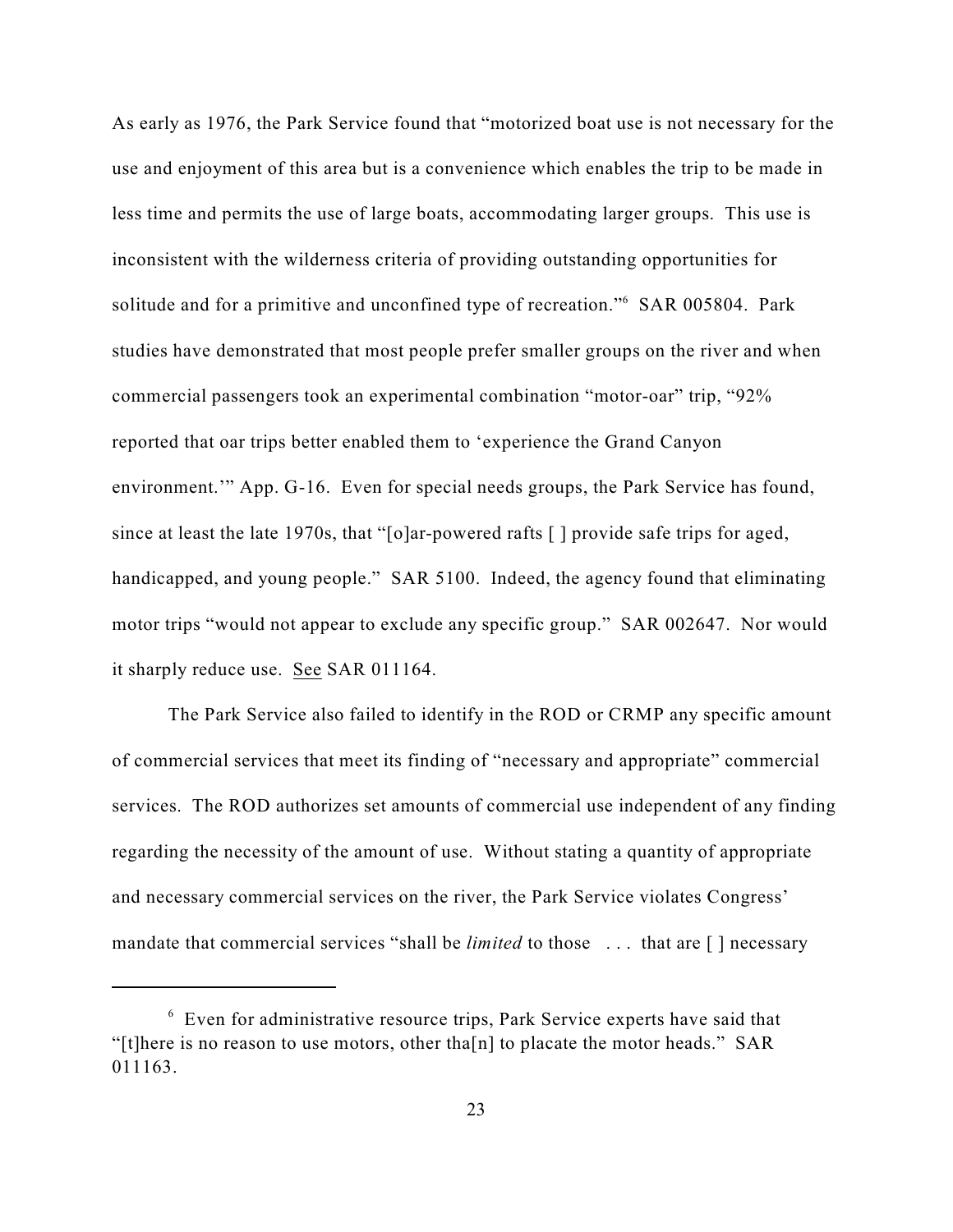and appropriate  $\ldots$  " 16 U.S.C. § 5951(b) (emphasis added); \*MP 6.44, p.71); see FEIS at 19\*; AR 93677 ("The decision as to whether a service is necessary and appropriate, and at what level, is a management decision based on park planning."). The FEIS's analysis of the allocation system does not account for what level of commercial services are necessary and appropriate. See FEIS at 27-30. Nor does the discussion of alternatives or carrying capacity address what level of commercial services are necessary and appropriate. *See e.g.* FEIS v. 1, 30-35, 58-60. But the Park Service has known for years that it must address "[h]ow 'necessary and appropriate' is the current concession allocation level" and the "National Park Service preference for motorized concession operations." SAR 009145; AR 000334 (planning document for CRMP). The current levels of commercial services authorized by the Park Service's ROD and CRMP go beyond what is "necessary and appropriate" to enable the public to realize the recreational and other wilderness purposes of the Park. Supra, p.\*.

In further violation of the Concessions Act, the Park Service's authorization of continued commercial motorized use fails to preserve the wilderness character of the river to the highest practicable degree as required by law. See 16 U.S.C. § 5951 (b). Repeatedly, throughout its management of the river, the Park Service has conceded that allowing motorized boats on the river is inconsistent with protecting its wilderness character and inconsistent with providing outstanding opportunities for solitude and for a primitive and unconfined type of recreation. Supra, p.\*. Studies, relied upon by the Park Service, make clear that non-motorized trips not only better protect the wilderness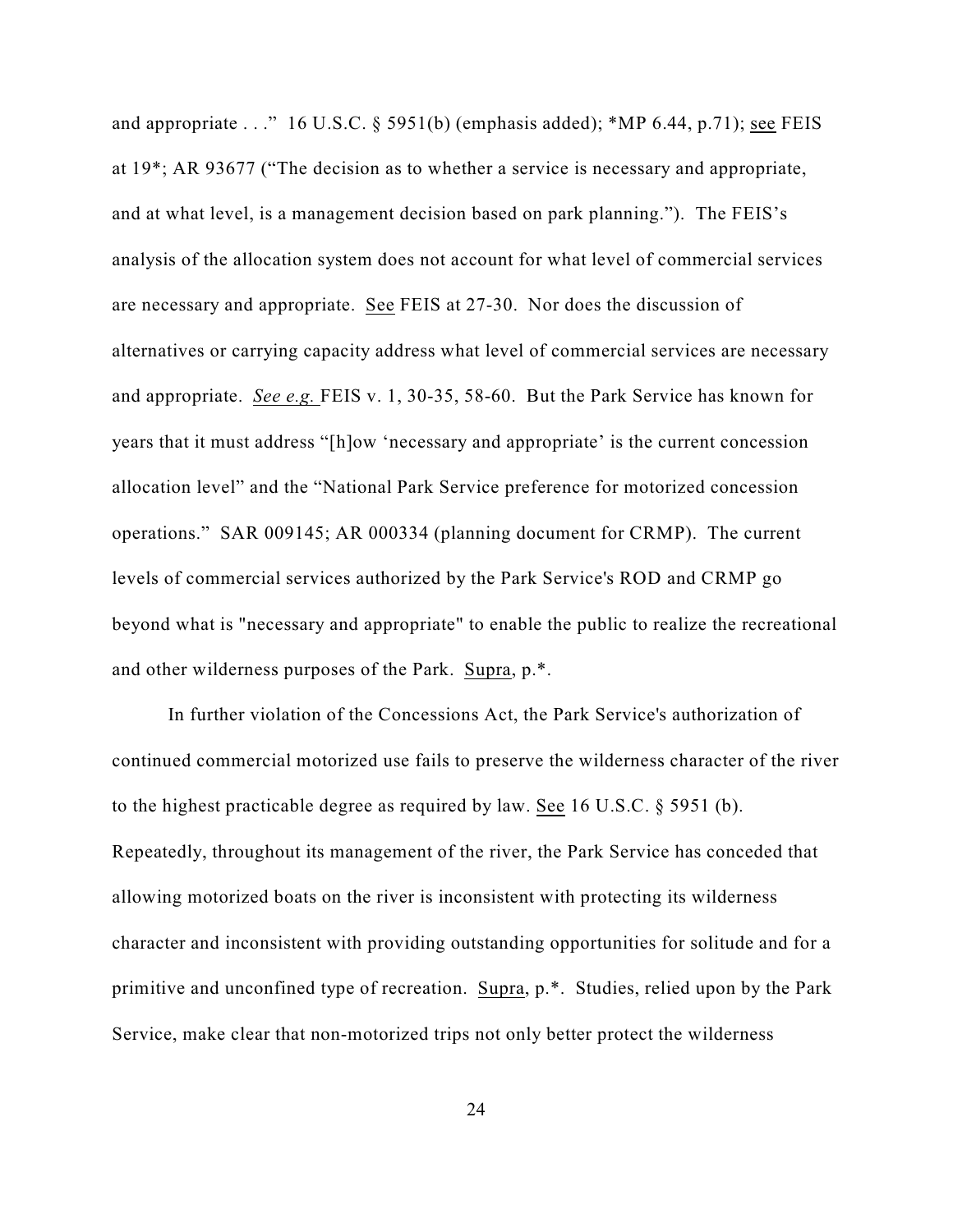experience of all, but better enable visitors to experience the river as wilderness. Supra, p.\*. Accordingly, the Park Service's authorization of commercial services on the Colorado River is "arbitrary and capricious, an abuse of discretion, and not in accordance with law." 5 U.S.C. § 706 (2).

### III. THE PARK SERVICE VIOLATED THE ORGANIC ACT

# A. The Park Service's Inequitable Allocation of River Permits to Commercial Operators Interferes With Free Access to the Colorado River by the Public.

Congress directed that the Secretary of the Interior "may [ ] grant privileges, leases, and permits for the use of land for the accommodation of visitors in the various parks, monuments or other reservations [ ] but for periods not exceeding thirty years." 16 U.S.C.  $\S$  3. However, the Organic Act mandates that "[n]o natural, curiosities, wonders, or objects of interest shall be leased, rented, or granted to anyone on such terms as to interfere with *free access* to them by the public." Id. (emphasis added).

The ROD and CRMP violate the Organic Act by allowing the Colorado River to be leased for use by commercial concessioners at use levels that interfere with free access to the river by the public. In other words, to the extent that commercial services are necessary and appropriate under other laws, they must be allocated equitably with noncommercial uses.

Because the overall use of the river must be limited to protect its natural resources and the wilderness character of the Colorado River corridor, user access must necessarily be limited. The Park Service has chosen to limit and allocate use in a split allocation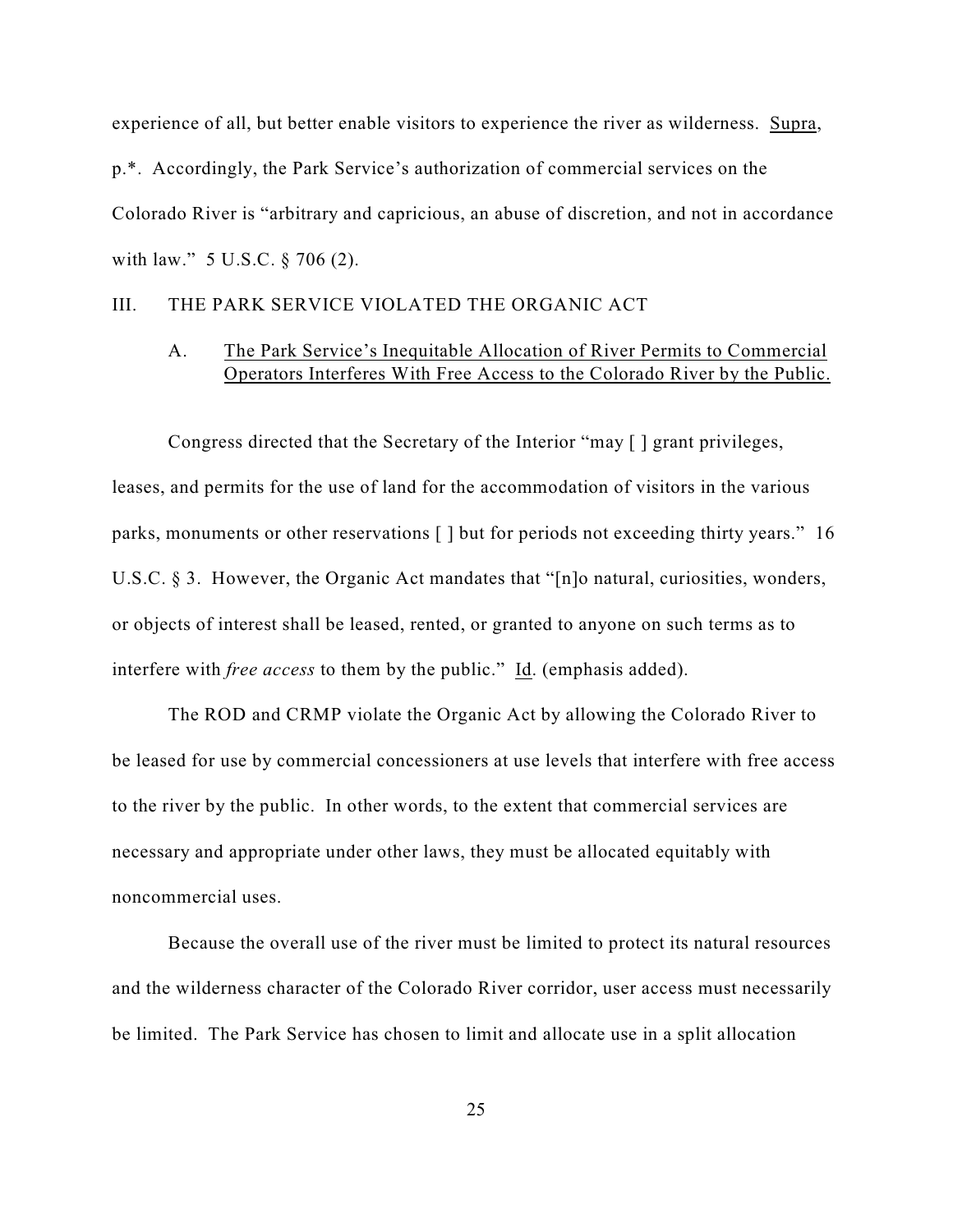system between commercial and noncommercial user groups, providing the majority of the allocated use to motorized commercial use. FEIS v. 1, p. 58-60. Pursuant to the ROD and CRMP, the public gains access to travel down the river by either: (1) applying for a non-commercial permit through the lottery system and coordinating a public river trip<sup>7</sup>; or (2) paying a commercial concessioner, which already has guaranteed allocated use of the river, to take people on a commercial trip down the river via motorized or non-motorized raft. ROD at 3. Members of the public who have the financial means and inclination to gain river access by paying for a private commercial trip are assured a trip down the river. $8$  SAR 011158 (commercial trips are priced to keep demand below supply); SAR 011161 ("the [split allocation commercial] access system favors the affluent); SAR 9145 (a commercial user can generally go in the summer she chooses). Members of the public who are not already on the noncommercial waitlist and who cannot afford to pay a commercial outfitter and/or do not wish to take a commercial trip, however, have no guarantee they will be able to take a trip down the Colorado River, ever. See e.g. FEIS v.1, p.113 (the new permit system would favor those who have been unsuccessful in

 $T$ The ROD eliminates the waiting list for non-commercial permits and replaces it with a weighted lottery system. ROD at 20-21. Under the new system, trip leaders on the old waitlist would obtain launch dates within 10 to 20 years. *Id.* at 20.

 $8\text{ }$  The reality is that commercial river travelers are a select group with high incomes and educational levels. SAR 2646. A commercial motorized trip down the river costs approximately \$300 per day. AR 092571. Studies show that "[f]orty seven percent of commercial passengers have a household income over \$100,000 while only 12% of the national population have a household income over \$100,000. The household income of self-guided boaters i[s] very close to the national average." Id*.*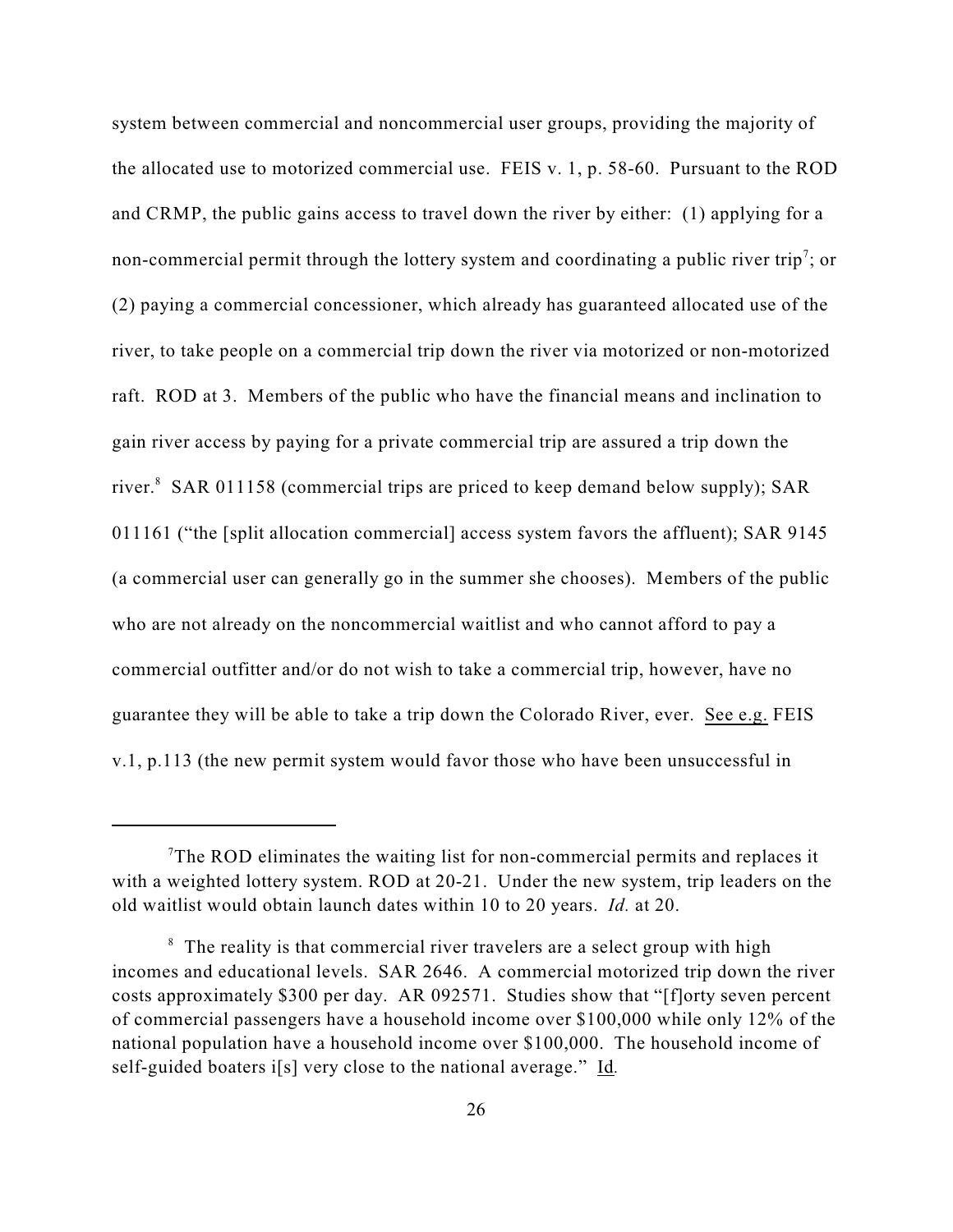obtaining a permit in prior years, but does not guarantee a permit); ROD at 19 (noncommercial demand has exceeded supply of permits since 1973); FEIS v.2, p.678 ("Based on the exponential growth of the waitlist, demand undeniably exceeds supply.")

The Ninth Circuit has found that the pertinent issue in protecting free access by the public in 16 U.S.C. § 3 is "whether allocation has been fairly made pursuant to appropriate standards." Wilderness Preservation Fund v. Kleppe, 608 F.2d 1250, 1254

 $(9^{th}$  Cir. 1972).

If the over-all use of the river must, for the river's protection, be limited, and if the rights of all are to be recognized, then the "free access" of any user must be limited to the extent necessary to accommodate the access rights of others. We must confine our review of the permit system to the question whether the NPS has acted within its authority and whether the action taken is arbitrary. Citizens to Preserve Overton Park v. Volpe, 401 U.S. 402, 414, 91 S.Ct. 814, 28 L.Ed.2d 136 (1971). Allocation of the limited use between the two groups is one method of assuring that the rights of each are recognized and, if fairly done pursuant to appropriate standards, is a reasonable method and cannot be said to be arbitrary.

Id. at 1253.

The Park Service has not fairly allocated use pursuant to any identifiable or appropriate standards. The resulting inequity in the allocation system interferes with free access by the public because there is generally greater supply of than demand for expensive commercial services, but unquestionably greater demand for than supply of noncommercial permits. Rather than limiting use fairly among user groups, the noncommercial users bear the brunt of the capacity limits intended to protect the resource and are allocated roughly one-quarter of their use in the far less preferred winter season.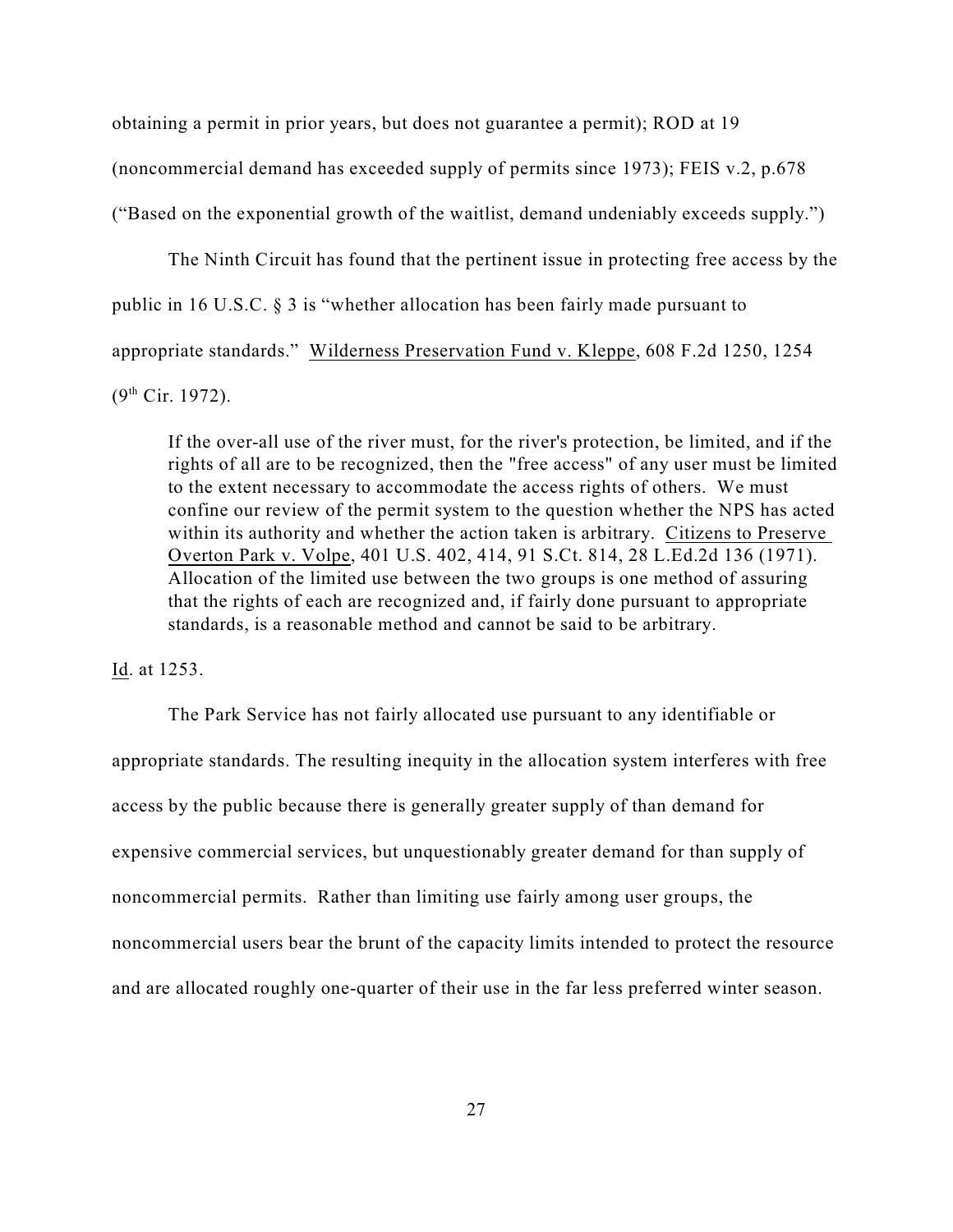The waiting period on the old permit system provides evidence of the inequity in allocation. Under the old permit system, a member of the public (a trip leader) would wait between 10 and 20 years to obtain a permit to take a non-commercial trip down the river. FEIS v.1, p.110. At the time of the FEIS, there were approximately 8,000 trip leaders on this list who were waiting to obtain a permit, and roughly 1000 new applicants each year. Id; ROD at 19. Based on an average group size of 13, these 8,000 trip leaders represent approximately 104,000 members of the public who would go down the river on permits for noncommercial trips. See SAR 009145. Under the new system, the Park Service estimates that over half of these waitlist applicants will receive a launch date within ten years and in twenty years, the majority of the waitlist will have successfully obtained a launch date. FEIS v.2, p.695. However, river runners not on the old waitlist might have to reapply for years to gain a permit through the lottery and still, may never obtain one.

In contrast, there is no evidence in the FEIS that commercial river runners have had to wait to obtain access through the concessioners' user days. In 1995, the Park's wilderness coordinator wrote that, noncommercial boaters represent "a broad spectrum of the 'general public' which has a much more difficult time obtaining a river trip than the commercial passenger who can generally purchase a trip for the summer season." SAR 009145. Other evidence also supports the fact that a commercial passenger can generally take a trip in the year she wants. See AR 000370, 000392-393. In fact, the FEIS indicates that the commercial outfitters do not even use their full allocation of use. \*App.

28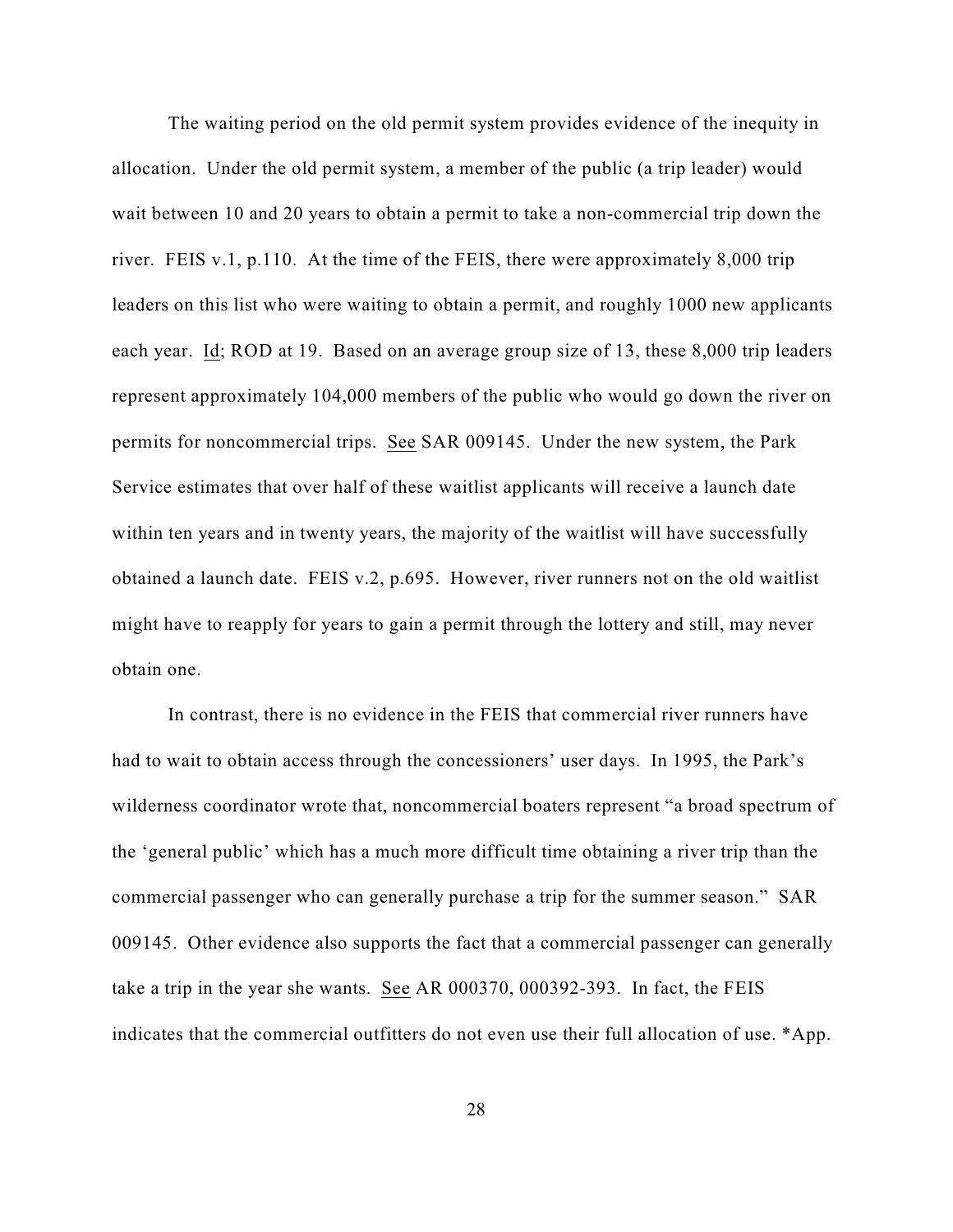K, p.2. Worse still, the record shows that members of the public who do not need a guide pay concessioners to gain access to the river because they are unable to gain access through the noncommercial permit system. See e.g. AR 33403, 27553, 27700, 39452, 40394, 40946. In assessing impacts to visitors from the allocation system, the FEIS also finds that "noncommercial groups generally believe their proportion of the overall allocation is unfairly small," while "[c]ommercial users generally believe their allocation is either appropriate, somewhat below where it should be, or slightly higher than it needs to be." FEIS v.2, p.678.

While the FEIS and ROD eliminate the non-commercial waiting list, the use allocated for commercial and non-commercial remains inequitable. Before the 2006 ROD, an average of 18,891 commercial passengers took trips down the river annually, while 3,570 noncommercial passengers took trips. FEIS v.1, p. 45 (no action alternative). Commercial use was capped at 115,500 user-days and noncommercial use was capped at 54,450 user days annually. FEIS v.1, p.45. Of the commercial passengers, 14,487 took motorized trips, accounting for 74,260 user-days. FEIS v. 1, p.45. The FEIS continues to cap commercial user-days at 115,500, finding that approximately 17,606 passengers will take a commercial trip annually, but allows for an increase in commercial motorized use.<sup>10</sup> FEIS v.1, p.59-60; ROD at 3. The FEIS does not cap noncommercial user days,

 $9$  User-days and numbers of passengers are a function of the launches per day, group sizes and trip lengths. See FEIS v.1, p.58-59 (key trip variables).

 $10$  One way in which the Park Service provides greater commercial access is by allowing 32 people on each commercial trip during the summer season and 24 people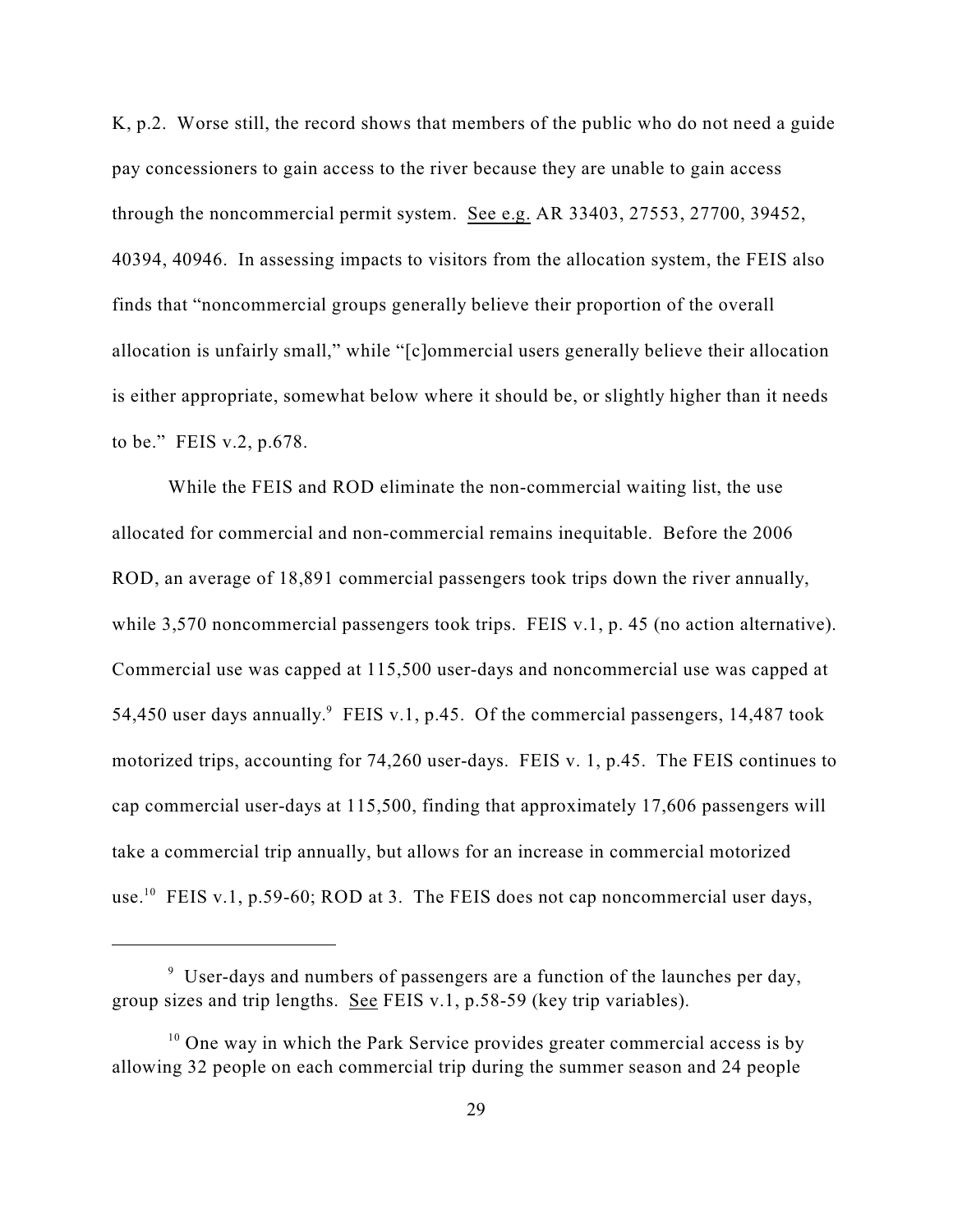but estimates they will reach 113,486 per year for an estimated 7,051 passengers. FEIS v.1, p.60. However, these estimates are based upon allocating noncommercial use primarily in the less-preferred winter season and in the shoulder seasons of spring and fall and by reducing the trip length for noncommercial oar-powered trips in order to increase the number of launches.<sup>11</sup> FEIS v.1, p.60; ROD at 3; AR 065795 (summer is preferred and winter is not). Thus, all commercial users will be able to take their river trips in the summer and shoulder seasons, but over one-quarter of the annual noncommercial users will be forced to take a winter trip in order to float the river. FEIS v.1, p.60. In the past, only an average 318 noncommercial passengers per year have run the river in the winter. FEIS v.1, p.45. Without evidence to support its assumption, the Park Service estimates that 1,855 noncommercial passengers will now want to run the river in the winter.<sup>12</sup>

during the shoulder season, in contrast to 8 and 16 people for noncommercial trips. FEIS at 59. This level of commercial access is inequitable from an allocation standpoint, but also harms the wilderness character of the River because of the large group sizes.

 $11$  For summer trips, the FEIS estimates that an additional 387 noncommercial passengers will be able to run the river. However, the majority of the theoretical increase in noncommercial passengers comes in the winter with an estimated 1,537 additional passengers and in the shoulder season with an estimated 1,556 additional passengers. Compare FEIS v.1, p.60 and p.45. Thus, nearly 89 percent of the estimated increase in noncommercial passengers annually is allocated to the winter and shoulder seasons, while the commercial users maintain the majority of their allocation in the summer. Id. (91,909 of 115,500 commercial user days in summer season).

 $12$  Another inequitable result of the allocation system is that the CRMP allows all recreational passengers to take one trip per year. But this only benefits commercial users who can gain river access on a yearly basis. The yearly allowance is essentially meaningless to those who must participate in the hybrid weighted lottery system, which gives preference to those who have not taken a river trip in the last *four* years. ROD at 5, 9.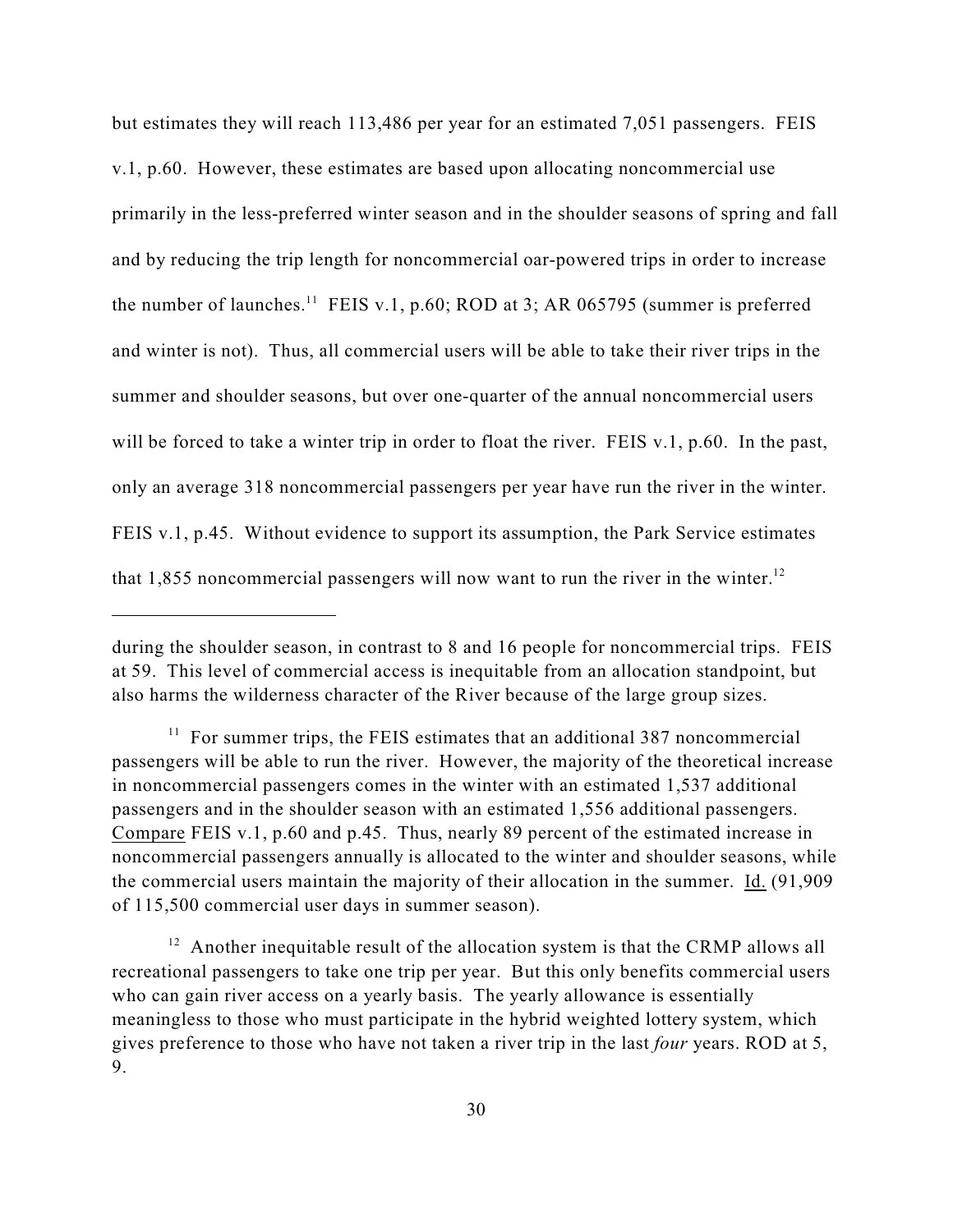The Park Service's methodology for estimating use levels for all of its alternatives was premised upon actual launch data between 1998 and 2003. App.K, p.1. The range of alternatives was developed by setting separate limits for the different variables (such as launches per day, group size limits, trip length) for each type of trip. Id*.* The Park Service does not disclose how it arrived at these separate limits. However, the agency never factored into its analysis the relative demand for commercial and noncommercial trips and methods for fairly allocating use between those two user groups. See AR 023285 ("because we do not have and cannot obtain concrete data on relative demand from user groups, we can expect a lawsuit both if we change and if we do not change the allocations."); FEIS v.2, p.679 (speculating that it would cost the Park around \$2.5 million to conduct a demand study). There is no analysis or discussion anywhere in the FEIS of how to fairly allocate use between commercial and noncommercial users, even though equitable allocation is legally required and was one of the primary issues raised during public scoping for the CRMP. 16 U.S.C. § 3; see FEIS v.1, p.4. Even in its internal planning document for the CRMP, the Park Service determined it needed information on the "relative demand for motor trips vs. oar trips" and "relative demand for different types of use over different seasons within the year (i.e. commercial, noncommercial, educational, research, etc.)." AR 000354-355 (emphasis original). The Park Service may have discretion to choose a split allocation system, but it must allocate use fairly under appropriate standards. Wilderness Preservation Fund v. Kleppe, 608 F.2d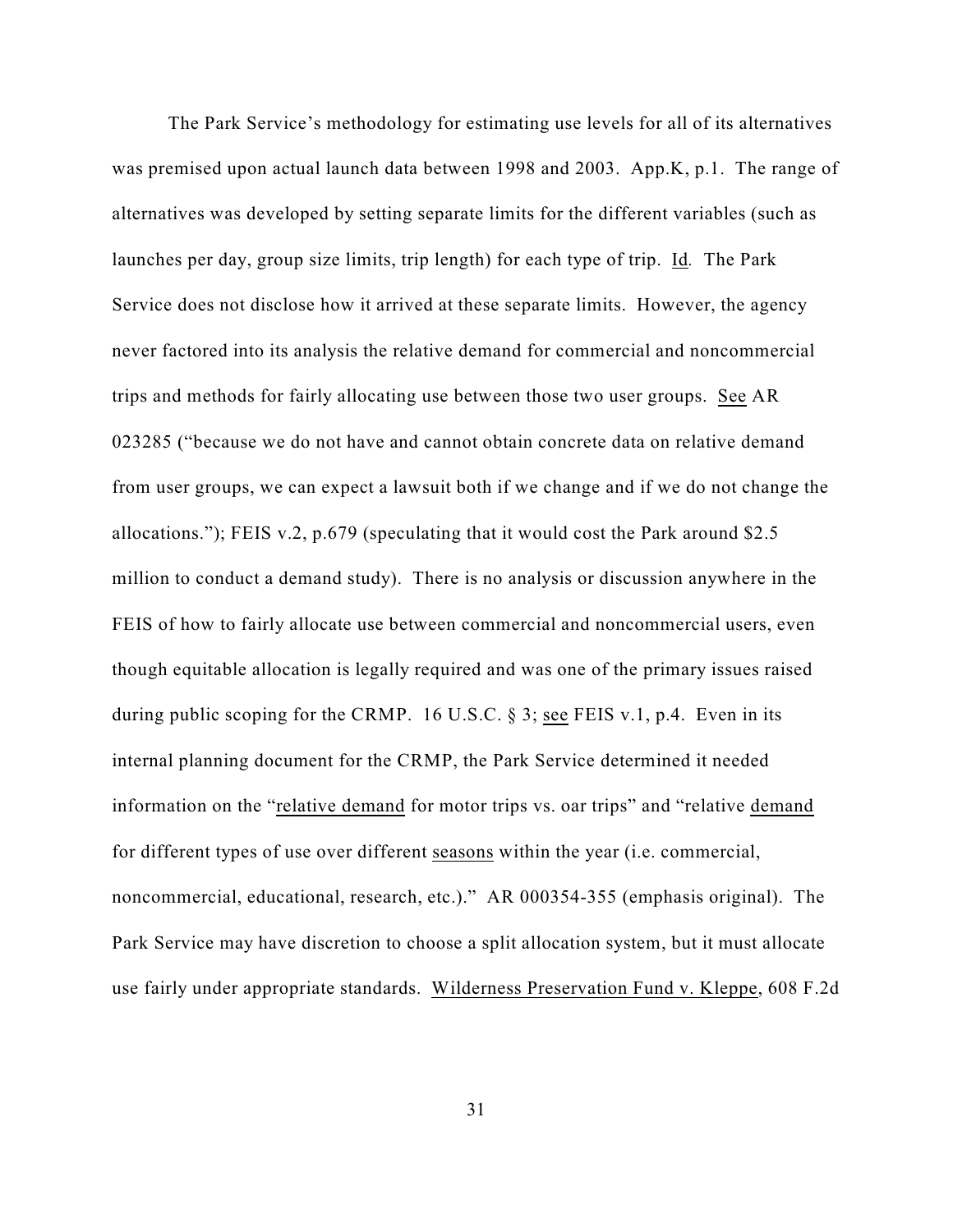at 1254 (finding the question of equity moot because of a new management plan superseding interim allocation levels on the Colorado River).

Individuals who develop the skill to take a trip down the river should not be penalized because they do not want to pay a commercial outfitter to row them or motorboat them down the river. It is just as important to protect access to wild places for members of the public who want to engage in primitive recreation and use their skills of self-reliance in a place of wilderness as it is to allow access for people who need (and can afford) commercial assistance. In fact, the Park Service has long understood that the "primary user group that most needs access, and constitutes a broader range of economic levels, is the private [public] user." SAR 011162. The ROD and CRMP's allocation system - a system that inequitably favors access, temporally and in quantity, by private commercial users who can afford to pay for guided trips -- is therefore arbitrary and capricious, an abuse of discretion, and not in accordance with the Organic Act. 5 U.S.C. § 706 (2).

B. The Park Service's Determination that Motorized Activities in the Colorado River Corridor Do Not "Impair" the Grand Canyon's Natural Soundscape is Arbitrary and Capricious.

Pursuant to the Organic Act, the Park Service must leave the Grand Canyon's resources and values "unimpaired for the enjoyment of future generations." 16 U.S.C. § 1. No impairment or derogation to the Grand Canyon's resources or values is allowed. See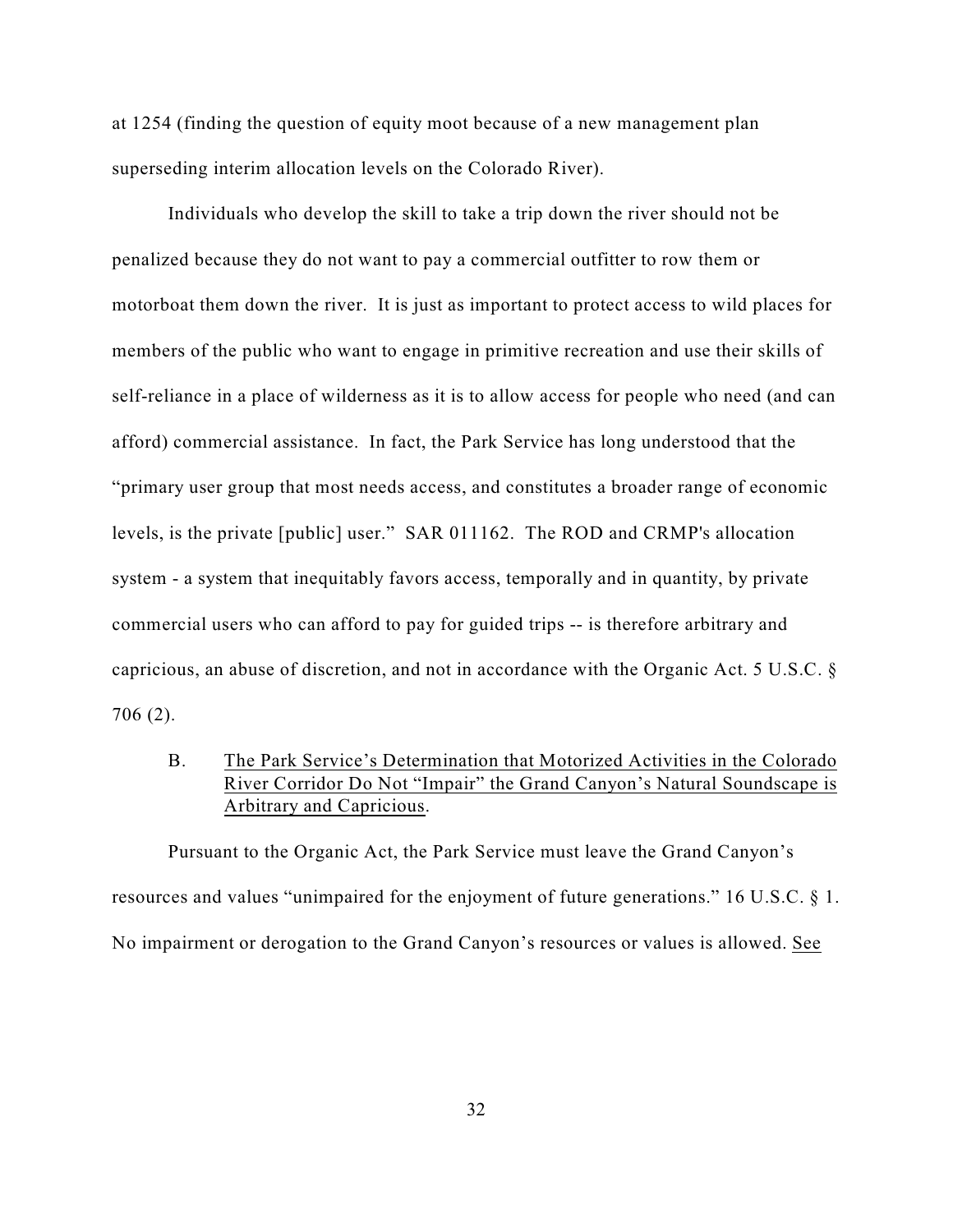AR 109611 (ROD); AR 003247 (Director's Order 12).<sup>13</sup> In the Park Service's own words, "[w]hile Congress has given the [agency] the management discretion to allow certain impacts within parks, that discretion is limited by the statutory requirement (enforceable by the federal courts) that the Park Service must leave park resources and values unimpaired." MP at 1.4.4. This no impairment mandate is the "cornerstone of the Organic Act" which "establishes the primary responsibility of the ... Park Service." Id.<sup>14</sup> Among the resources and values that cannot be impaired is a park's "natural soundscape." See MP at 1.4.6. Indeed, the natural sounds of the Grand Canyon are considered to be "an inherent component of the scenery, natural and historic properties, wildlands, and recommended wilderness that constitute the bulk of the park (94%)" and a "key component of the wilderness river experience." FEIS at 141; SAR 016067 (same).

In this case, the Park Service determined that its continued authorization of motorboats, generators, and helicopter passenger exchanges in the Colorado River corridor does not "result in the impairment of the [Grand Canyon's ] natural soundscape." FEIS at 387. This determination is illegal for four reasons.

 $13$  Congress supplemented and clarified the Organic Act's no impairment mandate through enactment of the General Authorities Act in 1970, and again through enactment of a 1978 amendment (the "Redwood Amendment"). Both the General Authorities Act and the Redwood Amendment use the word "derogation" instead of impairment. The Park Service treats the mandate to avoid "impairment" and "derogation" of park resources and values as "a single standard for the management of the national park system." MP at 1.4.2.

 $14$  The Park Service notes that "[i]mpairment may occur from visitor activities; NPS activities in the course of managing a park; or activities undertaken by concessioners, contractors, and other operating in the park." MP at 1.4.5.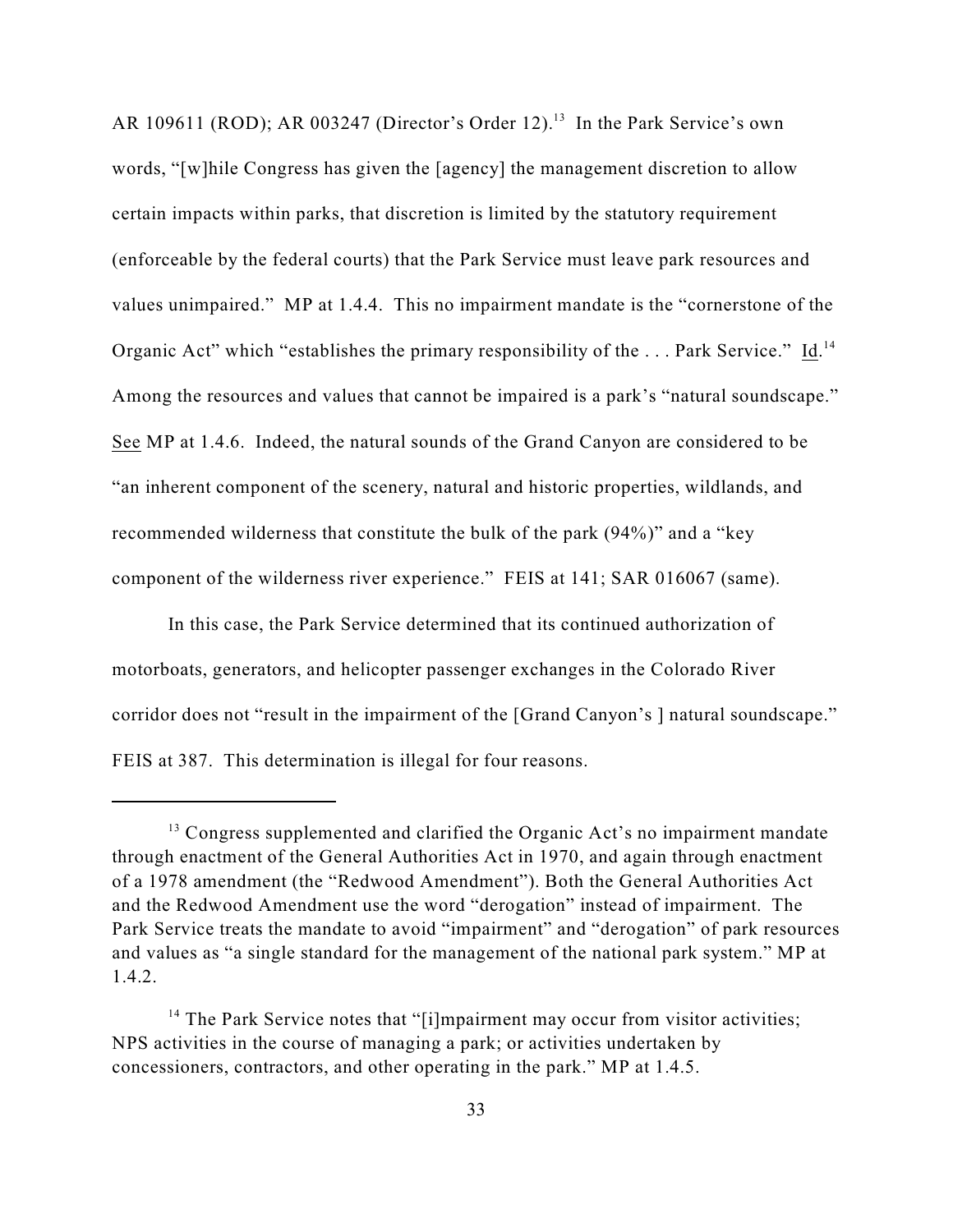#### 1. Wrong baseline

Pursuant to Park Service policy and Director's Order 47, the "natural ambient sound level – that is, the environment of sound that exists *in the absence of human-caused* noise – is the baseline condition, and the standard against which current conditions in soundscape will be measured and evaluated." MP at 8.2.3 (emphasis added); SAR 016067 (Director's Order 47). In the Grand Canyon, the baseline condition is the natural sound of the river corridor in the absence of human-caused noise, i.e., the flowing water and rapids of the river, wind, storm activity, wildlife activity, and other natural sound generation such as rock and mud slides. See FEIS at 141; see also SAR 016069 -72. When evaluating the impairment to the Grand Canyon's natural soundscape, however, the Park Service failed to apply the proper natural ambient sound level or baseline standard. See FEIS at 142.

The Park Service measured its authorization of motorized activities against "natural ambient sound levels . . . *in the presence* of audible human-caused noise including aircraft overflights." FEIS at 142 (emphasis added). By lumping the presence of human-caused noise levels from aircraft into the baseline standard, and conceding that such "outside" sources are already impacting the Park's natural soundscape, the Park Service asserts that the contribution of additional sources of noise intrusion from motorboats, helicopters, and generators in the river corridor is relatively minor, insignificant, and does not result in any "impairment" to the Park's natural soundscape.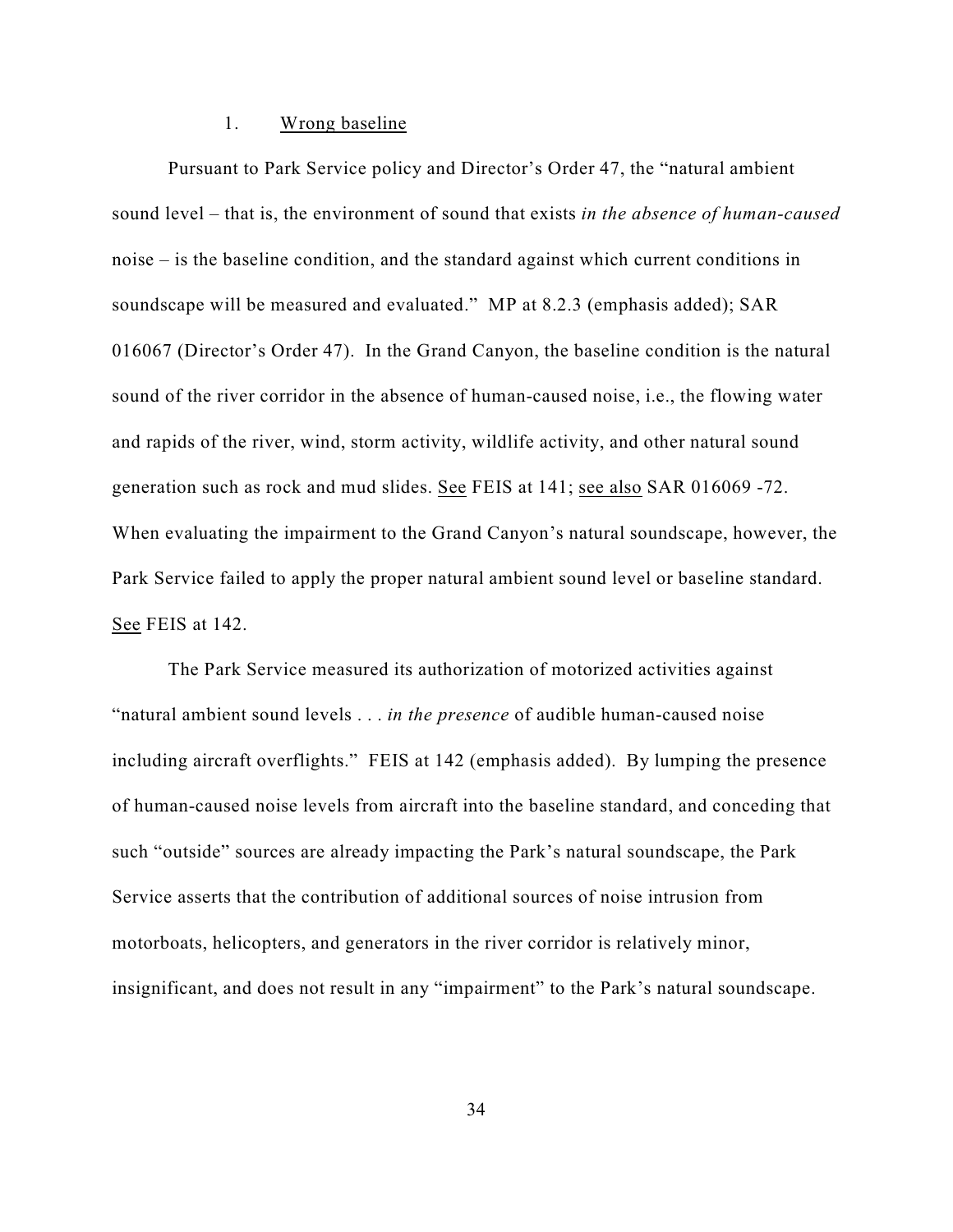See e.g., FEIS at 386 ("even if all river-related noise was removed from the park," the impacts would still be severe); 387.

This defeatist approach to protecting the Grand Canyon's natural soundscape is as illogical as it is illegal. See Half Moon Bay Fisherman's Marketing Ass'n v. Carlucci, 857 F.2d 505, 510 (9th Cir. 1988) ("[w]ithout establishing the baseline conditions that exist . . . there is simply no way to determine what effect [an action] will have on the environment . . ."). The Park Service must do what it can to protect and preserve the Park's natural soundscape (see MP at 4.9). At the very least, this means making an accurate impairment determination and measuring the impacts of authorizing continued motorboat use, generators, or helicopter passenger exchanges – in conjunction with other sources of noise intrusions (i.e., aircraft tours) – against the *natural* sounds of the river. See MP at 8.2.3; SAR 016067 (Director's Order 47).

#### 2. Failure to consider the cumulative effects

The Park Service is required to take into account the *cumulative* impacts to the Grand Canyon's natural soundscape before making a final impairment determination. See MP at 1.4.5; AR 109611 (ROD) (same). This is because "the cumulative impacts of related actions may result in impairment to resources even though the effects associated with a single event might not constitute impairment." AR 023178. By definition, cumulative effects are "the impacts on the environment which result from the incremental impact of the action when added to other past, present, and reasonably foreseeable future actions regardless of what agency (Federal or non-Federal) or person undertakes such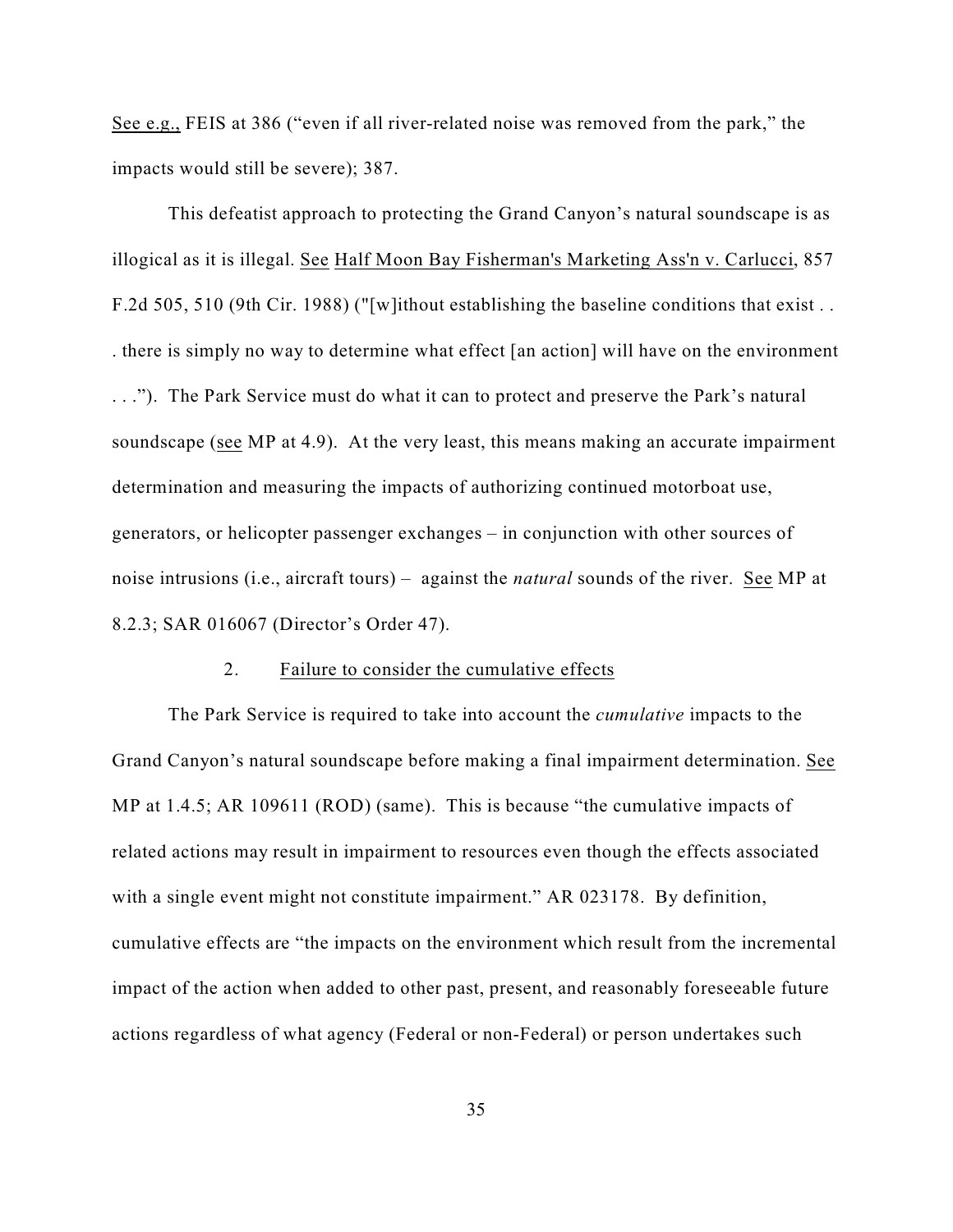other actions." 40 C.F.R. § 1508.7. Cumulative impacts can result from "individually minor but collectively significant actions taking place over a period of time." Id. The requirement to consider cumulative impacts, therefore, is designed to avoid the "combination of individually minor" effects – to avoid the "tyranny of small decisions" or "death by a thousand cuts" scenario. See e.g., Grand Canyon Trust v. FAA, 290 F.3d 339, 346 (D.C. Cir. 2002); see also Section II.A. below (cumulative impacts discussion)

In the Colorado River corridor, for instance, motorboats, generators, helicopters (including passenger exchanges at Whitmore and Quartermaster), commercial air tours, commercial jets, military jets, administrative and tribal aircraft operations, and continued visitor crowding and congestion all have a combined effect on the Grand Canyon's natural soundscape. Collectively, the impacts of all of these activities – whether conducted by private individuals, concessioners, state agencies, or other federal and tribal entities – may rise to the level of impairment, and, as such, must be considered when making an impairment determination. See MP at 1.4.5. <sup>15</sup>

The Park Service failed to analyze and consider the overall, combined effects from *all* noise intrusions on the Park's natural soundscape. See FEIS at 357; at 386-87. The

<sup>&</sup>lt;sup>15</sup> The Park Service's own Wilderness Coordinator notes there has been an "incremental erosion of [the Colorado River corridor's] wilderness resource" since 1977. SAR 008033-34. The incremental impacts are from a "76% increase" in the total number of visitors, an approximately "500% increase in helicopter exchanges," the installation of new cable cares at three locations, exacerbation of crowding through implementation of "user-day pools," aircraft use over the corridor, and motorized boat use of the River. See id.; see also SAR 008133 (Superintendent Memo discussing concerns over cumulative impacts to wilderness character).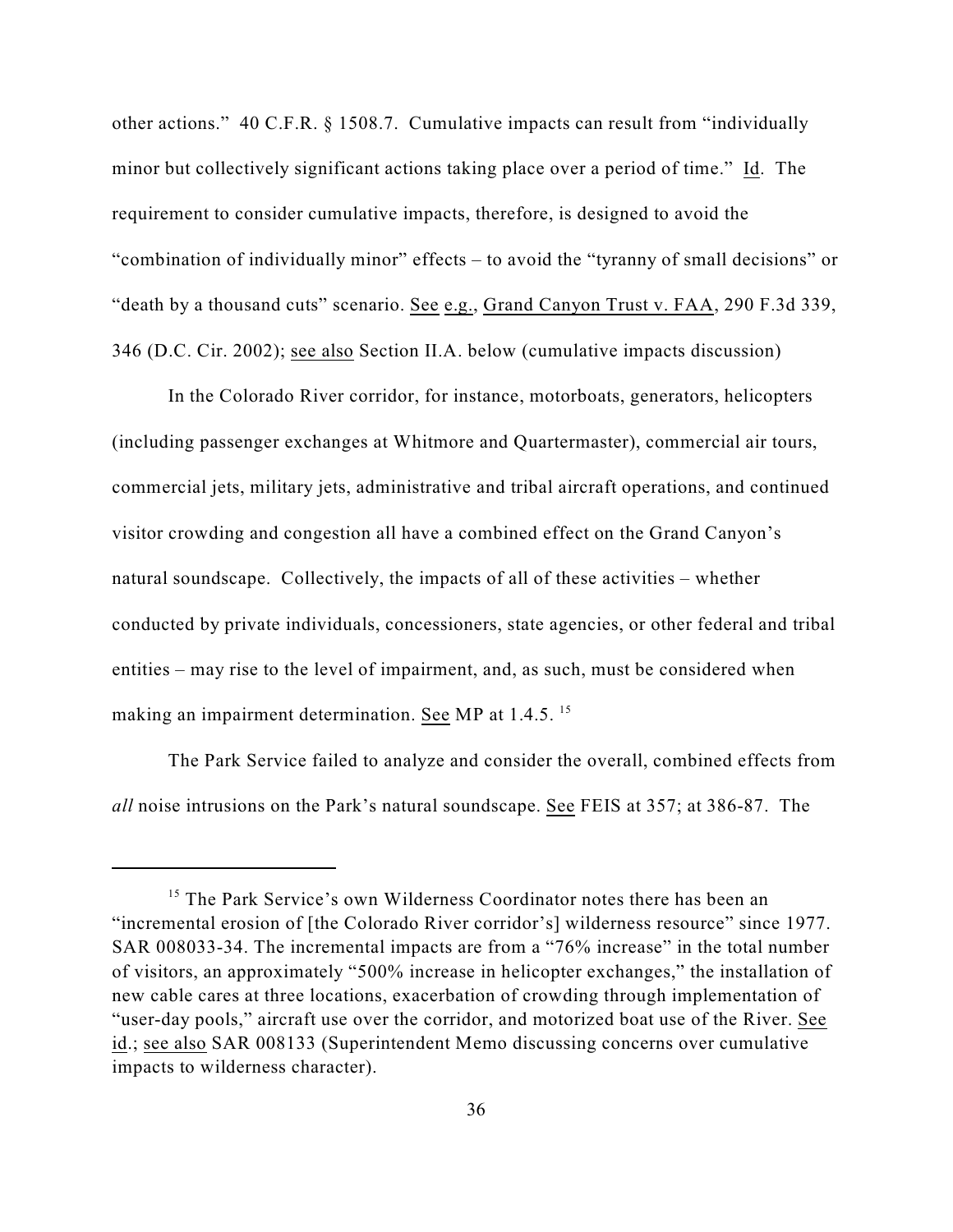agency never assessed how its authorization of motorboats, generators, and helicopter exchanges in relation to other past, present, or future actions occurring in, above, or adjacent to the river *impair* the its natural soundscape. See id. In response to comments, for instance, the Park Service states that "no impairment of park resources or values is expected to occur from activities *associated with river recreation* under any of the alternatives." FEIS at 229 (emphasis added). This statement illustrates how the Park Service artificially limited the scope of its analysis to impacts associated with river recreation. See also AR 005821 (e-mail regarding the need to limit the scope of the impairment determination). In the FEIS, the Park Service does provide a *partial list* of other sources of noise pollution (see FEIS at 249, 357) and even concedes that its authorization of motorboats will "contribute to the overall cumulative effects of noise on the park's natural soundscape." See FEIS at 249; at 386-87. The Park Service, however, never takes the next step and applies and evaluates these findings when making its impairment determination. Nor is the perfunctory cumulative impacts analysis in the FEIS enough. See Great Basin Mine Watch v. Hankins,  $456$  F. 3d  $955$ ,  $971$  ( $9<sup>th</sup>$  Cir. 2006) (when assessing cumulative impacts, some "quantified or detailed information" must be provided – "general statements about possible effects and some risk" is not enough); Klamath-Siskiyou Wildlands Center v. BLM, 387 F.3d 989, 993 (9<sup>th</sup> Cir. 2004) (same).

## 3. Failure to consider previous NEPA documents and relevant scientific studies

In making an impairment determination, the Park Service must "consider any environmental assessments or environmental impact statements . . . relevant scientific

37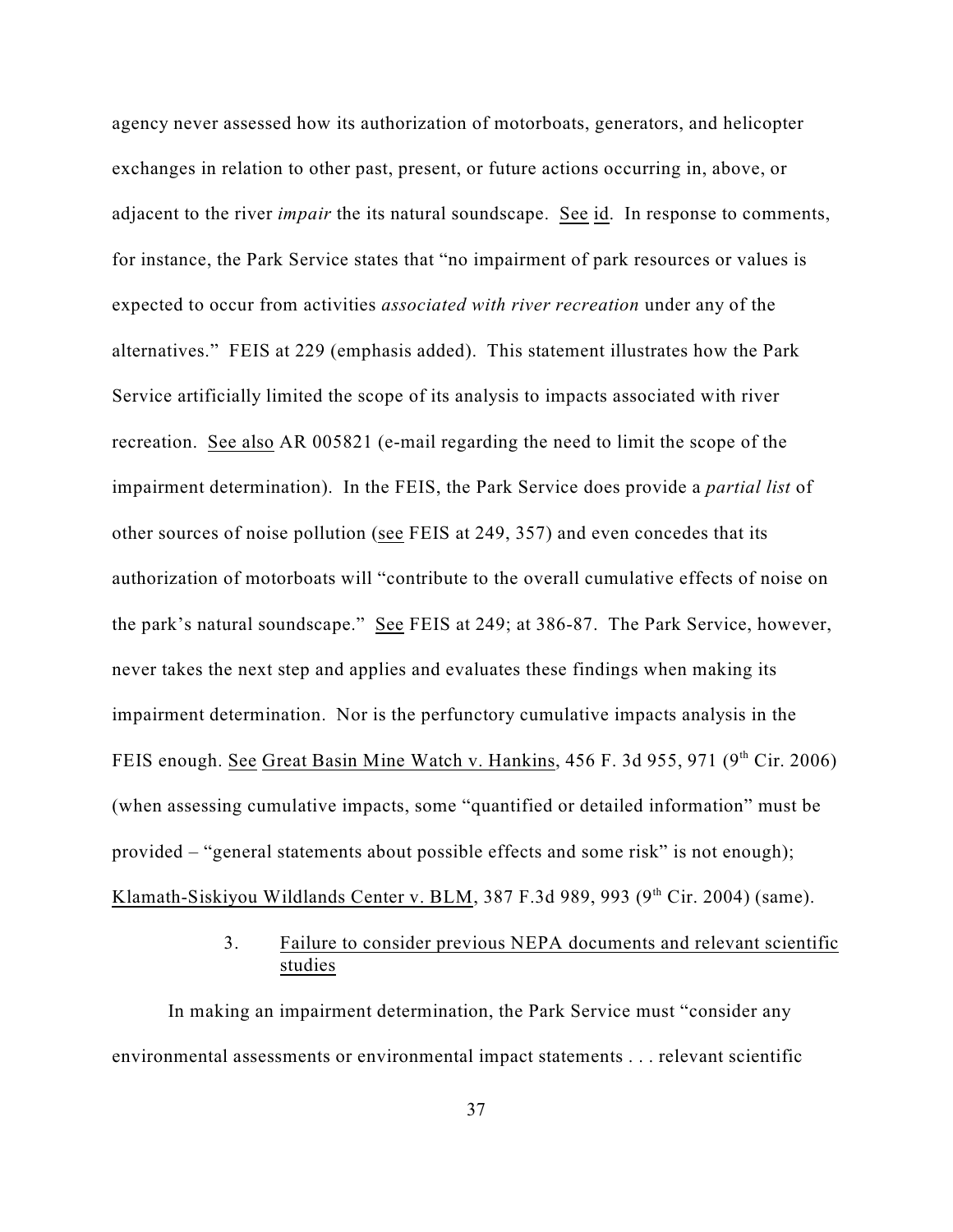studies, and other sources of information; and public comments." MP at 1.4.7. Here, the Park Service failed to comply with this obligation. As mentioned earlier, in issuing a final decision to phase out motorboats in 1980, the Park Service extensively researched and studied the issue, reviewed twenty-nine studies, and ultimately found that the impacts to the river's natural soundscape and wilderness character from motorized use were significant. Supra, p.\*; see SAR 004573 to 004590 (impacts). Yet, in this case, when issuing its impairment determination, the agency inexplicably failed to consider (let alone reference) these findings, the earlier EIS, or the overwhelming amount of public support for its phase out decisions. See FEIS at 387; SAR 002693-94. Nor does the Park Service provide *any* convincing statement of reasons, rationale, or explanation for abandoning its earlier EIS and CRMP which called for the phase out of motorboats to preserve the river's wilderness character. See The Wilderness Society, 353 F.3d at 1068; see also Louisiana Public Service Corp. v. FERC, 184 F. 3d 892, 897 (D.C. Cir. 1999) ("for the agency to reverse its position in the face of precedent it has not persuasively distinguished is quintessentially arbitrary and capricious").<sup>16</sup> Instead, the Park Service simply

<sup>&</sup>lt;sup>16</sup> The Park Service's 1980 EIS/CRMP calling for the phase out of motorboats (see SAR 00522) was revised in 1981 following the Hatch rider and again in 1989. These revisions to the 1980 CRMP were "politically driven . . . [and] done in the absence of additional public involvement" or NEPA compliance. SAR 011283. As described by the Superintendent of the Grand Canyon, the 1989 revision to the 1980 EIS/CRMP "did not provide a rationale to explain the incongruity of motorized rivercraft being used with the river corridor's potential wilderness designation. We can only state that the 1989 [Revision] was developed in response to the perceived regional political environment at that time. The [Revision], however, is clearly contrary to the instructions provided by the Wilderness Act and the Service's own management policies concerning the use of motorized equipment within wilderness and the responsibility of the agency to administer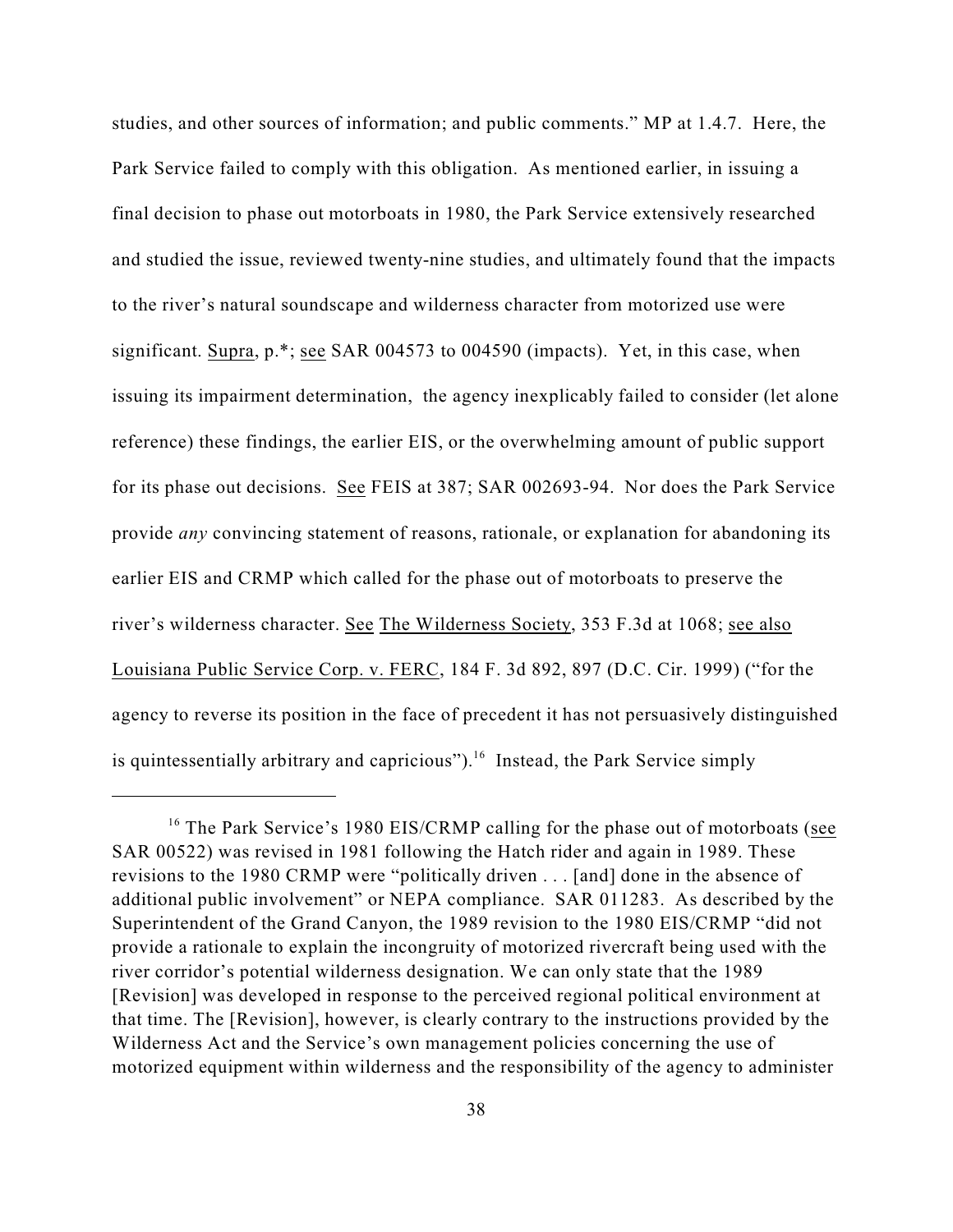concludes without *any* supporting documentation that the authorization of motorboats, generators, and passenger helicopter exchanges "would not result in the impairment of the natural soundscape in Grand Canyon National Park." Id.

# 4. The Park Service's authorization of motorboats, generators, and helicopter passenger exchanges "impairs" the Grand Canyon's natural soundscape

The record in this case reveals that if the Park Service had properly defined the baseline standard, adequately analyzed the cumulative impacts, and considered previous NEPA documents and relevant scientific studies, it would have had no choice but to determine that the authorization of these motorized uses "harms the integrity" of the Grand Canyon's natural soundscape and results in "impairment." See MP at 1.4.5.

Indeed, in the FEIS, the Park Service concedes as much – noting that the "Grand Canyon's natural soundscape is considered a *disappearing resource* that requires restoration, protection, and preservation." FEIS at 141-42 (emphasis added). The Park Service even admits that there continues to be a "*significant adverse effect*" on the Grand Canyon's "natural soundscape" that will not be alleviated by its decision to authorize motorboats, generators, and helicopters in the Colorado River corridor. See FEIS at 387. In fact, the Park Service's own "criteria" for defining impairment notes that an action that causes an "unacceptable [noise] disturbance" or results "in sound pollution that intrudes upon the tranquility and peace of visitors" results in impairment. See AR 023176-77.

potential wilderness areas so as not to degrade their wilderness values." SAR 011066.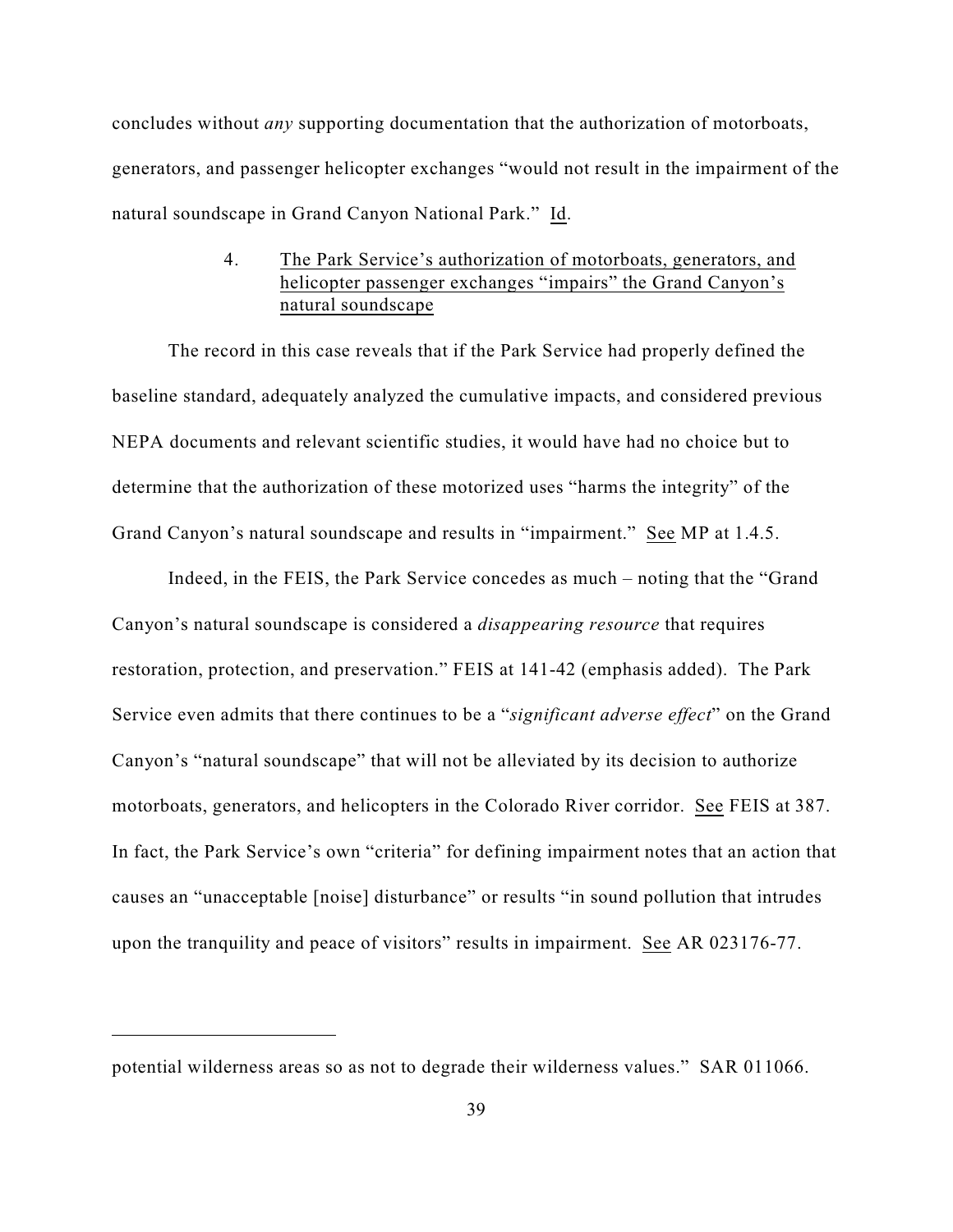# C. The Park Service's Failure to *Conserve* the Colorado River Corridor's Natural Soundscape and Wilderness Characteristics

The "fundamental purpose" of the Organic Act and the creation of the National Park System is to "conserve" park resources and values. See 16 U.S.C. § 1. This conservation "mandate is independent of the separate prohibition on impairment, and so applies all the time, with respect to all park resources and values," including a park's natural soundscape and wilderness characteristics. MP at 1.4.3. Pursuant to this conservation duty, the Park Service has "discretion to allow impacts to park resources and values." Id. Such discretion, however, is not unlimited. Rather, impacts to park resources and values are *only* allowed "when *necessary and appropriate* to fulfill the purposes of the park, so long as the impact does not constitute impairment." Id. As mentioned above, these motorized activities are not "necessary and appropriate."

Moreover, the Park Service is directed to "preserve, *to the greatest extent possible*, the natural soundscapes of parks" and, when impacts exist, "restore degraded soundscapes to the natural condition *wherever possible*." MP at 4.9 (emphasis added). Here, the agency cannot claim that it is impossible to, at the very least, attempt to restore the Grand Canyon's natural soundscape. Indeed, there are two viable, non-motorized alternatives (Alternatives B and C) presented in the FEIS. See AR 109601 (ROD); FEIS at 46-50.

#### IV. THE PARK SERVICE VIOLATED NEPA

### A. The Park Service Failed to Take a Hard Look at the Cumulative Impacts to the Colorado River Corridor's Wilderness Character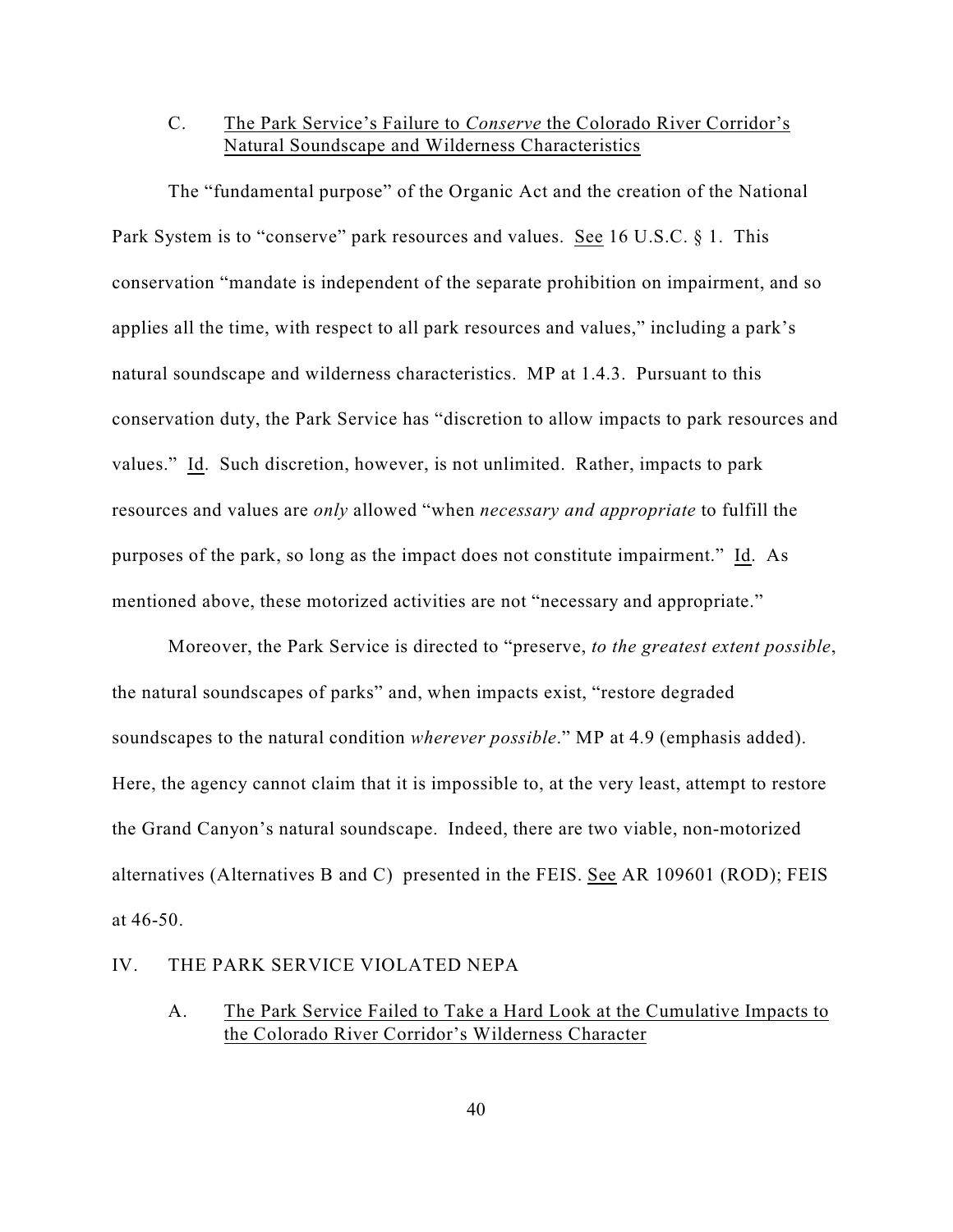Pursuant to NEPA, the Park Service must take a "hard look" at the cumulative impacts to the river's wilderness character. See 40 C.F.R. §§ 1502,1508.7; AR 104822 (defining wilderness character). The Park Service must provide "quantified or detailed information" of past, present and future projects in the EIS. Great Basin Mine Watch, 456 F. 3d at 971 (citing Klamath-Siskiyou Wildlands Center v. BLM, 387 F.3d 989, 993 (9<sup>th</sup> Cir. 2004)). When assessing cumulative impacts, the Park Service cannot "isolate the proposed project, viewing it in a vacuum." Grand Canyon Trust, 290 F.3d at 342-343, 346 (discussing impacts to Zion National Park).

Here, this means that the Park Service must provide a careful analysis of how collectively motorboats, generators, helicopters, administrative and tribal use of motorized vehicles (for both emergency and non-emergency service), aircraft tours, commercial jets, military jets, existing structures and improvements, congestion and crowding (from large groups and six launches per day), and the operation of Glen Canyon Dam impact the river's wilderness character. See id; see Wilderness Watch, 375 F. 3d at 1093.<sup>17</sup> Such an evaluation, however, is missing from the FEIS.<sup>18</sup> The FEIS' analysis of

<sup>&</sup>lt;sup>17</sup> The Park Service notes that helicopter passenger exchanges at Whitmore,  $b\mathbf{v}$ *themselves*, severely impact the River's wilderness character and create "dramatic contrast" to the river-running experience. Nearly "11,000 commercial passengers currently put-in or take-out at the Whitmore helipad (mile 187) via helicopter shuttles from the rim." AR 024083. The adverse impacts from helicopters include noise, physical impacts (downwash from rotors blows sand and gear), visual impacts, congestion, safety risks from low flying aircraft, camp competition for sites near the helipad, and creation of an artificial end to the trip. See AR 024087. In the Quartermaster area (between Diamond Creek and Lake Mead), the impacts are even more severe where "approximately 600 to 800 helicopter flights per week land and take off at 15 helipads." AR 017319 (EPA letter expressing concern about water quality impacts from helicopters and pontoon jet boats in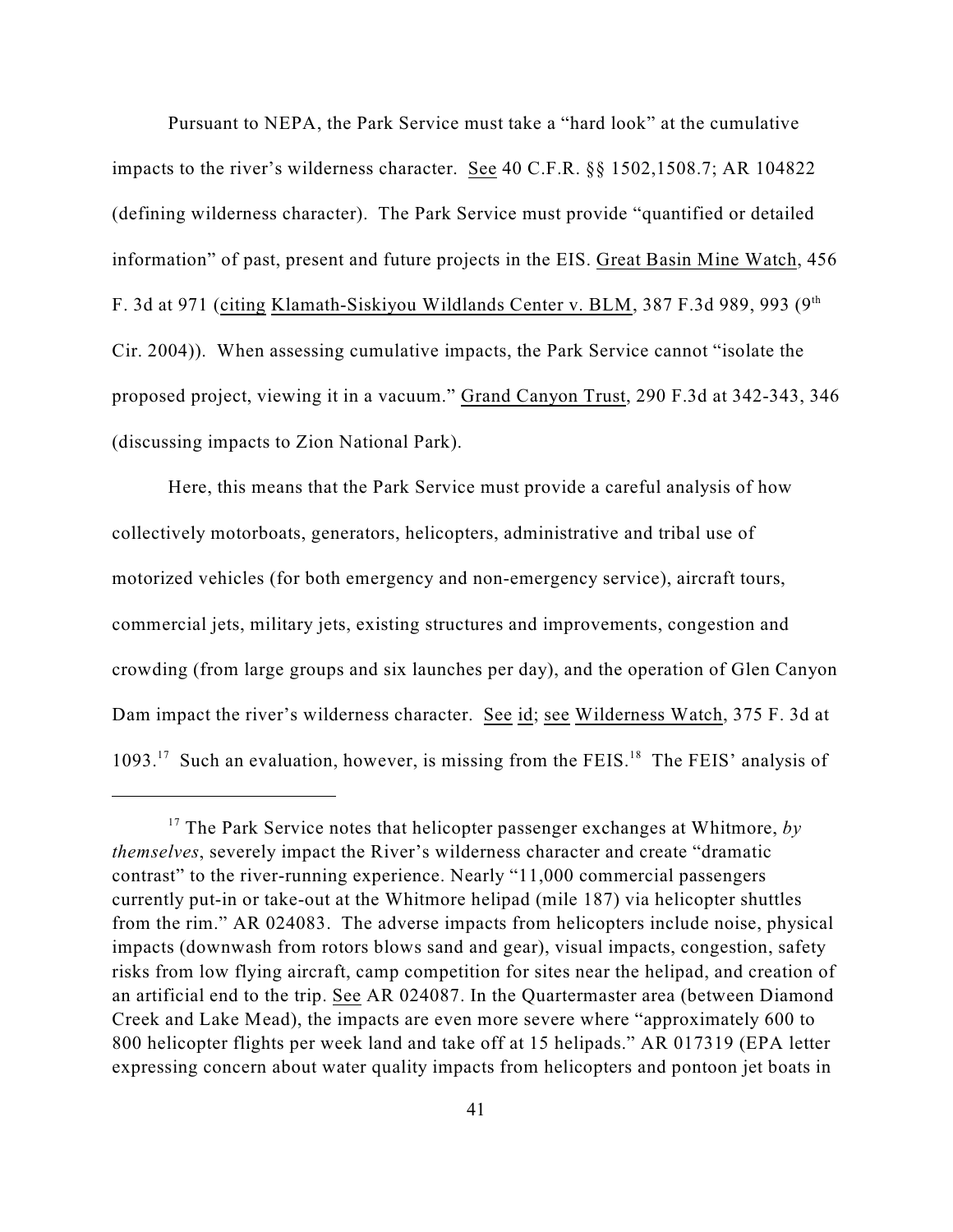cumulative impacts on wilderness character is conclusory and does not detail the factors listed above even though there are "*huge* cumulative effects" to the resource. AR 015344; see FEIS at 791; see also FEIS at 781.

# B. The FEIS Does Not Use High-Quality Information or Accurate Scientific Analysis.

The FEIS is not based on either high-quality information or accurate scientific analysis about the need for, propriety of or equity in allocation of commercial uses. An EIS must contain "high-quality information and accurate scientific analysis." The Lands Council v. Powell, 395 F.3d 1019, 1027, 1031 (9th Cir. 2005), citing 40 C.F.R. § 1500.1(b). This requirement applies in the context of programmatic plans. See Natural Resources Defense Council v. United States Forest Serv., 421 F.3d 797, 812-813 (9th Cir. 2005) (finding inaccurate economic analysis in Forest Plan EIS); Ecology Center v. Austin, 430 F.3d 1057, 1065 (9th Cir. 2005) (finding inadequate data and analysis in Forest Plan EIS). "If there is incomplete or unavailable relevant data, the EIS must

the Quartermaster area).

 $18$  Notably, the Park Service's "wilderness character" section of the FEIS was not included in the draft EIS ("DEIS") which was submitted and circulated for public review and comment. See AR 001003 (e-mail regarding how section was dropped from DEIS, likely for political reasons). Rather, the wilderness section was only added later, "[i]n response to comment" on the DEIS. See FEIS at 370. As such, the public was never given the opportunity to review and submit meaningful comment on the Park Service's impacts analysis on wilderness character. The Park Service's failure in this regard, undermines their claim to have taken a "hard look" at the impacts to wilderness character. See 40 C.F.R. § 1500.1 (purpose of NEPA); Fund for Animals v. Norton, 281 F. Supp.2d 209, 226 (D.D.C. 2003) (lack of meaningful public review and comment undermined agency's hard look argument).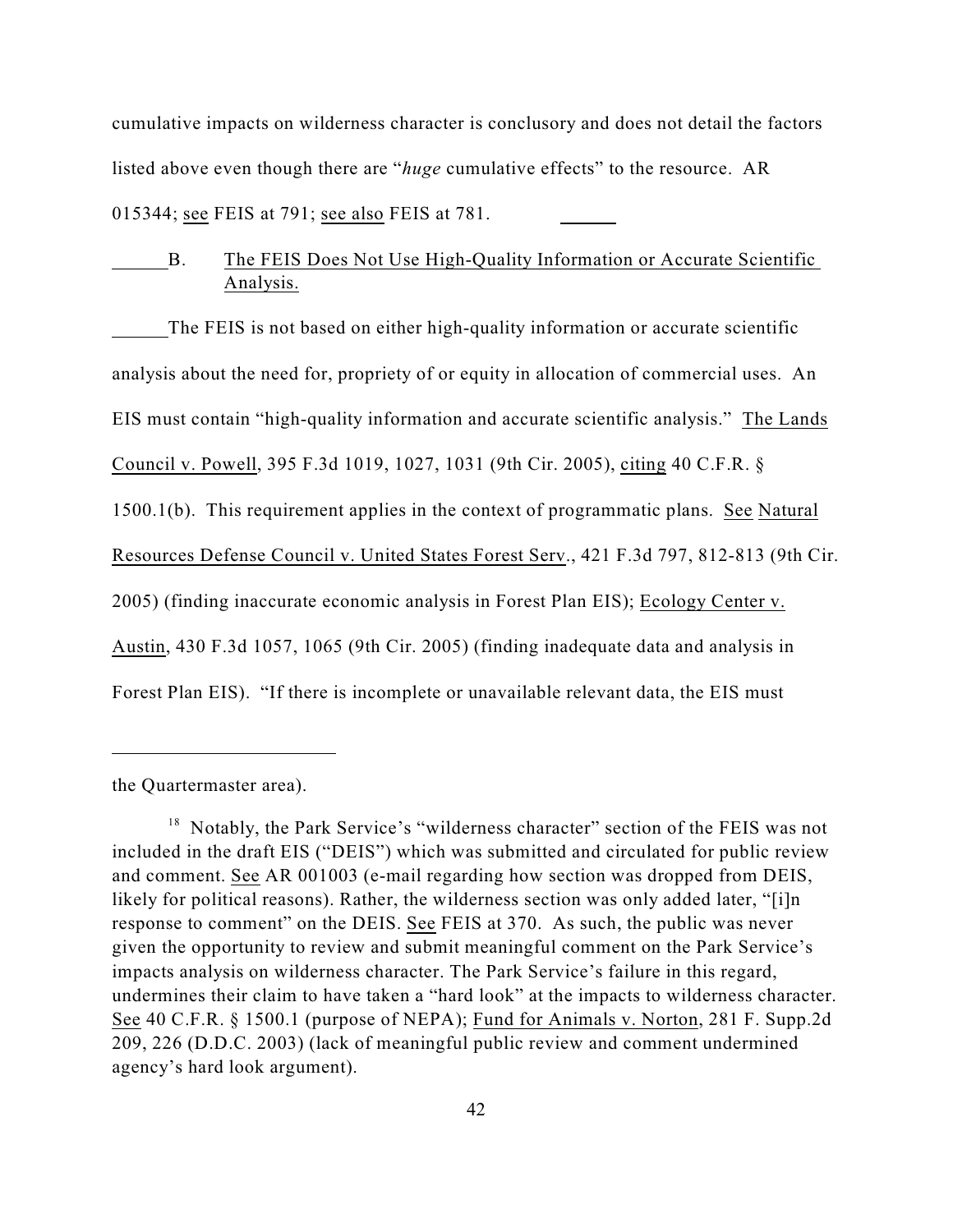disclose this fact. 40 C.F.R. § 1502.22." The Lands Council, 395 F.3d at 1031. The CRMP acknowledges protecting wilderness and visitor's experience as goals, but fails to provide a proper analysis, based on high quality data, of how those goals are achieved in light of ongoing harm to the wilderness character of the river and evidence of the inequitable and unnecessary allocation of use for commercial services. Without supporting information and scientific analysis, "general statement[s] regarding the possible impact and risk involved 'do[es] not constitute a 'hard look' absent a justification regarding why more definitive information could not be provided." Ecology Center, 430 F.3d at 1067 (finding that the Forest Service's general conclusions about impacts to black-winged woodpeckers were not supported by meaningful explanation and evidence).

#### **CONCLUSION**

Wherefore, Plaintiffs respectfully request that the Court grant its motion for summary judgment, issue a declaratory judgment that the Park Service has violated its duty to preserve the Colorado River corridor's wilderness character, the Organic Act, Concession's Act, and NEPA as described above, and, pursuant to the Court's February 2, 2007 Case Management Order (Docket # 48), schedule a new Rule 16 conference to address the remedy phase of this litigation.

Respectfully submitted this  $25<sup>th</sup>$  day of May, 2007.

 /s/ Matthew K. Bishop Matthew K. Bishop (New Mexico Bar # 17806) *pro hac vice* Western Environmental Law Center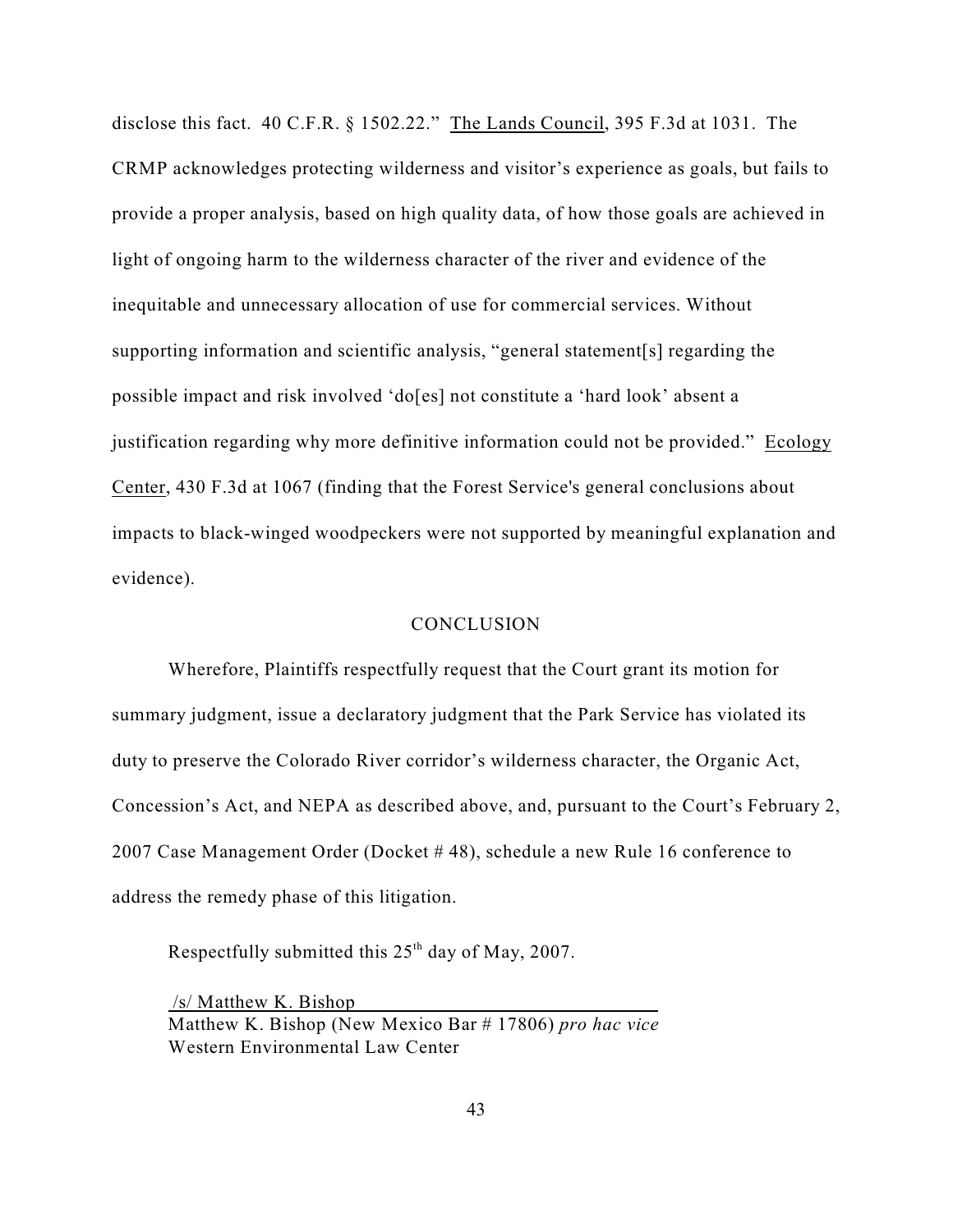P.O. Box 1507 Taos, New Mexico 87571 tel: (505) 751-0351 fax: (505) 751-1775 bishop@westernlaw.org

 /s/ Julia A. Olson Julia A. Olson (California Bar # 192642) *pro hac vice* Wild Earth Advocates 2985 Adams Street Eugene, Oregon 97405 tel: (541) 344-7066 fax: (541) 344-7061 jaoearth@aol.com

Attorneys for Plaintiffs

### CERTIFICATE OF SERVICE

I hereby certify that on this  $25<sup>th</sup>$  day of May, I electronically transmitted a complete

copy of Plaintiffs' motion for summary judgment, statement of material facts, and

memorandum of points and authorities in support of Plaintiffs' motion for summary

judgment to the following CM/ECF registrants:

Andrew Smith U.S. Department of Justice [andrew.smith@usdoj.gov](mailto:andrew.smith@usdoj.gov)

Sue A. Klein U.S. Attorney's Office [sue.klein@usdoj.gov](mailto:sue.klein@usdoj.gov)

Jonathan D. Simon [jxs@vnf.com](mailto:jxs@vnf.com)

Lori Potter